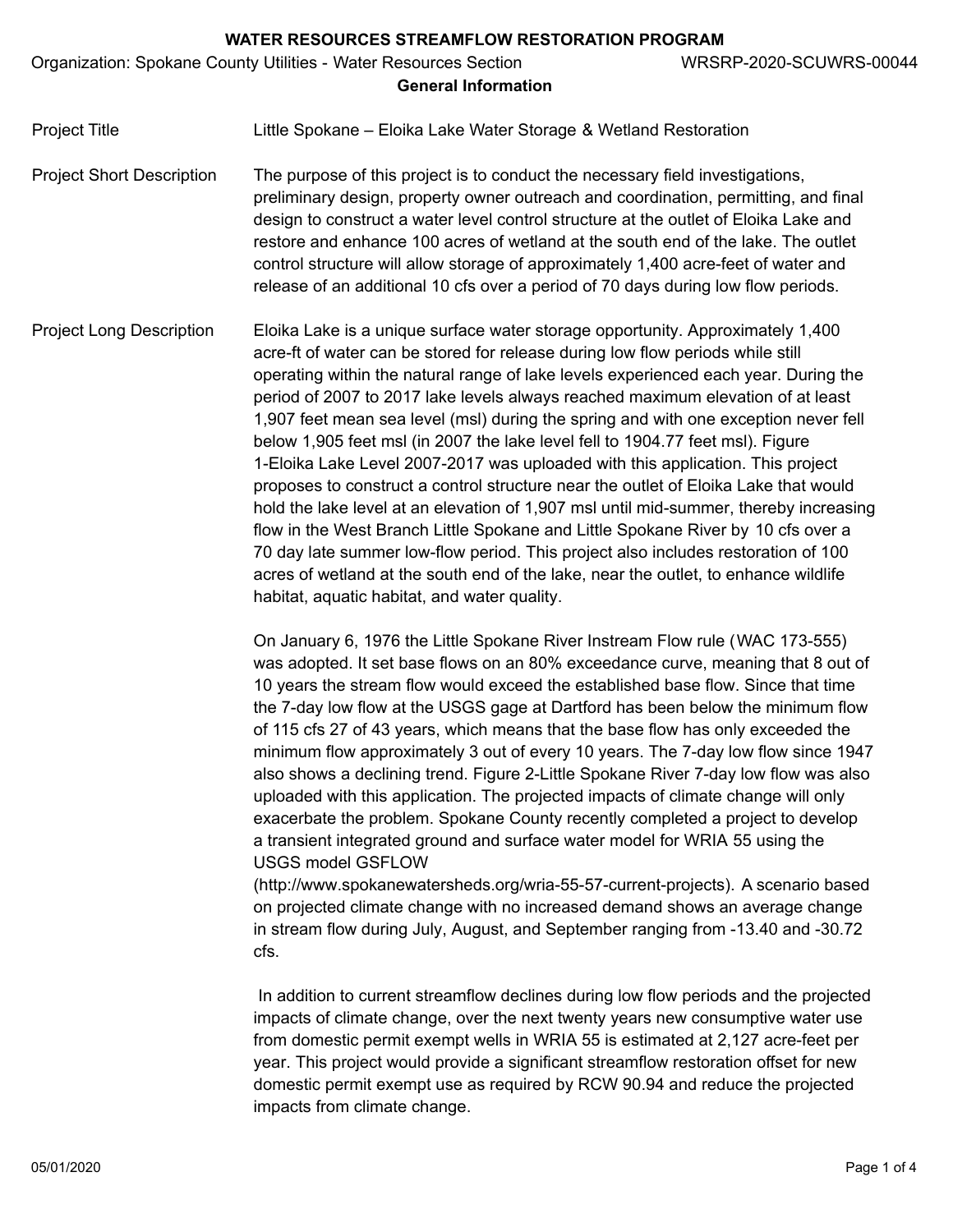# **General Information**

 There has been significant investigation into the feasibility of a water storage and wetland restoration project on Eloika Lake through watershed planning funding. In April 2009 PBS&J completed a surface water storage investigation in WRIA 55 and identified Eloika Lake as a potentially feasible surface water storage opportunity and recommended further investigation. In June of 2009 PBS&J completed the Eloika Lake In-Depth Surface Water Storage and Wetland Restoration Feasibility study which concluded that constructing a water control structure at the outlet of Eloika Lake was a viable option for creating downstream flow benefits. The feasibility study identified the following key action items to move forward:

1. Identification of land impacts around the lake including flooding extent and duration;

2. Discussion with and consensus of landowners regarding acceptable lake level impacts on their property;

3. Hydrologic and hydraulic analysis for various lake level management scenarios; 4. Identify specific location of control structure and complete control structure design;

5. Complete a detailed survey of the lake shore including the entire southern end wetland area;

6. Following the development of a lake level management strategy and assessment of potential impacts, communicate with all potentially impacted lake shore property owners to explore options for making the project acceptable;

7. Evaluate potential phosphorus loading and downstream temperature impacts from water release under the selected lake management strategy;

8. Reevaluate feasibility of the restoration scenarios upon completion of a site survey and wetland delineation;

9. Identify and address necessary permitting requirements; and

10. Develop a plan for ongoing operation and maintenance.

Both the surface water storage investigation and the feasibility study have been uploaded as support documents.

In 2010 PBS&J was contracted to conduct property owner outreach, since property owner acceptance of the project is a key component to move forward. PBS&J met with 6 key property owners at the south end of the lake and held a public meeting to describe the project. PBS&J concluded that landowner meetings suggest that none are completely against the project but that some will need to see clear benefits to ensure their support. PBS&J concluded from the public meeting that most landowners seemed to understand that the project was a benefit to the watershed and lake as a whole as well as to them individually. They noted that many individuals at the public meeting made encouraging comments to the group as a whole and in separate discussions with PBS&J personnel.

Since the completion of the feasibility study and landowner outreach the project has been on hold while additional funding has been sought, and the goals of the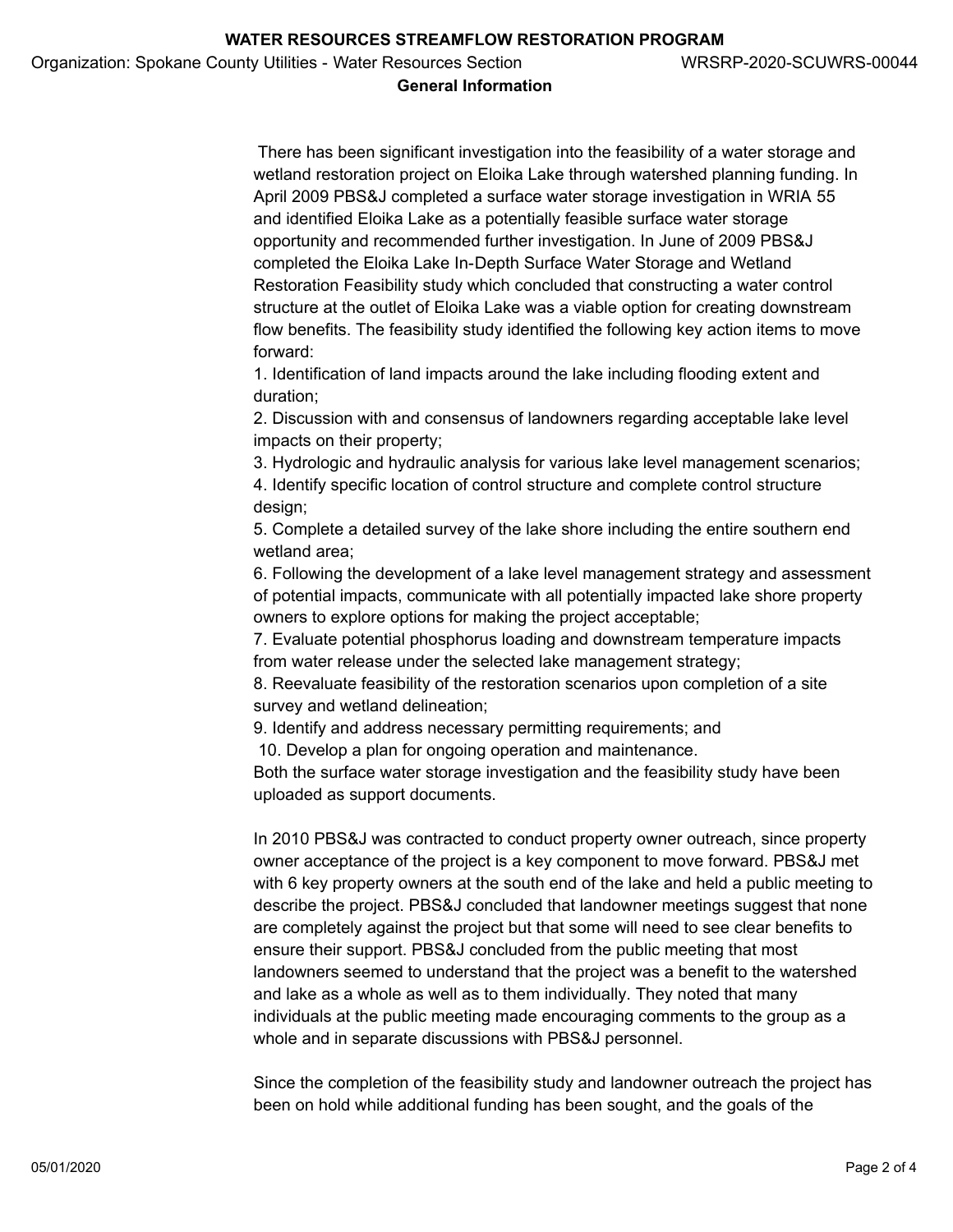|                         |                                                                  | WATER RESOURCES STREAMFLOW RESTORATION PROGRAM                                                                                       |                                                                                                                                                                                                                                                                                                                                                                                                                                                                                                                                                                                                              |
|-------------------------|------------------------------------------------------------------|--------------------------------------------------------------------------------------------------------------------------------------|--------------------------------------------------------------------------------------------------------------------------------------------------------------------------------------------------------------------------------------------------------------------------------------------------------------------------------------------------------------------------------------------------------------------------------------------------------------------------------------------------------------------------------------------------------------------------------------------------------------|
|                         | Organization: Spokane County Utilities - Water Resources Section | <b>General Information</b>                                                                                                           | WRSRP-2020-SCUWRS-00044                                                                                                                                                                                                                                                                                                                                                                                                                                                                                                                                                                                      |
|                         | plan.                                                            |                                                                                                                                      | Streamflow Restoration Grant Program are a perfect fit for funding this important<br>project. This project proposes to move forward with the key action items identified<br>in the feasibility study, including further assessment of benefits and impacts to<br>lakeshore properties if the lake level were managed differently, preliminary design<br>to meet the needs of the project goals and property owners, property owner and<br>stakeholder outreach, assessments to support permitting and design, final design,<br>necessary permitting and development of a long-term operation and maintenance |
|                         |                                                                  | project. He has provided the landowner acknowledgement form to allow<br>Lake Association and they have provided a letter of support. | Prior to developing this grant application Spokane County consulted the owner of a<br>significant amount of property at the south end of the lake, which includes the<br>probable location of a control structure and confirmed that he has an interest in the<br>geotechnical and survey work to be conducted as part of this project, which has<br>been uploaded. Additionally, the grant application was presented to the Eloika                                                                                                                                                                          |
| <b>Total Cost</b>       | \$600,000.00*                                                    | Total Eligible Cost \$600,000.00*                                                                                                    |                                                                                                                                                                                                                                                                                                                                                                                                                                                                                                                                                                                                              |
| <b>Effective Date</b>   | 10/1/2020                                                        | Expiration Date 9/30/2022                                                                                                            |                                                                                                                                                                                                                                                                                                                                                                                                                                                                                                                                                                                                              |
| Ecology<br>Program      | <b>Water Resources</b>                                           |                                                                                                                                      |                                                                                                                                                                                                                                                                                                                                                                                                                                                                                                                                                                                                              |
| <b>Project Category</b> | ↓ Streamflow Restoration Grants                                  |                                                                                                                                      |                                                                                                                                                                                                                                                                                                                                                                                                                                                                                                                                                                                                              |

Will Environmental Monitoring Data be collected? Yes

If Yes, a Quality Assurance Project Plan (QAPP) will be required as a deliverable and environmental data may need to be entered into Ecology's Environmental Information Management (EIM) database.

Overall Goal The goal of this project is to complete the necessary studies, assessment, design and permitting to construct a control structure at the outlet of Eloika Lake and restore 100 acres of wetlands at the south end of the lake. Once completed this project will store 1,400 acre-feet and provide 10 cfs of additional streamflow over a 70-day late summer low-flow period, and restore of 100 acres of wetland at the south end of the lake to enhance wildlife habitat, aquatic habitat, and water quality. The project will include extensive landowner and stakeholder communication and collaboration to design a project that meets the needs of impacted landowners while significantly improving streamflow and restoring habitat.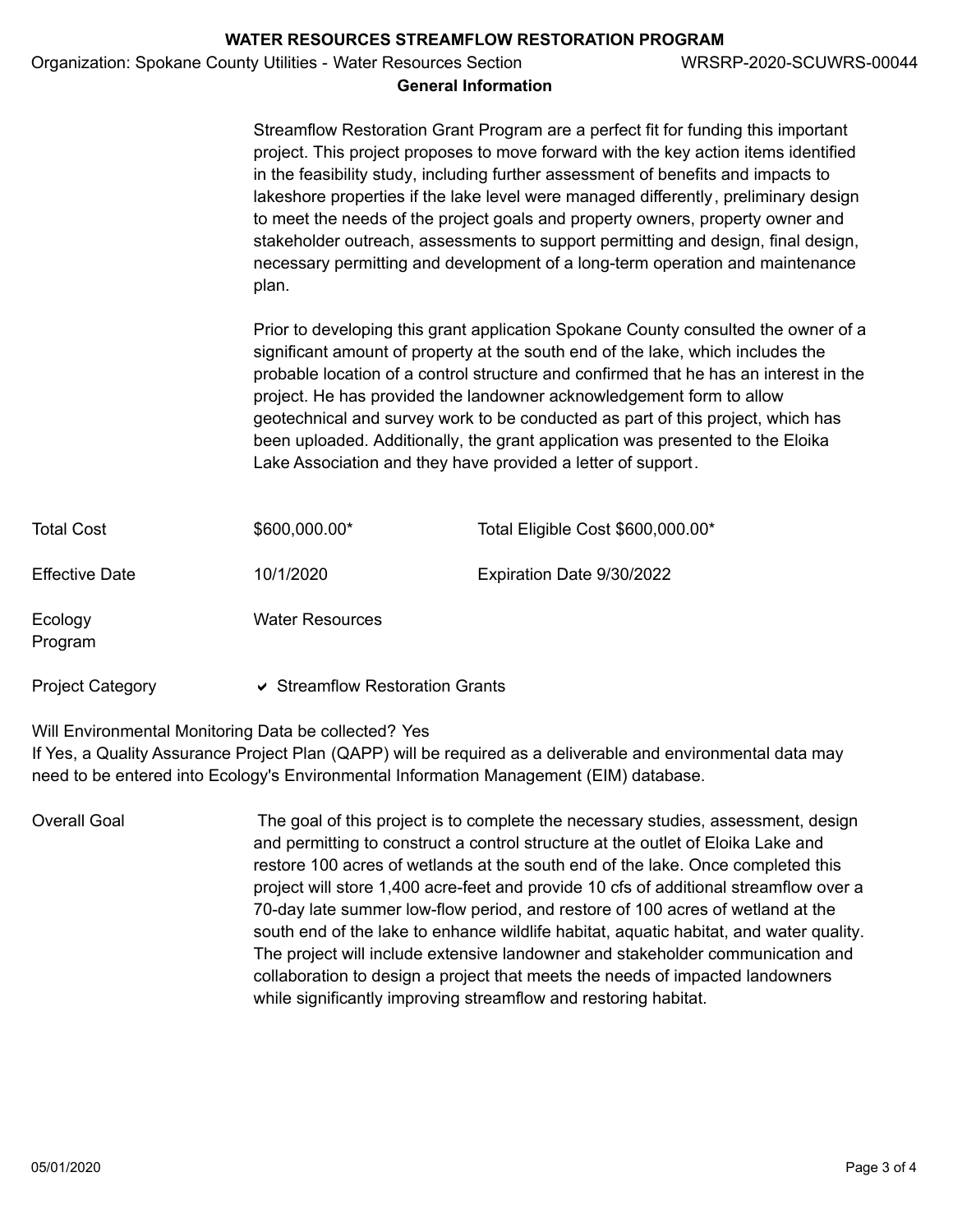Organization: Spokane County Utilities - Water Resources Section WRSRP-2020-SCUWRS-00044

**Project Characterization**

# **Project Themes**

Select a primary and secondary theme that best describes the work to be achieved during this project.

Primary Theme: Water Supply Secondary Theme(s): Storage

Riparian Restoration Planning and/or Implementation

# **Project Website**

If your project has a website, please enter the web address below. After entering a website and saving, another blank row will appear. Up to three websites may be provided.

Website Title/Name Web Address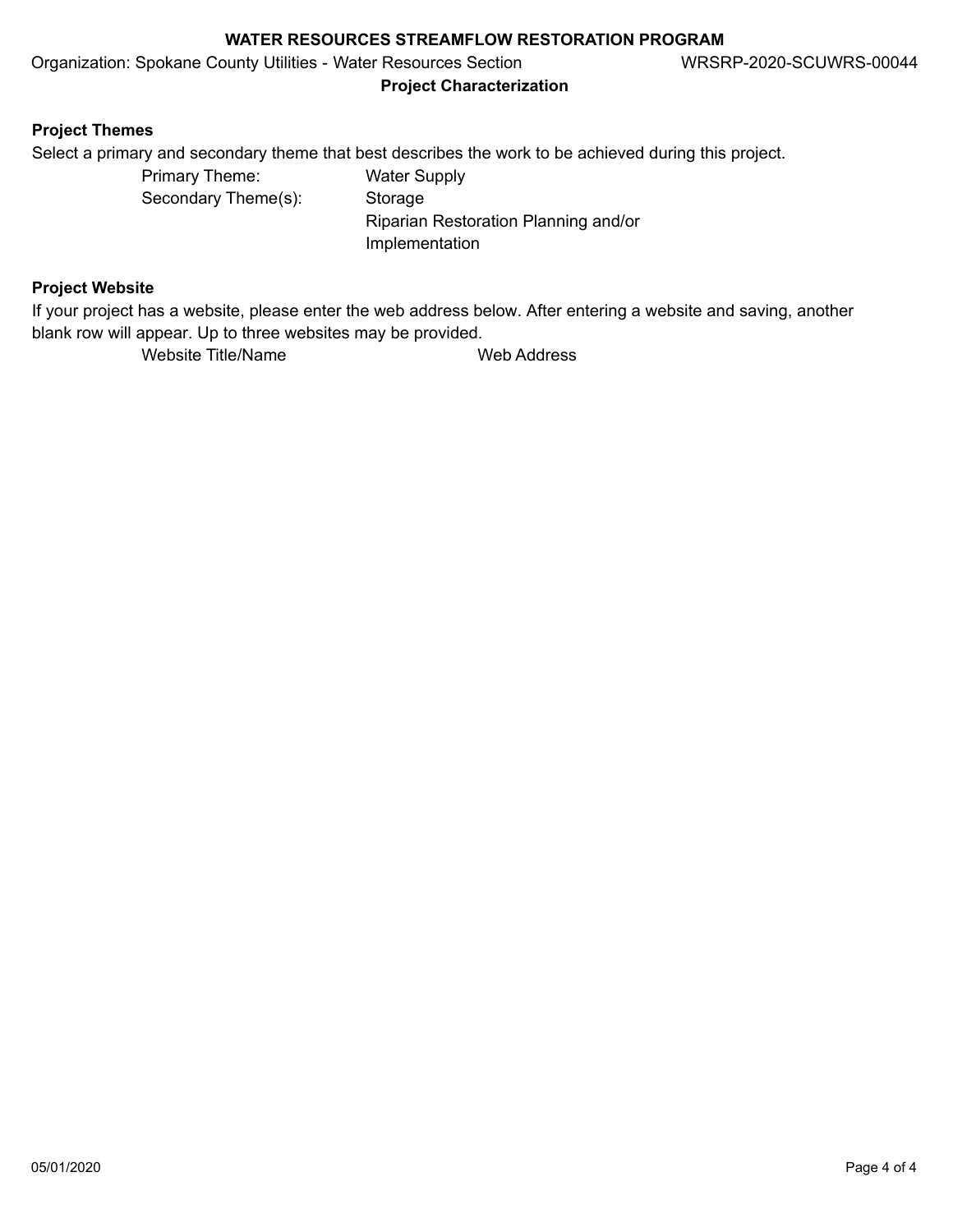Organization: Spokane County Utilities - Water Resources Section WRSRP-2020-SCUWRS-00044

÷

| <b>Recipient Contacts</b>   |                                             |
|-----------------------------|---------------------------------------------|
| <b>Project Manager</b>      | Mike Hermanson                              |
|                             | <b>Contact Information</b>                  |
|                             | Mike Hermanson                              |
|                             | Water Resources Manager                     |
|                             | 1004 N. Freya St.                           |
|                             | Spokane, Washington 99202<br>(509) 477-7578 |
|                             | mhermanson@spokanecounty.org                |
| <b>Authorized Signatory</b> | <b>Gerry Gemmill</b>                        |
|                             | <b>Contact Information</b>                  |
|                             | <b>Gerry Gemmill</b>                        |
|                             | <b>Chief Executive Officer</b>              |
|                             | 1116 West Broadway                          |
|                             | Spokane, Washington                         |
|                             | 99260-2052                                  |
|                             | (509) 477-2600                              |
|                             | kgrytdal@spokanecounty.org                  |
| <b>Billing Contact</b>      | Lauri Clift                                 |
|                             | <b>Contact Information</b>                  |
|                             | Lauri Clift                                 |
|                             | <b>Administrative Specialist</b>            |
|                             | 1004 N Freya St                             |
|                             | Spokane, Washington 99202                   |

 $\sim$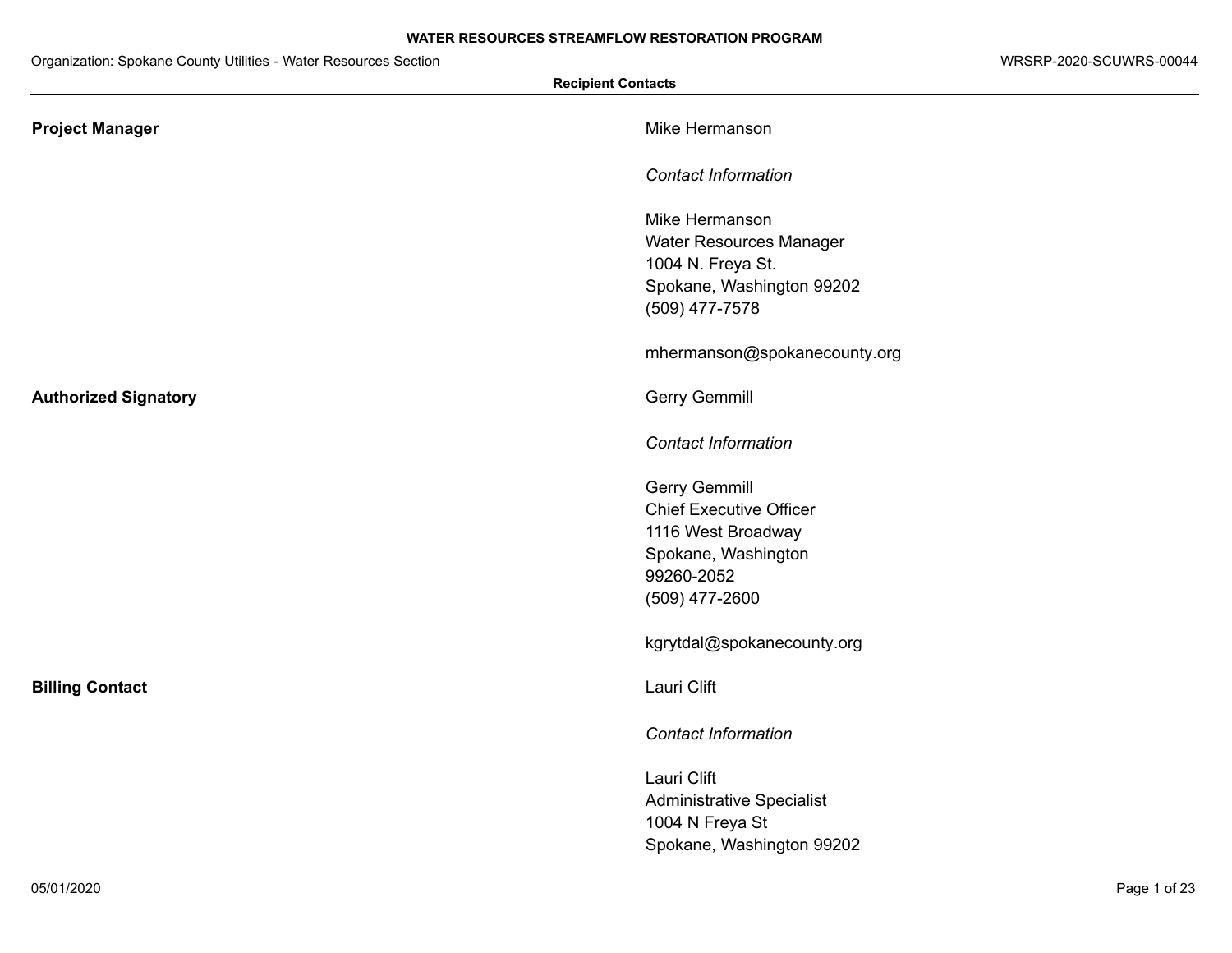**Recipient Contacts**

(509) 477-7579

lclift@spokanecounty.org

**Other recipient signatures on printed agreement**

**Name Title**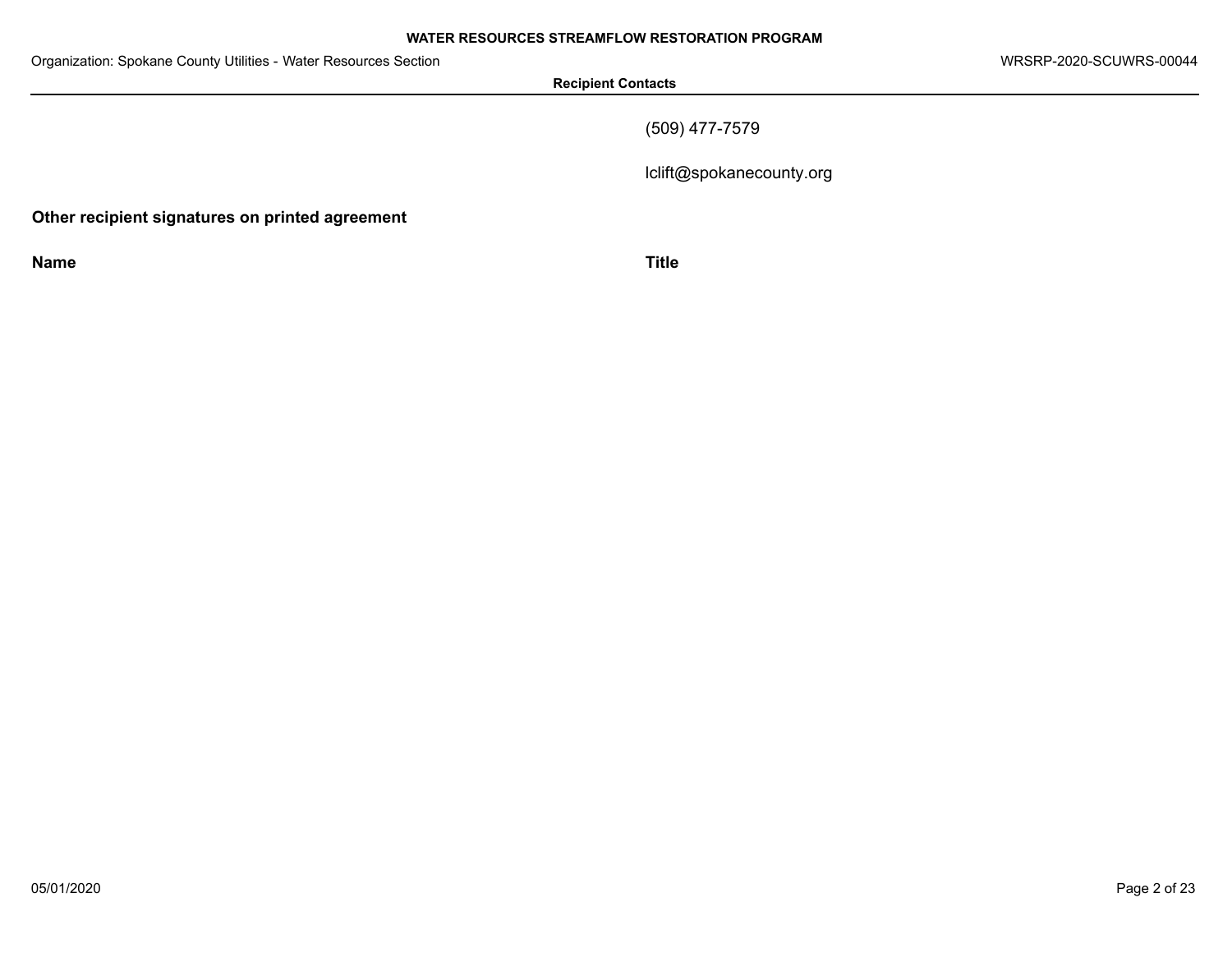**Scope of Work - Task 1 Project Admin: 1**

| <b>Task Number</b>                                                                                                                                                                                                                                                                                                                 |             |                                                                                                                                                                                                                                                                                                                                                                                                |           |                                                                                              |                  |             |             |  |  |
|------------------------------------------------------------------------------------------------------------------------------------------------------------------------------------------------------------------------------------------------------------------------------------------------------------------------------------|-------------|------------------------------------------------------------------------------------------------------------------------------------------------------------------------------------------------------------------------------------------------------------------------------------------------------------------------------------------------------------------------------------------------|-----------|----------------------------------------------------------------------------------------------|------------------|-------------|-------------|--|--|
| <b>Task Title</b>                                                                                                                                                                                                                                                                                                                  |             | <b>Project Administration</b>                                                                                                                                                                                                                                                                                                                                                                  |           |                                                                                              | <b>Task Cost</b> | \$25,500.00 |             |  |  |
| <b>Task Description</b>                                                                                                                                                                                                                                                                                                            |             | A. The RECIPIENT will administer the project. Responsibilities will include, but not be limited to:<br>maintenance of project records; submittal of requests for reimbursement and corresponding backup<br>documentation, progress reports and recipient closeout report; submittal of required performance items;<br>and compliance with applicable procurement and contracting requirements. |           |                                                                                              |                  |             |             |  |  |
|                                                                                                                                                                                                                                                                                                                                    |             | The RECIPIENT will develop and maintain tracking systems to monitor and measure all project<br><b>B.</b><br>objectives and activities. The RECIPIENT shall maintain these systems throughout the project period and<br>measure accomplishments against project objectives at the end of the grant period.                                                                                      |           |                                                                                              |                  |             |             |  |  |
|                                                                                                                                                                                                                                                                                                                                    |             | The RECIPIENT will, along with each request for reimbursement, prepare and submit a progress<br>C.<br>report to ECOLOGY's project manager. The reports shall include, at a minimum, the following<br>information:                                                                                                                                                                              |           |                                                                                              |                  |             |             |  |  |
|                                                                                                                                                                                                                                                                                                                                    |             | A comparison of actual accomplishments to the objectives established for the reporting period. The                                                                                                                                                                                                                                                                                             |           |                                                                                              |                  |             |             |  |  |
|                                                                                                                                                                                                                                                                                                                                    |             | reasons for any delays if the project does not meet established objectives. Plan and schedule of activities<br>for the upcoming two months. Analysis and explanations of any cost overruns. Any additional pertinent<br>information.                                                                                                                                                           |           |                                                                                              |                  |             |             |  |  |
|                                                                                                                                                                                                                                                                                                                                    |             | The RECIPIENT shall submit a Final Project Report encompassing the entire project with their last<br>D.<br>payment request. The RECIPIENT shall include the Final Project Report with the last monthly/quarterly<br>project report. The RECIPIENT shall submit the final payment request and final report within 30 days of<br>the end of this agreement.                                      |           |                                                                                              |                  |             |             |  |  |
|                                                                                                                                                                                                                                                                                                                                    |             | Е.<br>outlined in this agreement.                                                                                                                                                                                                                                                                                                                                                              |           | The RECIPIENT must manage and carry out this project in accordance with any completion dates |                  |             |             |  |  |
| <b>Task Goal Statement</b><br>Properly managed project that meets agreement and Ecology administrative requirements.<br>* Timely and complete submittal of requests for reimbursement, quarterly progress reports and recipient<br><b>Task Expected Outcomes</b><br>closeout report.<br>*Properly maintained project documentation |             |                                                                                                                                                                                                                                                                                                                                                                                                |           |                                                                                              |                  |             |             |  |  |
| <b>Recipient Task Coordinator</b><br><b>Deliverables</b>                                                                                                                                                                                                                                                                           |             | Mike Hermanson                                                                                                                                                                                                                                                                                                                                                                                 |           |                                                                                              |                  |             |             |  |  |
| Deliverable #                                                                                                                                                                                                                                                                                                                      | Description | Due Date                                                                                                                                                                                                                                                                                                                                                                                       | Received? | EIM Study ID                                                                                 | <b>EIM</b>       | Latitude    | Loc Address |  |  |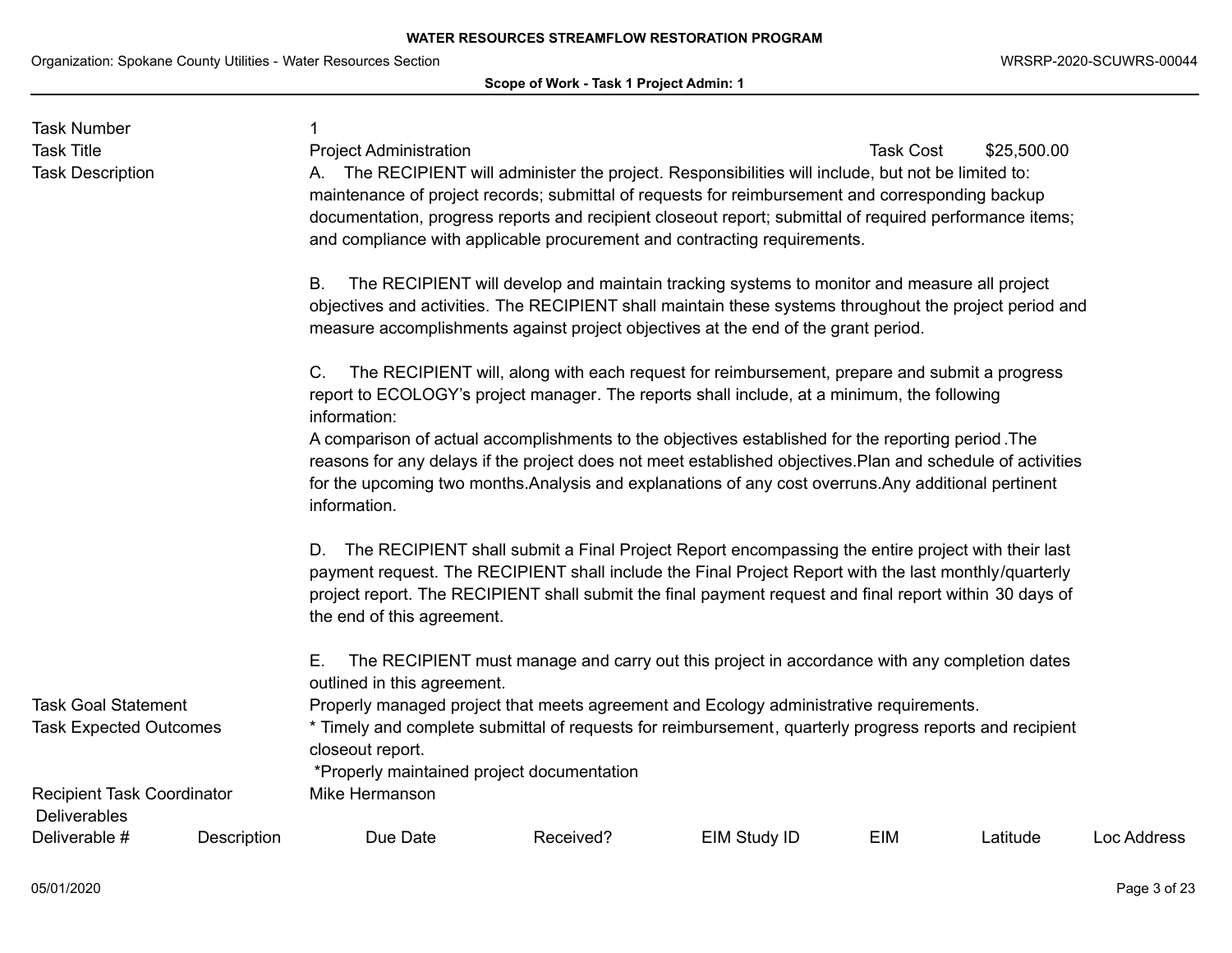| Scope of Work - Task 1 Project Admin: 1 |  |  |
|-----------------------------------------|--|--|
|-----------------------------------------|--|--|

|                | Sys  |
|----------------|------|
| (ECY Use Only) | Link |

| 11 | Quarterly payment |
|----|-------------------|
|    | request and       |
|    | progress report   |
| 12 | Quarterly payment |
|    | request and       |
|    | progress report   |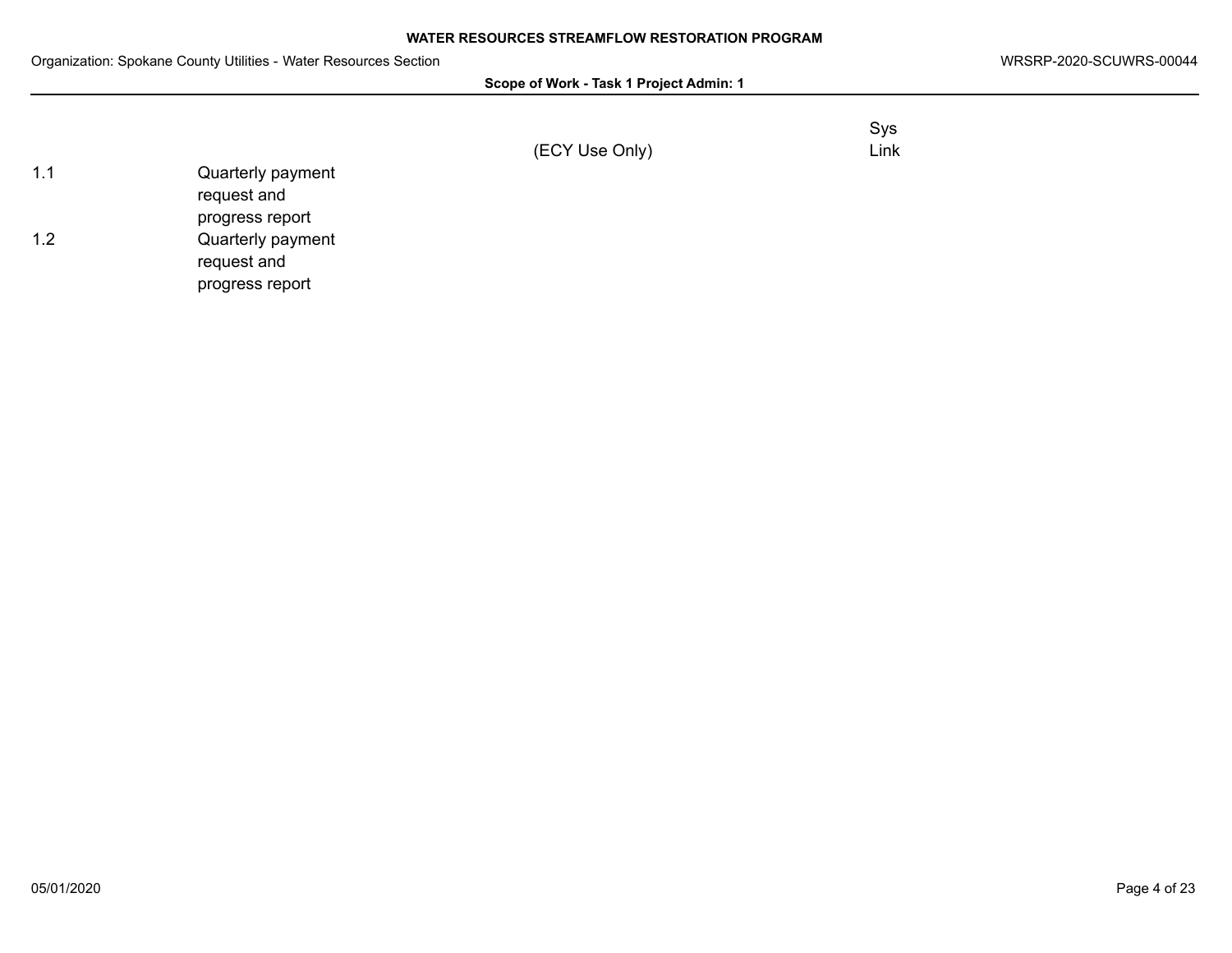## **Scope of Work - Additional Tasks: 10 - Project Permitting**

| <b>Task Number</b>      | 10                                                                                                                                                                                                                                                                                                                                                                                                                                                                                                                                                                                                                                                                                                                                                                                                                                                                                                                                                                                                                                                                                                                                                                                                                                                                                                                                                                                                                                                                                                                                                                                                                             |                  |              |
|-------------------------|--------------------------------------------------------------------------------------------------------------------------------------------------------------------------------------------------------------------------------------------------------------------------------------------------------------------------------------------------------------------------------------------------------------------------------------------------------------------------------------------------------------------------------------------------------------------------------------------------------------------------------------------------------------------------------------------------------------------------------------------------------------------------------------------------------------------------------------------------------------------------------------------------------------------------------------------------------------------------------------------------------------------------------------------------------------------------------------------------------------------------------------------------------------------------------------------------------------------------------------------------------------------------------------------------------------------------------------------------------------------------------------------------------------------------------------------------------------------------------------------------------------------------------------------------------------------------------------------------------------------------------|------------------|--------------|
| <b>Task Title</b>       | <b>Project Permitting</b>                                                                                                                                                                                                                                                                                                                                                                                                                                                                                                                                                                                                                                                                                                                                                                                                                                                                                                                                                                                                                                                                                                                                                                                                                                                                                                                                                                                                                                                                                                                                                                                                      | <b>Task Cost</b> | \$77,760.00* |
| <b>Task Description</b> | The purpose of this task is to obtain the necessary permits to implement the project including:<br>• Permitting Approach and Strategy Memorandum<br>- Preparation of a summary of a recommended approach to completing environmental permits for the project<br>including recommended strategies for permitting the project as quickly and efficiently as possible.<br>• Agency Coordination<br>- Consultation with the regulatory agencies.<br>- Coordination of the design with the regulatory agencies to ensure that the design meets permitting<br>requirements.<br>• Prepare Permit Applications. Likely permit applications and approvals include:<br>- Joint Aquatic Resource Permit Application (JARPA)<br>- Hydraulic Permit Approval (HPA)<br>- State Environmental Policy Act (SEPA) Process<br>- Endangered Species Act (ESA) Consultation<br>- Shoreline Code Compliance<br>- Critical Areas Review<br>- Local Clearing/Floodplain Development Permit<br>• Preparation of design drawings to support permit applications.<br>• Dam Safety Consultation, Dam Construction Permit<br>- Initiate consultation with Ecology DSO during the Preliminary Design Phase of the project.<br>- Preparation of the Dam Construction Permit Application and supporting documentation, including the<br>following:<br>? - Hydrology and Hydraulics Report<br>? - Geotechnical Report<br>? - Final Design Drawings<br>? - Final Technical Specifications<br>? - Emergency Action Plan<br>? - Construction Inspection Plan<br>? - Operations and Maintenance Plan<br>- Consultation with Ecology DSO to review design documents |                  |              |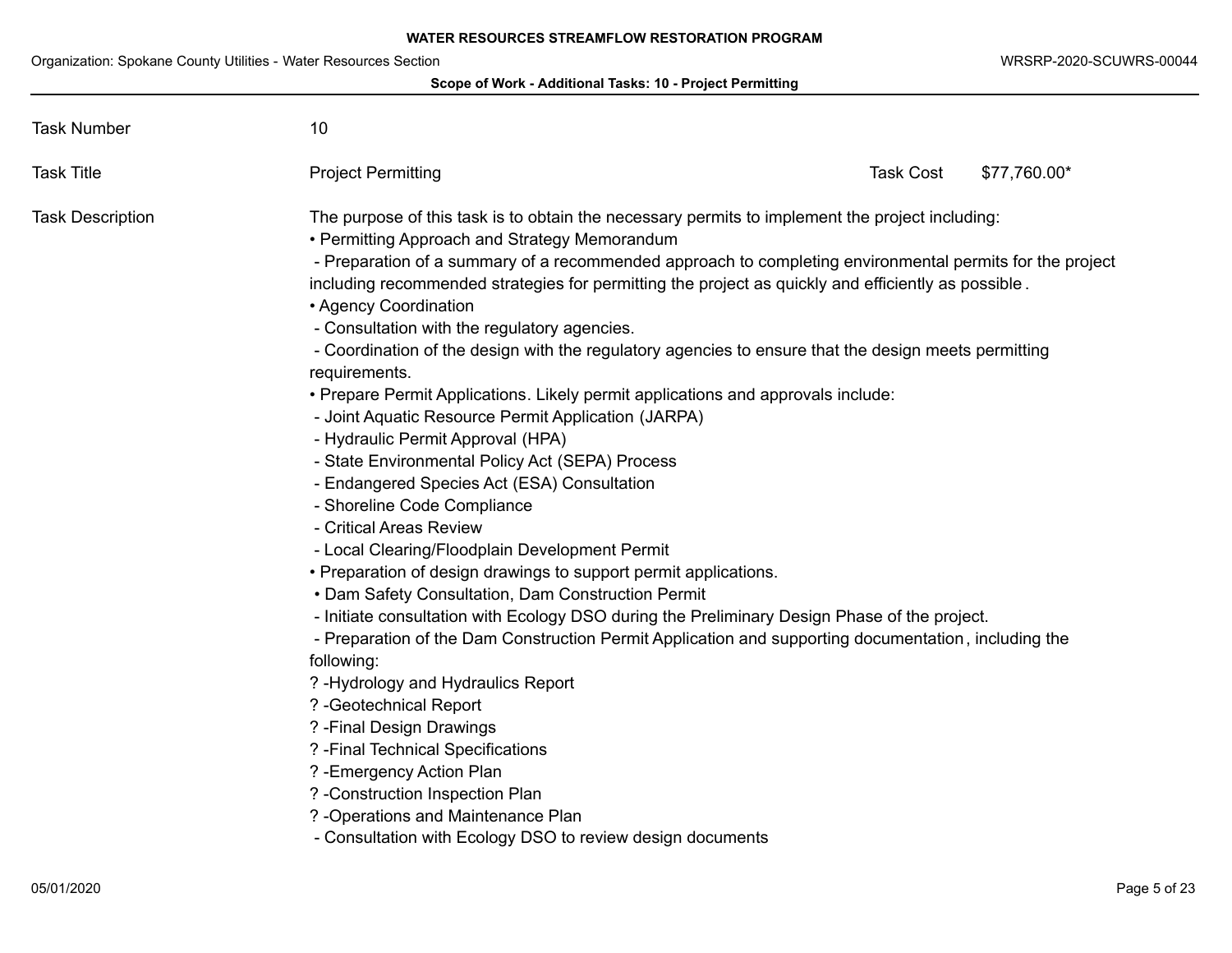# **Scope of Work - Additional Tasks: 10 - Project Permitting**

|                                                                                                                                                                                                                                                                        |                                                         | • Water Right Permit<br>rights.                                                                                                                                                           |                                |  | - Completion of water right applications for the project, including a water right for beneficially using the water<br>supply made available for mitigation, and a reservoir storage water right.<br>- Preparation of draft Reports of Examinations for the project to support Ecology's processing of the water |          |           |                     |
|------------------------------------------------------------------------------------------------------------------------------------------------------------------------------------------------------------------------------------------------------------------------|---------------------------------------------------------|-------------------------------------------------------------------------------------------------------------------------------------------------------------------------------------------|--------------------------------|--|-----------------------------------------------------------------------------------------------------------------------------------------------------------------------------------------------------------------------------------------------------------------------------------------------------------------|----------|-----------|---------------------|
| <b>Task Goal Statement</b>                                                                                                                                                                                                                                             |                                                         | The goal of this task is to assess project permitting needs, develop a strategy for project permitting, consult<br>with appropriate permitting entities, and prepare permit applications. |                                |  |                                                                                                                                                                                                                                                                                                                 |          |           |                     |
| <b>Task Expected Outcomes</b><br>The expected outcome of this task is a permitting approach that will enable successful project implementation<br>and meet all appropriate regulatory requirements, and completed permit applications and associated<br>documentation. |                                                         |                                                                                                                                                                                           |                                |  |                                                                                                                                                                                                                                                                                                                 |          |           |                     |
| <b>Recipient Task Coordinator</b>                                                                                                                                                                                                                                      |                                                         | Mike Hermanson                                                                                                                                                                            |                                |  |                                                                                                                                                                                                                                                                                                                 |          |           |                     |
| <b>Deliverables</b>                                                                                                                                                                                                                                                    |                                                         |                                                                                                                                                                                           |                                |  |                                                                                                                                                                                                                                                                                                                 |          |           |                     |
| Deliverable #                                                                                                                                                                                                                                                          | Description                                             | Due Date                                                                                                                                                                                  | Received?<br>(ECY Use<br>Only) |  | EIM Study ID EIM System Link                                                                                                                                                                                                                                                                                    | Latitude | Longitude | Location<br>Address |
| 10.1                                                                                                                                                                                                                                                                   | Permitting<br>Approach and<br>Strategy<br>Memorandum    | 7/31/2021                                                                                                                                                                                 |                                |  |                                                                                                                                                                                                                                                                                                                 |          |           |                     |
| 10.2                                                                                                                                                                                                                                                                   | <b>Completed Permit</b><br>Applications and<br>Drawings | 10/15/2021                                                                                                                                                                                |                                |  |                                                                                                                                                                                                                                                                                                                 |          |           |                     |
| 10.3                                                                                                                                                                                                                                                                   | <b>Dam Construction</b><br><b>Permit Application</b>    | 9/30/2022                                                                                                                                                                                 |                                |  |                                                                                                                                                                                                                                                                                                                 |          |           |                     |
| 10.4                                                                                                                                                                                                                                                                   | <b>Supporting Reports</b><br>for Dam                    | 9/30/2022                                                                                                                                                                                 |                                |  |                                                                                                                                                                                                                                                                                                                 |          |           |                     |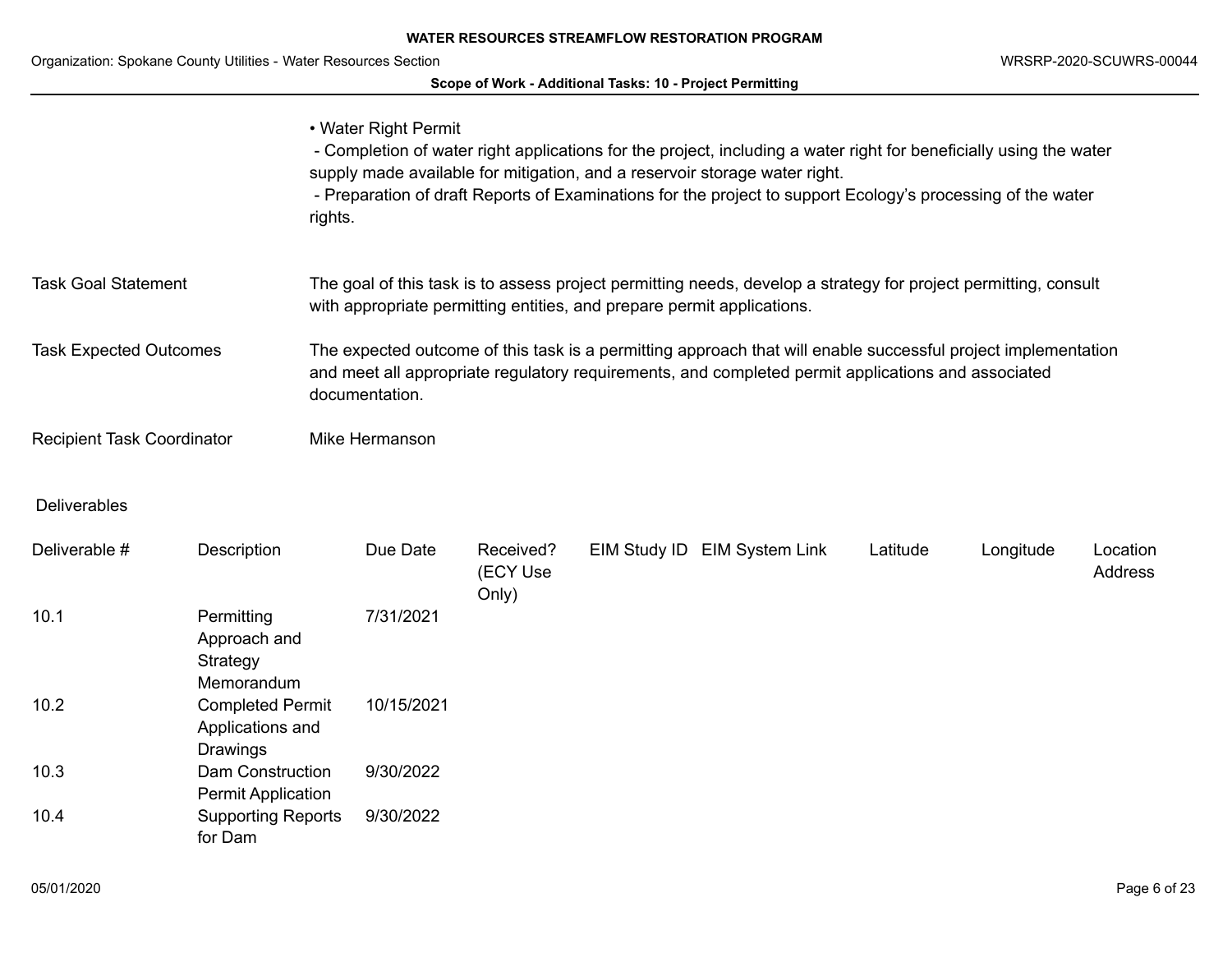## **Scope of Work - Additional Tasks: 10 - Project Permitting**

|      | <b>Construction Permit</b> |           |
|------|----------------------------|-----------|
| 10.5 | Water Right                | 9/30/2021 |
|      | Applications               |           |
| 10.6 | Reports of                 | 9/30/2022 |
|      | Examination                |           |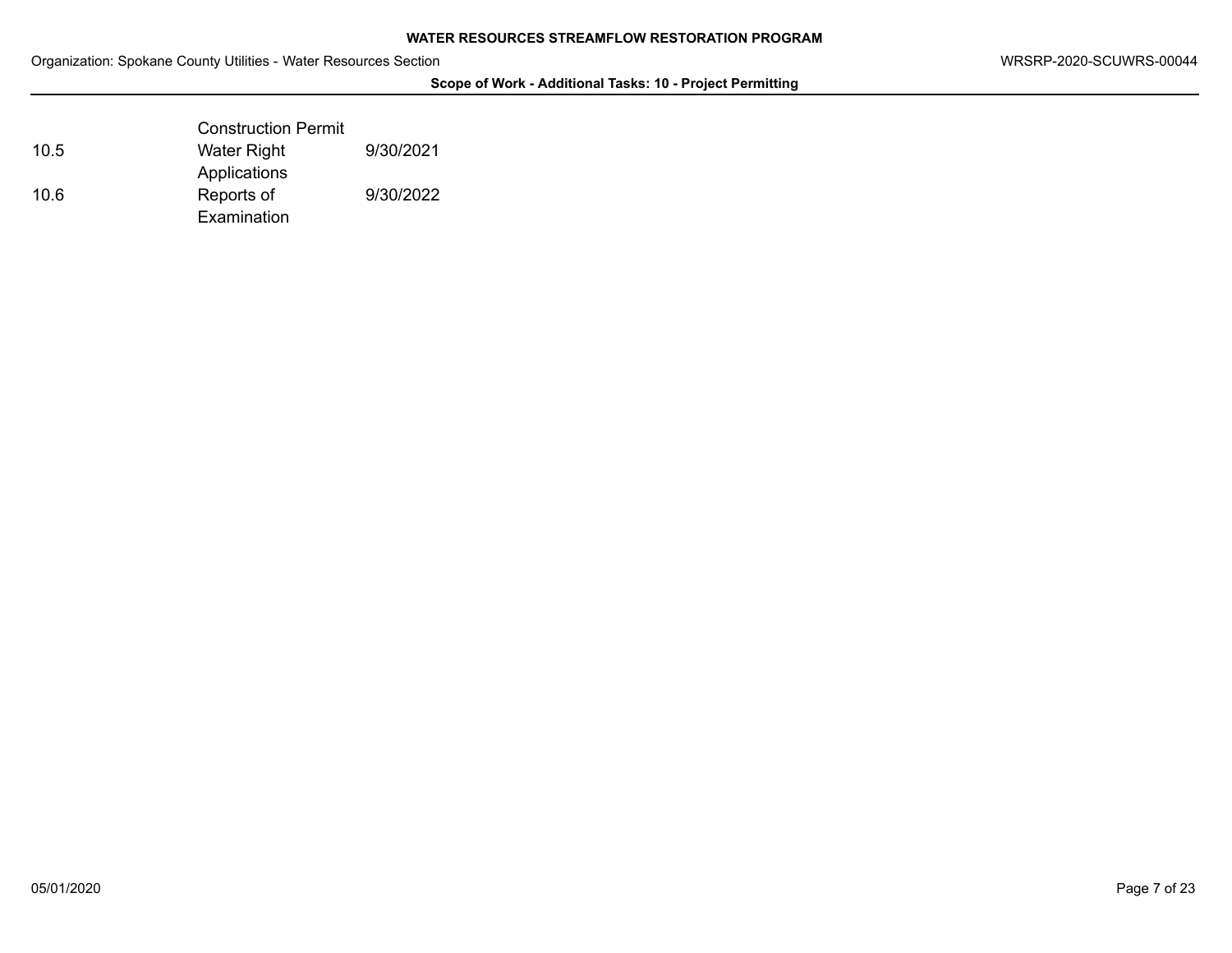|                                                     |                               |                                                                                                                                                                                                                                                                 |                                | Scope of Work - Additional Tasks: 2 - Project Management |                              |                  |               |                            |
|-----------------------------------------------------|-------------------------------|-----------------------------------------------------------------------------------------------------------------------------------------------------------------------------------------------------------------------------------------------------------------|--------------------------------|----------------------------------------------------------|------------------------------|------------------|---------------|----------------------------|
| <b>Task Number</b>                                  |                               | $\overline{2}$                                                                                                                                                                                                                                                  |                                |                                                          |                              |                  |               |                            |
| <b>Task Title</b>                                   |                               | Project Management                                                                                                                                                                                                                                              |                                |                                                          |                              | <b>Task Cost</b> | $$11,250.00*$ |                            |
| <b>Task Description</b>                             |                               | The purpose of this task is to manage all aspects of the project including grant management, consultant<br>selection, consultant contract management, coordination with Ecology staff, communication with stakeholders,<br>and any other associated activities. |                                |                                                          |                              |                  |               |                            |
| <b>Task Goal Statement</b>                          |                               | The goal of this task is to effectively manage the project such that project timelines and budgets are met and<br>deliverables meet expectations.                                                                                                               |                                |                                                          |                              |                  |               |                            |
| <b>Task Expected Outcomes</b>                       |                               | The expected outcome is that the grant will be effectively managed such that grant tasks are completed,<br>deliverables are produced, and the overall goal of the grant is met.                                                                                 |                                |                                                          |                              |                  |               |                            |
| Mike Hermanson<br><b>Recipient Task Coordinator</b> |                               |                                                                                                                                                                                                                                                                 |                                |                                                          |                              |                  |               |                            |
| <b>Deliverables</b>                                 |                               |                                                                                                                                                                                                                                                                 |                                |                                                          |                              |                  |               |                            |
| Deliverable #                                       | Description                   | Due Date                                                                                                                                                                                                                                                        | Received?<br>(ECY Use<br>Only) |                                                          | EIM Study ID EIM System Link | Latitude         | Longitude     | Location<br><b>Address</b> |
| 2.1                                                 | quarterly progress<br>reports |                                                                                                                                                                                                                                                                 |                                |                                                          |                              |                  |               |                            |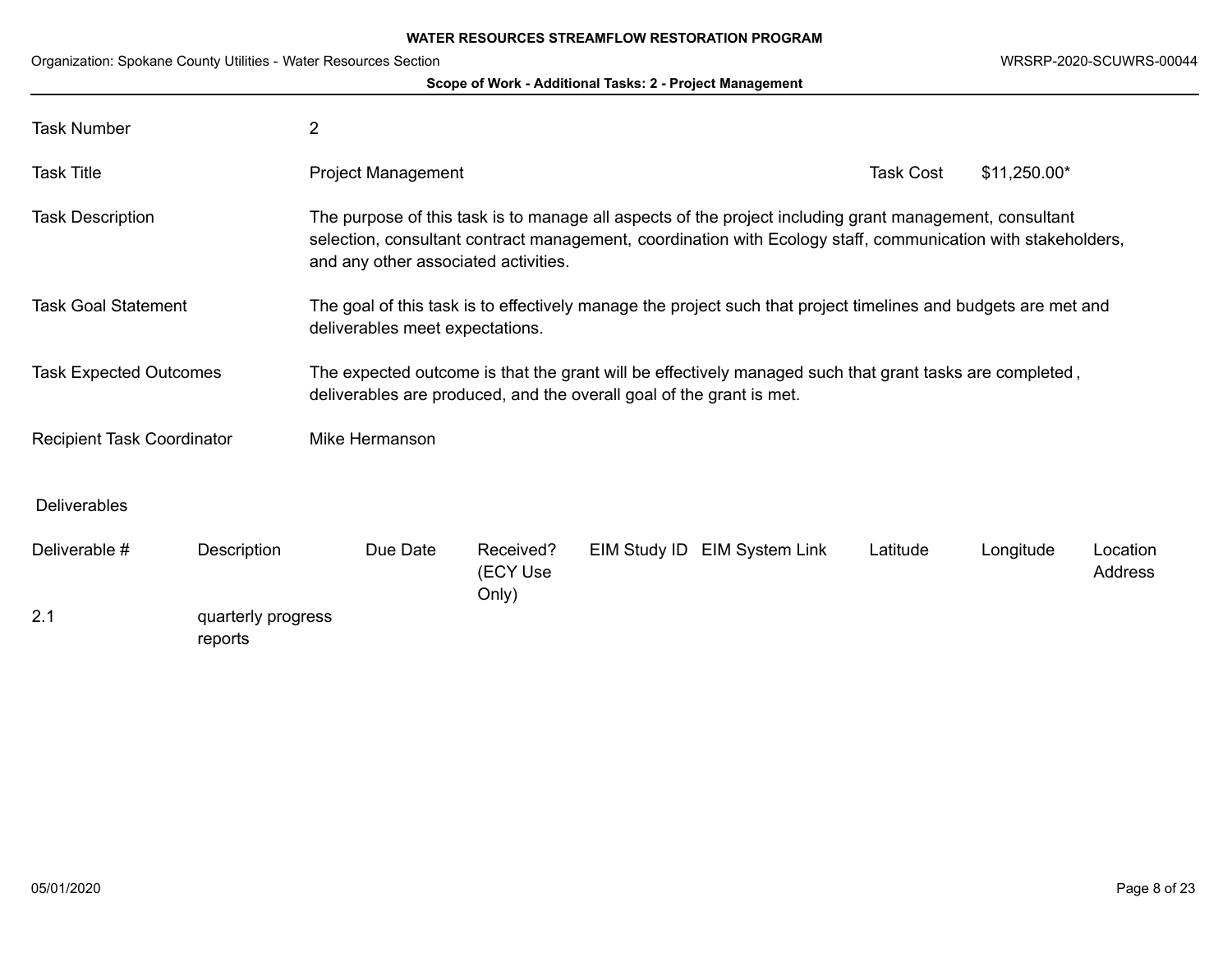## **Scope of Work - Additional Tasks: 3 - Stakeholder and Property Owner Outreach**

| <b>Task Number</b>                | 3                                                                                                                                                                                                                                                                                                                                                                                                                                                                                                                                             |                  |              |
|-----------------------------------|-----------------------------------------------------------------------------------------------------------------------------------------------------------------------------------------------------------------------------------------------------------------------------------------------------------------------------------------------------------------------------------------------------------------------------------------------------------------------------------------------------------------------------------------------|------------------|--------------|
| <b>Task Title</b>                 | <b>Stakeholder and Property Owner</b><br>Outreach                                                                                                                                                                                                                                                                                                                                                                                                                                                                                             | <b>Task Cost</b> | \$21,848.00* |
| <b>Task Description</b>           | This task will be completed in two phases. The first phase of stakeholder and property owner outreach will take<br>place at the beginning of the project. We will communicate with each property owner likely to be impacted. This<br>outreach will describe the technical studies to be conducted to determine the hydrology of the contributing<br>watershed, flow rates into and out of the lake, lake elevations, impacts and benefits for specific parcels, water<br>quality impacts and benefits and wetland restoration opportunities. |                  |              |
|                                   | At the conclusion of the technical studies, a second phase of outreach will occur. We will communicate the<br>results of the studies and discuss the development of project designs and operational plans, and how<br>stakeholder and property owner input can be incorporated into the process. Land or easement acquisition will<br>be discussed and negotiated as needed. At this time we will seek endorsement of the project by impacted<br>property owners.                                                                             |                  |              |
|                                   | We anticipate this task will include a combination of public meetings, correspondence and individual meetings.                                                                                                                                                                                                                                                                                                                                                                                                                                |                  |              |
| <b>Task Goal Statement</b>        | The goal of this task is to successfully communicate and receive endorsement of the project from impacted<br>property owners and other interested stakeholders, successfully negotiate necessary land or easement<br>acquisition, and work collaboratively on project design to meet the needs of the property owners and the<br>streamflow restoration goals of the project.                                                                                                                                                                 |                  |              |
| <b>Task Expected Outcomes</b>     | The expected outcome is endorsement of the project and project design by impacted property owners and<br>other interested stakeholders.                                                                                                                                                                                                                                                                                                                                                                                                       |                  |              |
| <b>Recipient Task Coordinator</b> | Mike Hermanson                                                                                                                                                                                                                                                                                                                                                                                                                                                                                                                                |                  |              |
| <b>Deliverables</b>               |                                                                                                                                                                                                                                                                                                                                                                                                                                                                                                                                               |                  |              |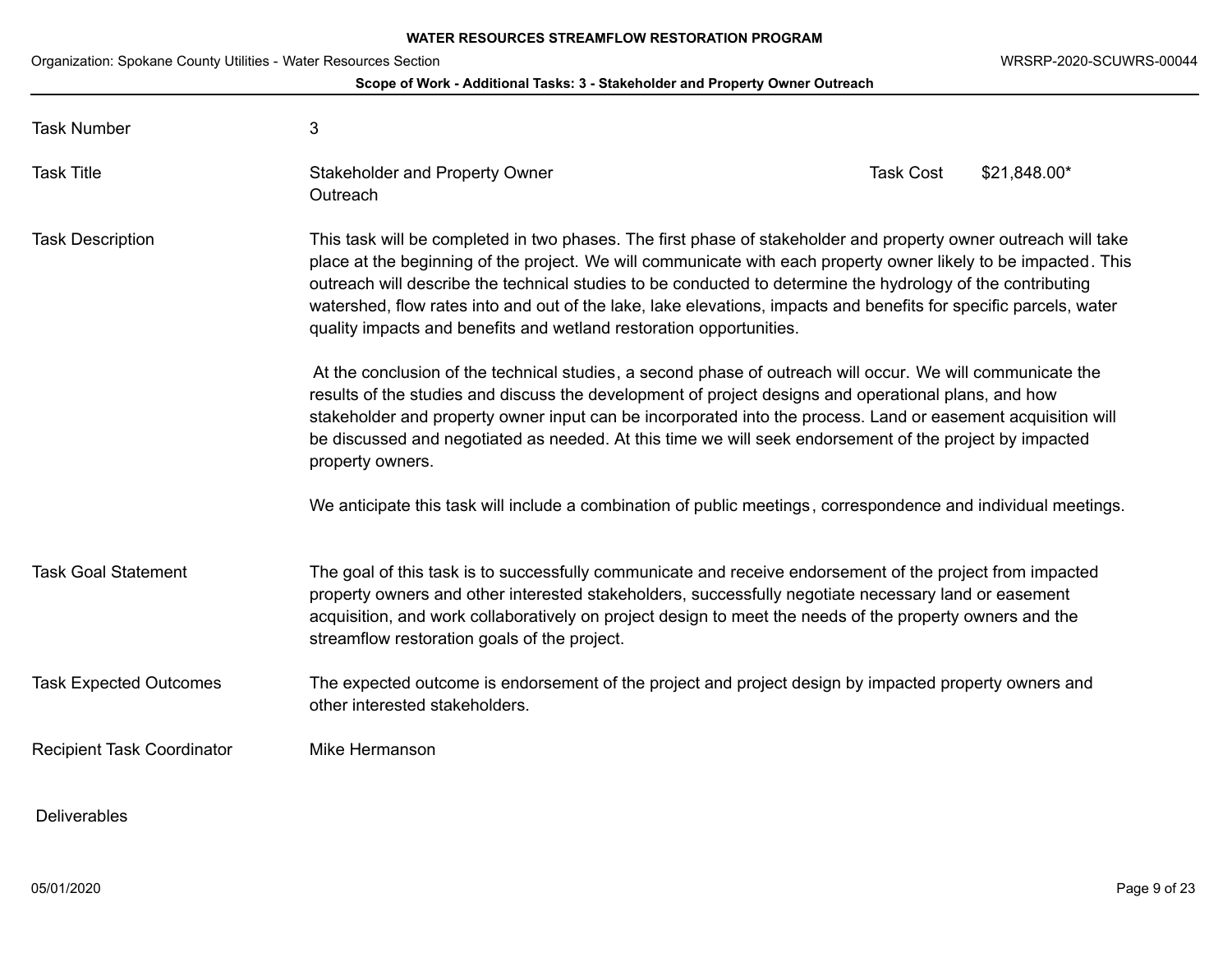| Deliverable # | Description                                                                   | Due Date   | Received?<br>(ECY Use<br>Only) | EIM Study ID EIM System Link | Latitude | Longitude | Location<br><b>Address</b> |
|---------------|-------------------------------------------------------------------------------|------------|--------------------------------|------------------------------|----------|-----------|----------------------------|
| 3.1           | <b>Public Meeting</b><br>Agendas, Sign in<br>sheets, and meeting<br>summaries | 12/15/2021 |                                |                              |          |           |                            |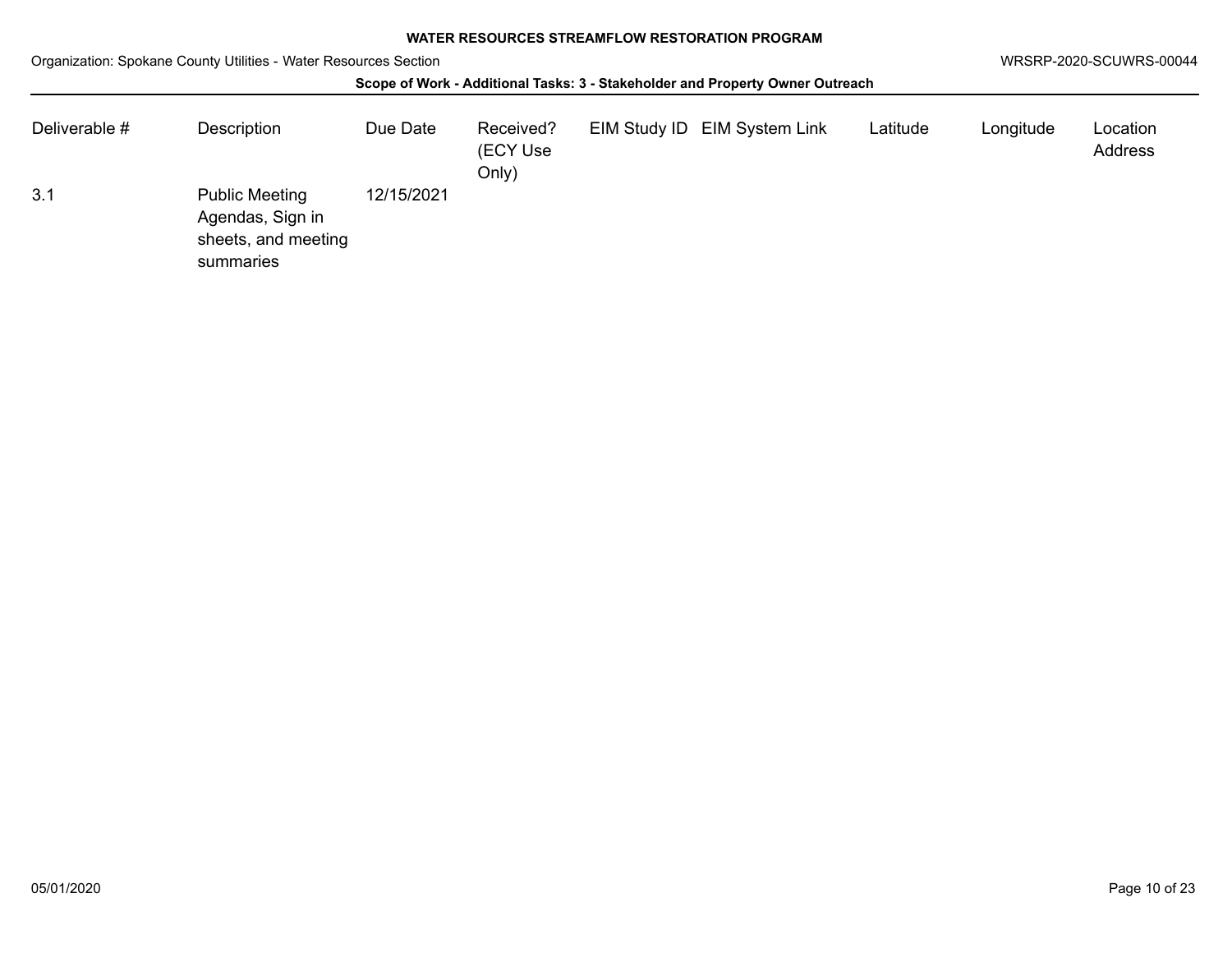| Organization. Opokano Obanty Otintics - Water Resources Occi | Scope of Work - Additional Tasks: 4 - Site Investigations                                                                                                                                                                                                                                                                                                                                                                                                                                                                                                                                                                                                                                                                                                                                                                                                                                                                                                                                                                                                                                                                                                                                                                                                                                                                                                                                                                                                                                                                                                                                                                                                                                                                                                                                                   |                  |               |
|--------------------------------------------------------------|-------------------------------------------------------------------------------------------------------------------------------------------------------------------------------------------------------------------------------------------------------------------------------------------------------------------------------------------------------------------------------------------------------------------------------------------------------------------------------------------------------------------------------------------------------------------------------------------------------------------------------------------------------------------------------------------------------------------------------------------------------------------------------------------------------------------------------------------------------------------------------------------------------------------------------------------------------------------------------------------------------------------------------------------------------------------------------------------------------------------------------------------------------------------------------------------------------------------------------------------------------------------------------------------------------------------------------------------------------------------------------------------------------------------------------------------------------------------------------------------------------------------------------------------------------------------------------------------------------------------------------------------------------------------------------------------------------------------------------------------------------------------------------------------------------------|------------------|---------------|
| <b>Task Number</b>                                           | 4                                                                                                                                                                                                                                                                                                                                                                                                                                                                                                                                                                                                                                                                                                                                                                                                                                                                                                                                                                                                                                                                                                                                                                                                                                                                                                                                                                                                                                                                                                                                                                                                                                                                                                                                                                                                           |                  |               |
| <b>Task Title</b>                                            | Site Investigations                                                                                                                                                                                                                                                                                                                                                                                                                                                                                                                                                                                                                                                                                                                                                                                                                                                                                                                                                                                                                                                                                                                                                                                                                                                                                                                                                                                                                                                                                                                                                                                                                                                                                                                                                                                         | <b>Task Cost</b> | \$155,236.00* |
| <b>Task Description</b>                                      | This task includes field and site investigations necessary to support the assessment of hydrology, hydraulics<br>and project design. Investigations include:<br>• Preparation of a Quality Assurance Project Plan (QAPP), as required by Ecology, for collecting and<br>evaluating data as part of the site investigations with Ecology review and approval.<br>• Topographic survey of the lake shoreline and areas near the lake outlet that will be impacted by the proposed<br>control structure and wetland restoration.<br>. Bathymetric survey of the lake to a depth needed to better understand lake storage volumes and inform<br>design of the proposed outlet control structure.<br>• Geotechnical investigation of the proposed outlet control structure area, including:<br>- Completion of at least two borings, drilled to a depth of at least 20 feet.<br>- Collection of at least three soil samples in each boring and laboratory analysis to determine key engineering<br>properties.<br>- Desktop analysis of available geology maps and other pertinent information.<br>- Completion of a geotechnical engineering report to summarize recommendations for construction of an outlet<br>control structure at Eloika Lake.<br>• Wetland delineation, including:<br>- - Review of previous wetland reports and mapping;<br>- Preparation of a summary of wetland area and functions potentially impacted by project.<br>- Review of previous wetland mitigation reports and assessment of whether proposed mitigation is adequate<br>and suitable for the proposed project.<br>- Wetland delineation to identify and map wetland extents on the properties at the outlet of Eloika Lake that will<br>be impacted by the project.<br>- Summarize the wetland delineation in a memorandum |                  |               |
| <b>Task Goal Statement</b>                                   | The goal of this task is to collect all necessary data to support technical studies, project design, and permitting.                                                                                                                                                                                                                                                                                                                                                                                                                                                                                                                                                                                                                                                                                                                                                                                                                                                                                                                                                                                                                                                                                                                                                                                                                                                                                                                                                                                                                                                                                                                                                                                                                                                                                        |                  |               |
| <b>Task Expected Outcomes</b>                                | It is expected that this task will result in providing data and analysis that will support subsequent tasks including<br>completion of technical studies, project design, and project permitting.                                                                                                                                                                                                                                                                                                                                                                                                                                                                                                                                                                                                                                                                                                                                                                                                                                                                                                                                                                                                                                                                                                                                                                                                                                                                                                                                                                                                                                                                                                                                                                                                           |                  |               |

Task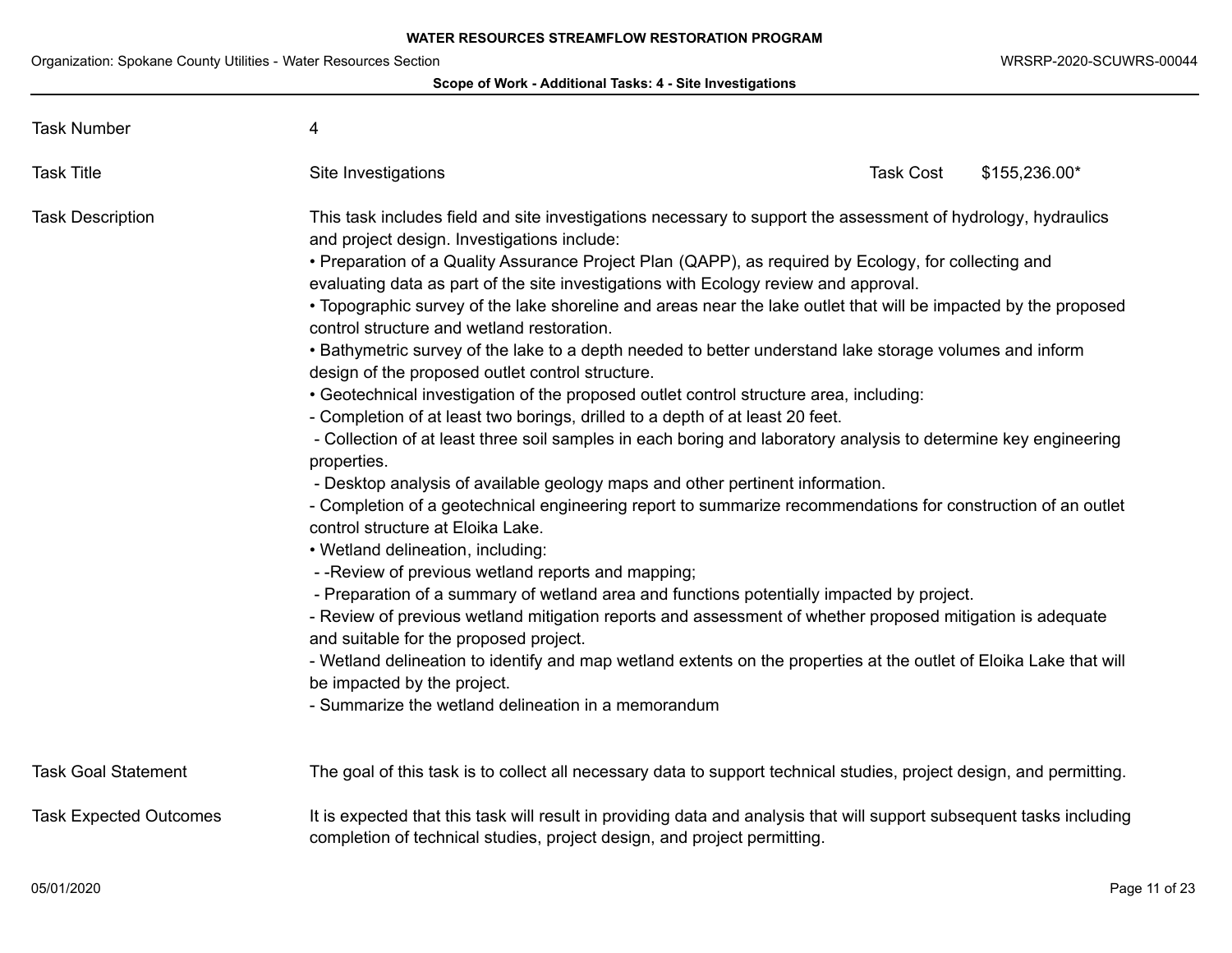**Scope of Work - Additional Tasks: 4 - Site Investigations**

Recipient Task Coordinator Mike Hermanson

# Deliverables

| Deliverable # | Description                               | Due Date   | Received?<br>(ECY Use<br>Only) | EIM Study ID EIM System Link | Latitude | Longitude | Location<br>Address |
|---------------|-------------------------------------------|------------|--------------------------------|------------------------------|----------|-----------|---------------------|
| 4.1           | QAPP                                      | 12/31/2020 |                                |                              |          |           |                     |
| 4.2           | Topographic/Bathy<br>metric Survey        | 5/31/2021  |                                |                              |          |           |                     |
| 4.3           | Geotechnical<br><b>Engineering Report</b> | 7/31/2021  |                                |                              |          |           |                     |
| 4.4           | <b>Wetland Delineation</b><br>Memorandum  | 7/31/2021  |                                |                              |          |           |                     |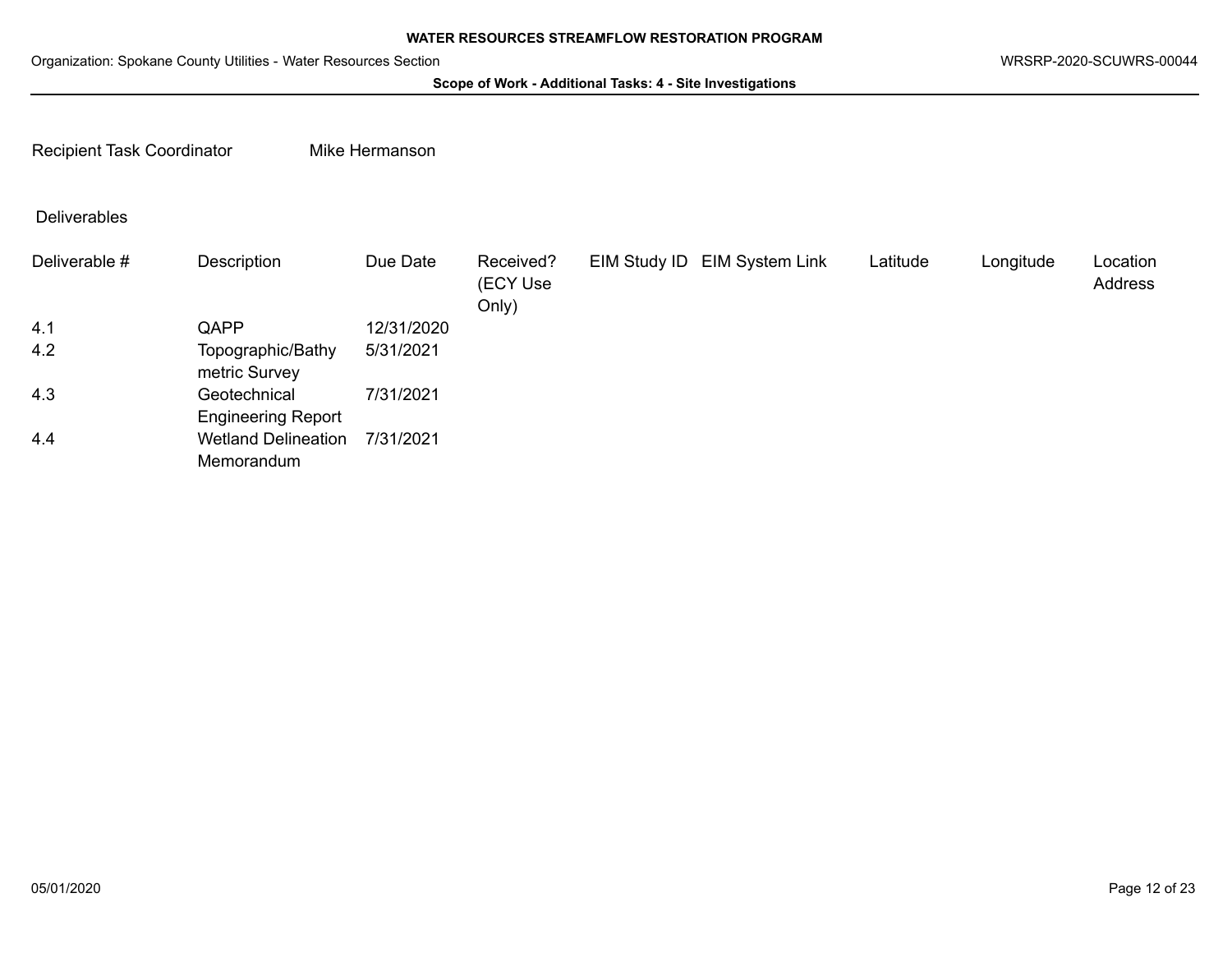## **Scope of Work - Additional Tasks: 5 - Technical Studies to Support Preliminary Design**

| <b>Task Number</b>      | 5                                                                                                                                                                                                                                                                                                                                                                                                                                                                                                                                                                                                                                                                                                                                                                                                                                                                                                                                                                                                                                                                                                                                                                                                                                                                                                                                                                                                                                                                                                                                                                                                                                                                                                                                                                                                                                                                                                                                                                                                                                                                                                                                                                                                                                                                                                                                                     |                  |               |
|-------------------------|-------------------------------------------------------------------------------------------------------------------------------------------------------------------------------------------------------------------------------------------------------------------------------------------------------------------------------------------------------------------------------------------------------------------------------------------------------------------------------------------------------------------------------------------------------------------------------------------------------------------------------------------------------------------------------------------------------------------------------------------------------------------------------------------------------------------------------------------------------------------------------------------------------------------------------------------------------------------------------------------------------------------------------------------------------------------------------------------------------------------------------------------------------------------------------------------------------------------------------------------------------------------------------------------------------------------------------------------------------------------------------------------------------------------------------------------------------------------------------------------------------------------------------------------------------------------------------------------------------------------------------------------------------------------------------------------------------------------------------------------------------------------------------------------------------------------------------------------------------------------------------------------------------------------------------------------------------------------------------------------------------------------------------------------------------------------------------------------------------------------------------------------------------------------------------------------------------------------------------------------------------------------------------------------------------------------------------------------------------|------------------|---------------|
| <b>Task Title</b>       | <b>Technical Studies to Support Preliminary</b><br>Design                                                                                                                                                                                                                                                                                                                                                                                                                                                                                                                                                                                                                                                                                                                                                                                                                                                                                                                                                                                                                                                                                                                                                                                                                                                                                                                                                                                                                                                                                                                                                                                                                                                                                                                                                                                                                                                                                                                                                                                                                                                                                                                                                                                                                                                                                             | <b>Task Cost</b> | \$123,100.00* |
| <b>Task Description</b> | This task includes technical studies to support preliminary project design and permitting including:<br>• Preliminary Hydrology and Hydraulics Analysis and Report, including:<br>- Delineation of the lake watershed boundary.<br>- Hydrologic calculations to estimate lake inflows and compare against recorded inflow data.<br>- Completion of hydraulic analysis to estimate flow rates, velocities, and water surface elevations at the lake<br>outlet under both existing and proposed conditions (with the proposed outlet structure).<br>- Completion of hydraulic analysis to evaluate potential impact to downstream water surface elevations.<br>Analysis will evaluate hydraulic conditions from lake outlet to 200 feet downstream of the proposed outlet<br>structure.<br>- Preparation of a report summarizing lake hydrology and hydraulics in a format that will satisfy Ecology Dam<br>Safety Office (DSO) requirements.<br>• Preliminary Operations Plan Analysis, including:<br>- Development of a water balance spreadsheet model to estimate flows to and from the lake on a monthly time<br>step based on estimated inflows and control with the proposed outlet structure.<br>- Preparation of preliminary recommendations for operation of outlet gates and controls.<br>- Preparation of a memorandum summarizing the water balance and operating recommendations.<br>• Water Quality Evaluation<br>- Preparation of a predictive water quality model using CE-QUAL-W2 or another approved water quality model<br>to assess the impact of the lake outlet structure on the temperature, dissolved oxygen, and pH of water<br>released from the lake. Use available data from TMDL work in the development of the model and coordinate<br>with Ecology and others in the preparation of the model.<br>- Preparation of a memorandum summarizing the results of the water quality (temperature, dissolved oxygen,<br>and pH) modeling.<br>• Cultural Resources Review<br>- Preparation of a preliminary assessment of potential cultural resource issues through review of existing<br>documents at Washington State Department of Archeology and Historic Preservation.<br>- Completion of a cultural resources field survey to determine whether the project will have any impact on<br>cultural and historical resources. |                  |               |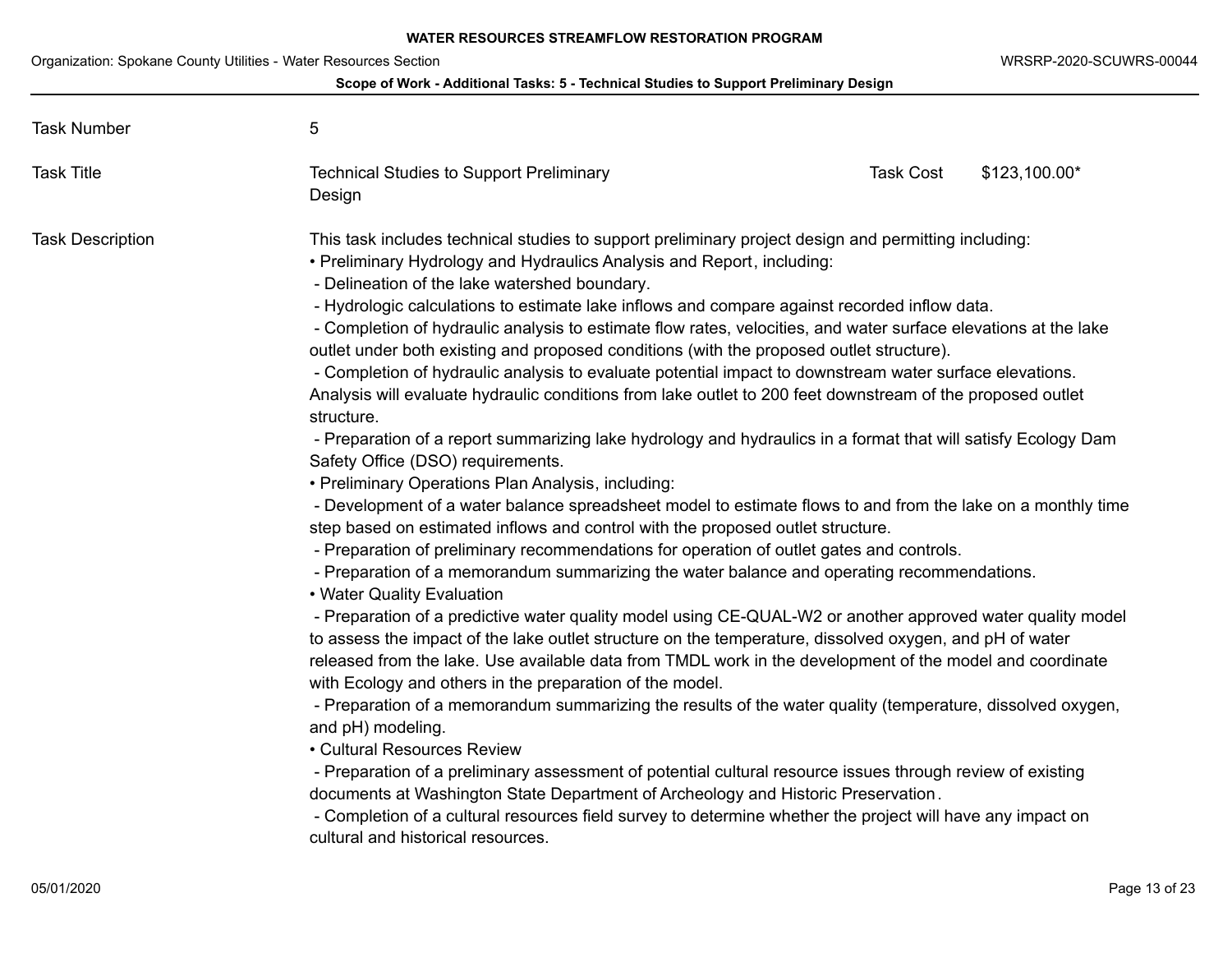|                                                                  |                                                          |                                                                                                                                                                                           |                                |  | <b>WATER RESOURCES STREAMFLOW RESTORATION PROGRAM</b>                                                                                                                                                                                                                                                                                                                                                                                                                                                                                                                                                                                                                                                                                                                    |          |           |                         |  |  |
|------------------------------------------------------------------|----------------------------------------------------------|-------------------------------------------------------------------------------------------------------------------------------------------------------------------------------------------|--------------------------------|--|--------------------------------------------------------------------------------------------------------------------------------------------------------------------------------------------------------------------------------------------------------------------------------------------------------------------------------------------------------------------------------------------------------------------------------------------------------------------------------------------------------------------------------------------------------------------------------------------------------------------------------------------------------------------------------------------------------------------------------------------------------------------------|----------|-----------|-------------------------|--|--|
| Organization: Spokane County Utilities - Water Resources Section |                                                          |                                                                                                                                                                                           |                                |  |                                                                                                                                                                                                                                                                                                                                                                                                                                                                                                                                                                                                                                                                                                                                                                          |          |           | WRSRP-2020-SCUWRS-00044 |  |  |
|                                                                  |                                                          |                                                                                                                                                                                           |                                |  | Scope of Work - Additional Tasks: 5 - Technical Studies to Support Preliminary Design                                                                                                                                                                                                                                                                                                                                                                                                                                                                                                                                                                                                                                                                                    |          |           |                         |  |  |
|                                                                  |                                                          | • Assessment of Benefits and Impacts<br>out-of-stream domestic water use.<br>timing of inundation.<br>flows and fish habitat and passage conditions.                                      |                                |  | - Preparation of a short memorandum summarizing the findings of the cultural resources review.<br>- Evaluation of the potential benefits of the proposed project on the availability of water to offset future<br>- Evaluation of the benefits and impacts of the proposed project on adjacent landowners, including extent and<br>- Evaluation and characterization of the potential benefits and impacts of the proposed project on instream<br>flows, fish habitat, and fish passage. The evaluation will be based on prior work done to characterize instream<br>- Identification and evaluation of wetland benefits and impacts and potential wetland mitigation.<br>- Preparation of a short memorandum summarizing potential benefits and impacts of the project. |          |           |                         |  |  |
| <b>Task Goal Statement</b>                                       |                                                          | The goal of this task is to complete the technical studies necessary to support preliminary project design,<br>stakeholder and property owner collaboration, final design and permitting. |                                |  |                                                                                                                                                                                                                                                                                                                                                                                                                                                                                                                                                                                                                                                                                                                                                                          |          |           |                         |  |  |
| <b>Task Expected Outcomes</b>                                    |                                                          | Completion of technical studies necessary to support preliminary project design, stakeholder and property<br>owner collaboration, final design and permitting.                            |                                |  |                                                                                                                                                                                                                                                                                                                                                                                                                                                                                                                                                                                                                                                                                                                                                                          |          |           |                         |  |  |
| <b>Recipient Task Coordinator</b>                                |                                                          | Mike Hermanson                                                                                                                                                                            |                                |  |                                                                                                                                                                                                                                                                                                                                                                                                                                                                                                                                                                                                                                                                                                                                                                          |          |           |                         |  |  |
| <b>Deliverables</b>                                              |                                                          |                                                                                                                                                                                           |                                |  |                                                                                                                                                                                                                                                                                                                                                                                                                                                                                                                                                                                                                                                                                                                                                                          |          |           |                         |  |  |
| Deliverable #                                                    | Description                                              | Due Date                                                                                                                                                                                  | Received?<br>(ECY Use<br>Only) |  | EIM Study ID EIM System Link                                                                                                                                                                                                                                                                                                                                                                                                                                                                                                                                                                                                                                                                                                                                             | Latitude | Longitude | Location<br>Address     |  |  |
| 5.1                                                              | Preliminary<br>Hydraulics and<br><b>Hydrology Report</b> | 7/31/2021                                                                                                                                                                                 |                                |  |                                                                                                                                                                                                                                                                                                                                                                                                                                                                                                                                                                                                                                                                                                                                                                          |          |           |                         |  |  |
| 5.2                                                              | Preliminary<br><b>Operations Plan</b>                    | 7/31/2021                                                                                                                                                                                 |                                |  |                                                                                                                                                                                                                                                                                                                                                                                                                                                                                                                                                                                                                                                                                                                                                                          |          |           |                         |  |  |
| 5.3                                                              | <b>Water Quality</b>                                     | 8/31/2021                                                                                                                                                                                 |                                |  |                                                                                                                                                                                                                                                                                                                                                                                                                                                                                                                                                                                                                                                                                                                                                                          |          |           |                         |  |  |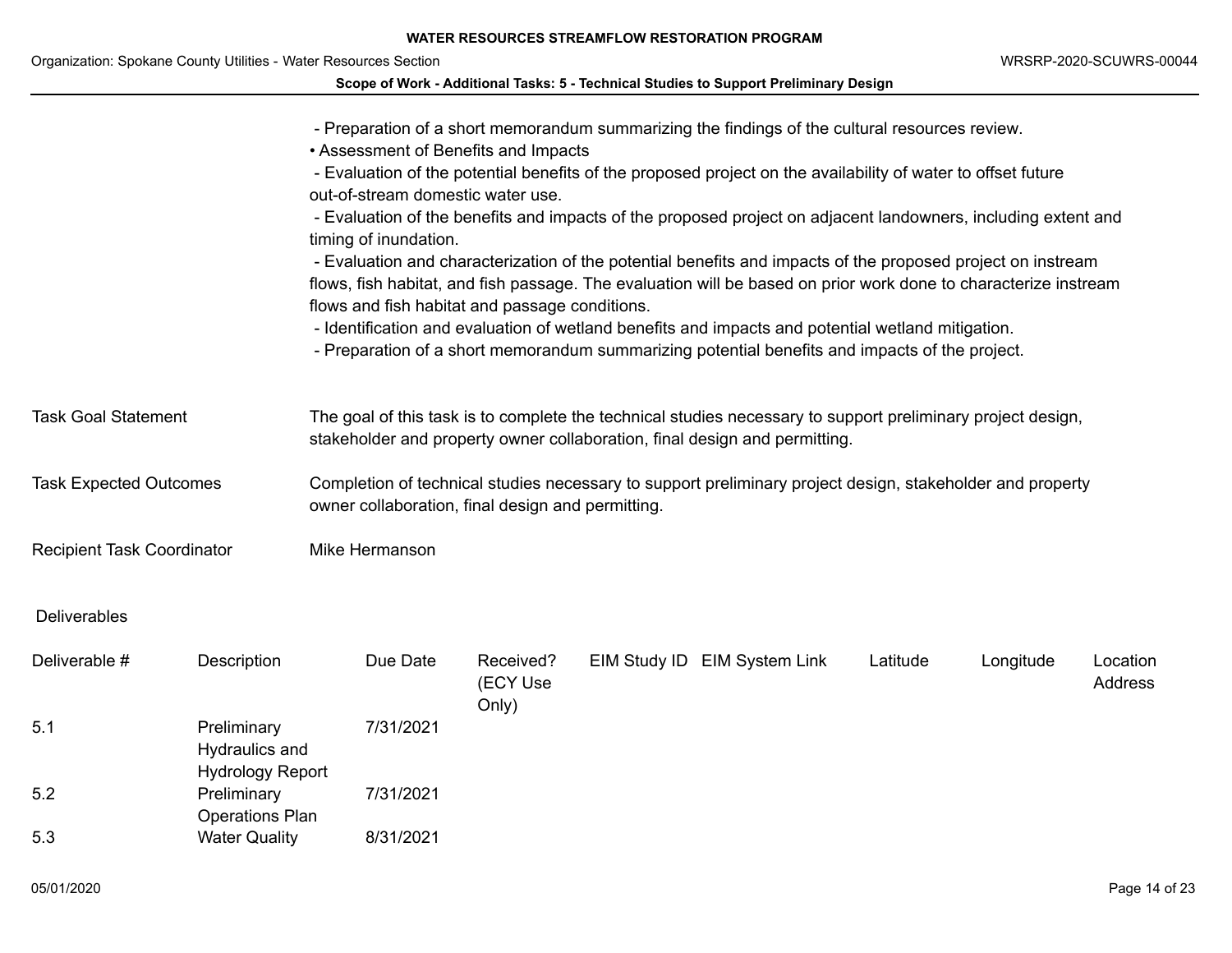## **Scope of Work - Additional Tasks: 5 - Technical Studies to Support Preliminary Design**

|     | Summary                        |  |
|-----|--------------------------------|--|
|     | Memorandum                     |  |
| 5.4 | Preliminary Benefits 8/31/2021 |  |
|     | and Impacts                    |  |
|     | Memorandum                     |  |
| 5.5 | Cultural Resources 7/31/2021   |  |
|     | Review                         |  |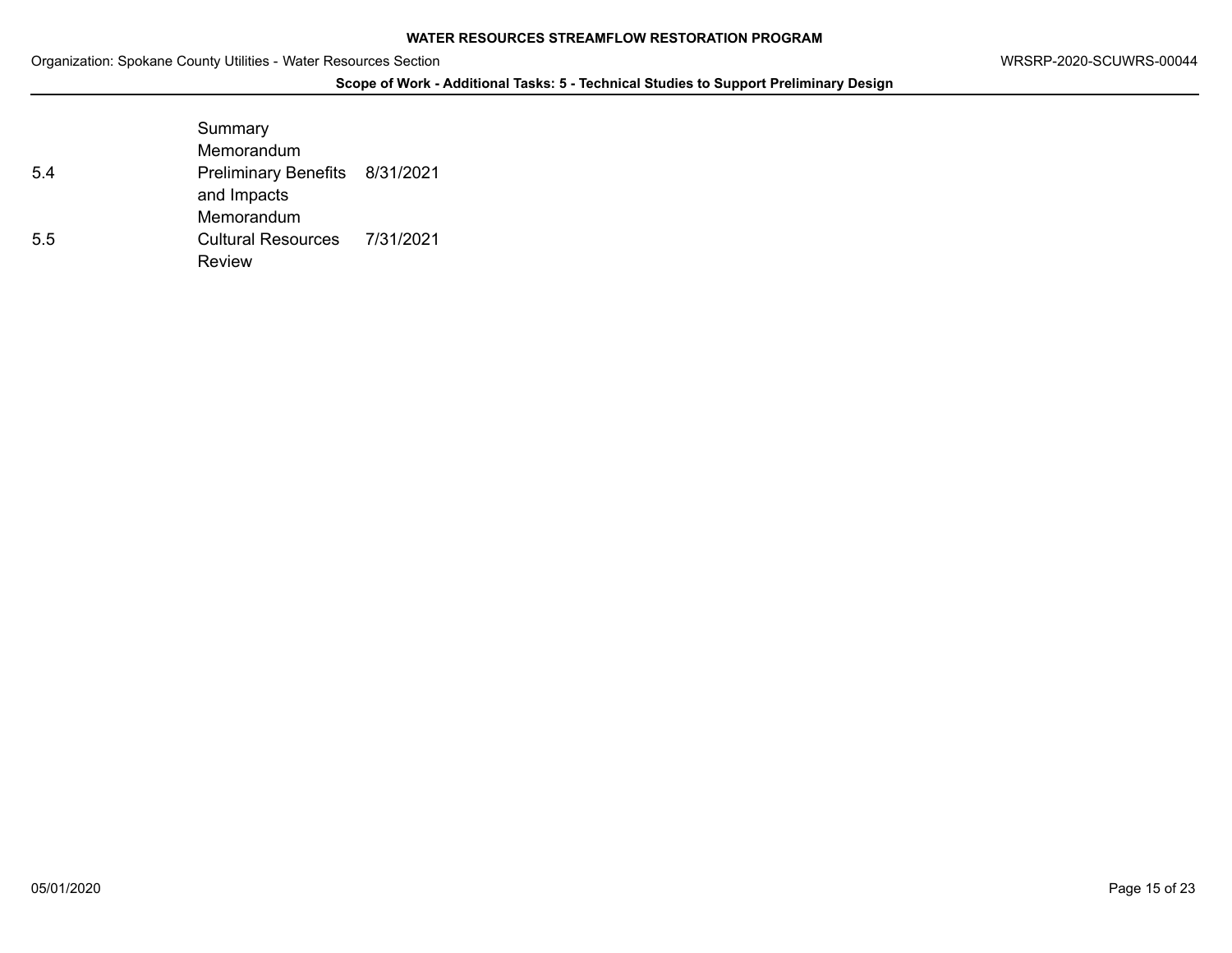## **Scope of Work - Additional Tasks: 6 - Preliminary (30%) Design**

| <b>Task Number</b>         | 6                                                                                                                                                                                                                                                                                                                                                                                                                                                                                                                                                                                                                                                                                                                                                                                                                                                                                                                                                                                                                                                                                                                                                                                                                                                                                           |                                  |  |
|----------------------------|---------------------------------------------------------------------------------------------------------------------------------------------------------------------------------------------------------------------------------------------------------------------------------------------------------------------------------------------------------------------------------------------------------------------------------------------------------------------------------------------------------------------------------------------------------------------------------------------------------------------------------------------------------------------------------------------------------------------------------------------------------------------------------------------------------------------------------------------------------------------------------------------------------------------------------------------------------------------------------------------------------------------------------------------------------------------------------------------------------------------------------------------------------------------------------------------------------------------------------------------------------------------------------------------|----------------------------------|--|
| <b>Task Title</b>          | Preliminary (30%) Design                                                                                                                                                                                                                                                                                                                                                                                                                                                                                                                                                                                                                                                                                                                                                                                                                                                                                                                                                                                                                                                                                                                                                                                                                                                                    | <b>Task Cost</b><br>\$63,961.00* |  |
| <b>Task Description</b>    | Preliminary (30%) Design Drawings: Prepare preliminary design drawings, including:<br>• Cover sheet<br>• General Notes, Legends, Abbreviations<br>• Overall Site Plan<br>• Existing Conditions Plans (Outlet and Wetland Area)<br>• Construction Access Plan<br>• Site Plans (Outlet and Wetland Mitigation Area)<br>• Outlet Control Structure Plan<br>• Outlet Control Structure Sections<br>• Wetland Mitigation Plans<br>• Wetland Mitigation Sections<br>Preliminary Design Report: Prepare a preliminary design report with the following information:<br>• An overview of the project<br>• A summary of the key findings from the technical studies prepared as part of Technical Studies Task<br>• The cost information and permitting summary<br>• Recommendations for further design development<br>• Preliminary Design Drawings and Calculations<br>• Figures, Maps, Exhibits<br>• Other pertinent references and information<br>Costs and Implementation<br>. Preparation of an opinion of the probable construction cost to reflect the preliminary design of the project.<br>• Complete a preliminary (desktop) review of potential environmental impacts and prepare a short<br>memorandum summarizing potential impacts and likely permitting and regulatory requirements. |                                  |  |
| <b>Task Goal Statement</b> | The goal of this task is to complete a 30% project design, prepare a preliminary design report, develop an<br>opinion of probable cost, and complete a permitting assessment. The preliminary design will be done in<br>collaboration with property owners and stakeholders so that the direction of the design is acceptable to all<br>interested parties.                                                                                                                                                                                                                                                                                                                                                                                                                                                                                                                                                                                                                                                                                                                                                                                                                                                                                                                                 |                                  |  |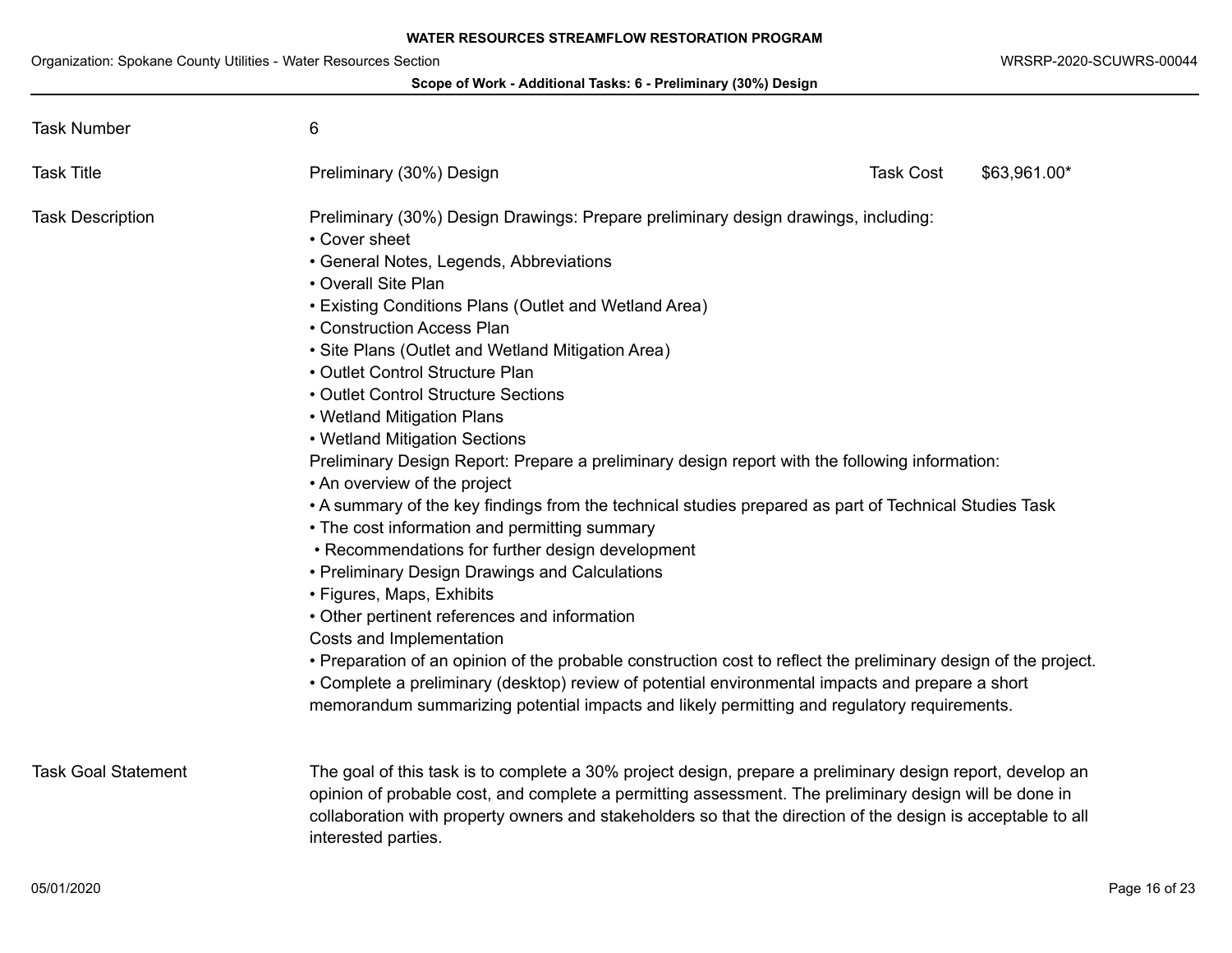## **Scope of Work - Additional Tasks: 6 - Preliminary (30%) Design**

| <b>Task Expected Outcomes</b>     |                                                                        | The expected outcome is a 30% design, design report, opinion of probable cost, and permitting assessment<br>that is acceptable to interested parties and is feasible to construct. |                                |              |                        |          |           |                     |  |
|-----------------------------------|------------------------------------------------------------------------|------------------------------------------------------------------------------------------------------------------------------------------------------------------------------------|--------------------------------|--------------|------------------------|----------|-----------|---------------------|--|
| <b>Recipient Task Coordinator</b> |                                                                        | Mike Hermanson                                                                                                                                                                     |                                |              |                        |          |           |                     |  |
| <b>Deliverables</b>               |                                                                        |                                                                                                                                                                                    |                                |              |                        |          |           |                     |  |
| Deliverable #                     | Description                                                            | Due Date                                                                                                                                                                           | Received?<br>(ECY Use<br>Only) | EIM Study ID | <b>EIM System Link</b> | Latitude | Longitude | Location<br>Address |  |
| 6.1                               | <b>Preliminary Design</b><br>Drawings                                  | 9/30/2021                                                                                                                                                                          |                                |              |                        |          |           |                     |  |
| 6.2                               | <b>Preliminary Design</b><br>Report                                    | 9/30/2021                                                                                                                                                                          |                                |              |                        |          |           |                     |  |
| 6.3                               | <b>Preliminary Opinion</b><br>of Probable<br><b>Construction Costs</b> | 9/30/2021                                                                                                                                                                          |                                |              |                        |          |           |                     |  |
| 6.4                               | Preliminary<br>Environmental<br><b>Permitting Summary</b>              | 9/30/2021                                                                                                                                                                          |                                |              |                        |          |           |                     |  |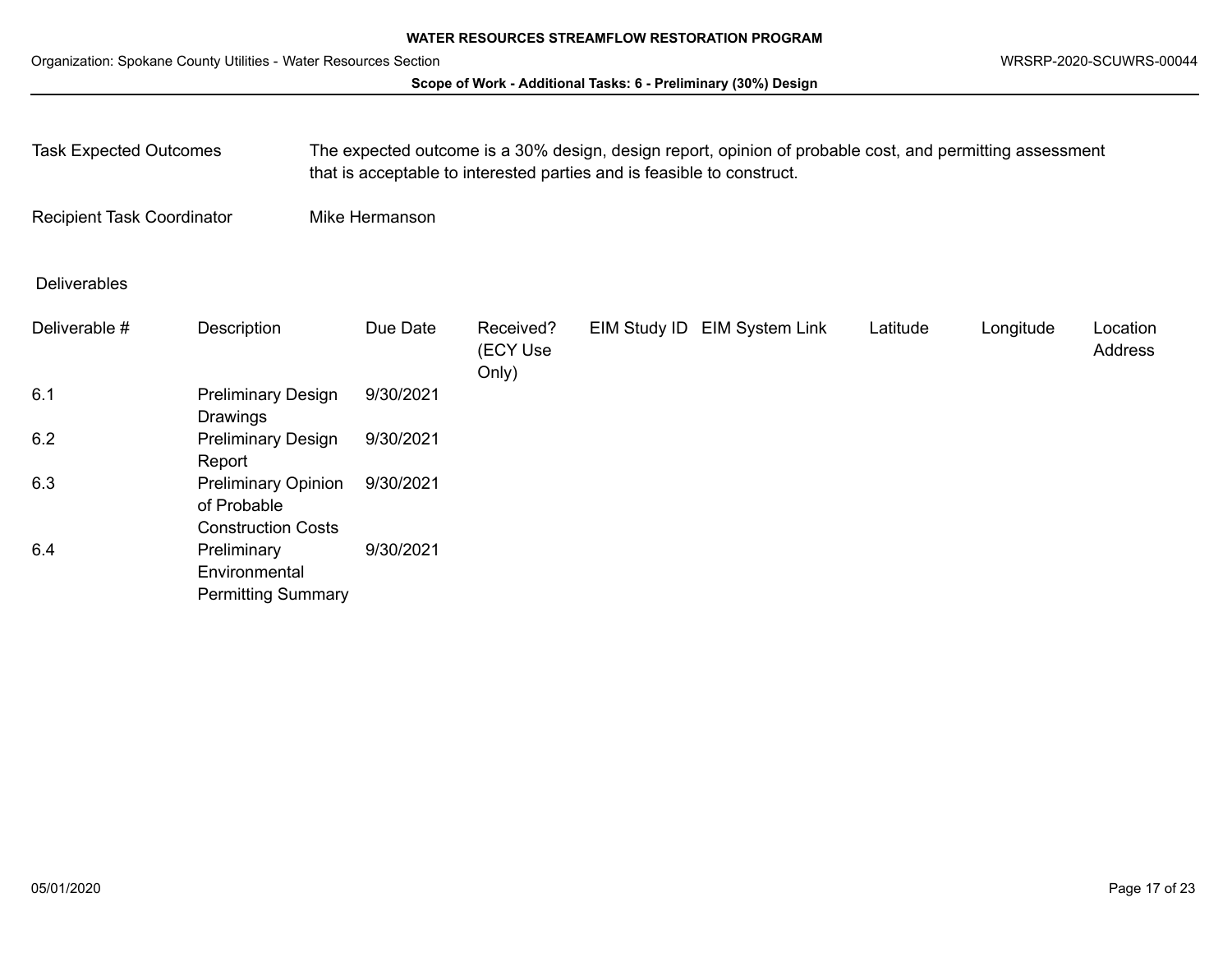Organization: Spokane County Utilities - Water Resources Section WRSRP-2020-SCUWRS-00044

|                                   |                                                         |                                                                                                                                                                                                                                                                                                                                                                                                                                                                                                                                                                                                                                                                                                                                                                                                                                                                                                                                                                                                                                   |                                | Scope of Work - Additional Tasks: 7 - 60% Design |                              |                  |              |                            |  |  |
|-----------------------------------|---------------------------------------------------------|-----------------------------------------------------------------------------------------------------------------------------------------------------------------------------------------------------------------------------------------------------------------------------------------------------------------------------------------------------------------------------------------------------------------------------------------------------------------------------------------------------------------------------------------------------------------------------------------------------------------------------------------------------------------------------------------------------------------------------------------------------------------------------------------------------------------------------------------------------------------------------------------------------------------------------------------------------------------------------------------------------------------------------------|--------------------------------|--------------------------------------------------|------------------------------|------------------|--------------|----------------------------|--|--|
| <b>Task Number</b>                | 7                                                       |                                                                                                                                                                                                                                                                                                                                                                                                                                                                                                                                                                                                                                                                                                                                                                                                                                                                                                                                                                                                                                   |                                |                                                  |                              |                  |              |                            |  |  |
| <b>Task Title</b>                 |                                                         | 60% Design                                                                                                                                                                                                                                                                                                                                                                                                                                                                                                                                                                                                                                                                                                                                                                                                                                                                                                                                                                                                                        |                                |                                                  |                              | <b>Task Cost</b> | \$48,298.00* |                            |  |  |
| <b>Task Description</b>           |                                                         | The purpose of this task is to achieve 60% project design, and includes the following:<br>. Written responses to comments on the preliminary design.<br>. Update the hydrology and hydraulics with new design information, as follows:<br>- Refine the hydrologic and hydraulic analyses developed as part of the Technical Studies Task.<br>- Update the water balance spreadsheet model developed as part of the Technical Studies Task.<br>• Preparation of 60% complete design drawings, including refinement of the preliminary design drawings to the<br>60% complete level and addition of the following drawings:<br>- Clearing and Demolition Plan<br>- Outlet Control Structure Details<br>- Wetland Mitigation Details<br>• Preparation of an outline of technical specifications to be developed for the project. This task assumes that<br>specifications will be developed in APWA/WSDOT format.<br>• Preparation of an updated opinion of the probable construction cost to reflect the 60% design of the project. |                                |                                                  |                              |                  |              |                            |  |  |
| <b>Task Goal Statement</b>        |                                                         | The goal of this task is to complete a 60% project design.                                                                                                                                                                                                                                                                                                                                                                                                                                                                                                                                                                                                                                                                                                                                                                                                                                                                                                                                                                        |                                |                                                  |                              |                  |              |                            |  |  |
| <b>Task Expected Outcomes</b>     |                                                         | The expected outcome of this task is a 60% project design.                                                                                                                                                                                                                                                                                                                                                                                                                                                                                                                                                                                                                                                                                                                                                                                                                                                                                                                                                                        |                                |                                                  |                              |                  |              |                            |  |  |
| <b>Recipient Task Coordinator</b> |                                                         | Mike Hermanson                                                                                                                                                                                                                                                                                                                                                                                                                                                                                                                                                                                                                                                                                                                                                                                                                                                                                                                                                                                                                    |                                |                                                  |                              |                  |              |                            |  |  |
| <b>Deliverables</b>               |                                                         |                                                                                                                                                                                                                                                                                                                                                                                                                                                                                                                                                                                                                                                                                                                                                                                                                                                                                                                                                                                                                                   |                                |                                                  |                              |                  |              |                            |  |  |
| Deliverable #<br>7.1              | Description<br>Response to<br><b>Preliminary Design</b> | Due Date<br>10/31/2021                                                                                                                                                                                                                                                                                                                                                                                                                                                                                                                                                                                                                                                                                                                                                                                                                                                                                                                                                                                                            | Received?<br>(ECY Use<br>Only) |                                                  | EIM Study ID EIM System Link | Latitude         | Longitude    | Location<br><b>Address</b> |  |  |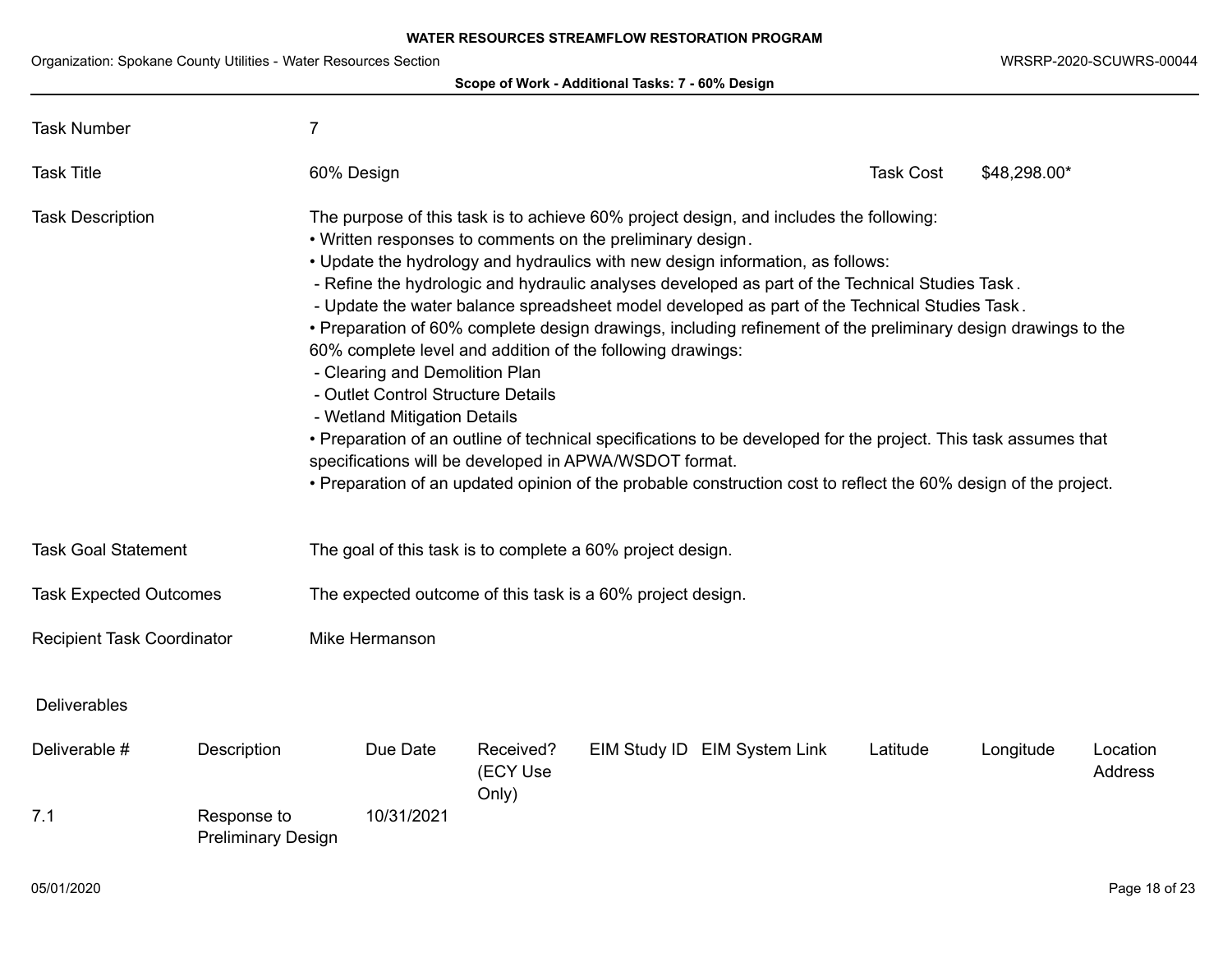**Scope of Work - Additional Tasks: 7 - 60% Design**

|     | Comments                  |           |
|-----|---------------------------|-----------|
| 7.2 | 60% Design                | 3/31/2022 |
|     | Drawings                  |           |
| 7.3 | 60% Technical             | 3/31/2022 |
|     | Specifications            |           |
|     | Outline                   |           |
| 7.4 | 60% Opinion of            | 3/31/2022 |
|     | Probable                  |           |
|     | <b>Construction Costs</b> |           |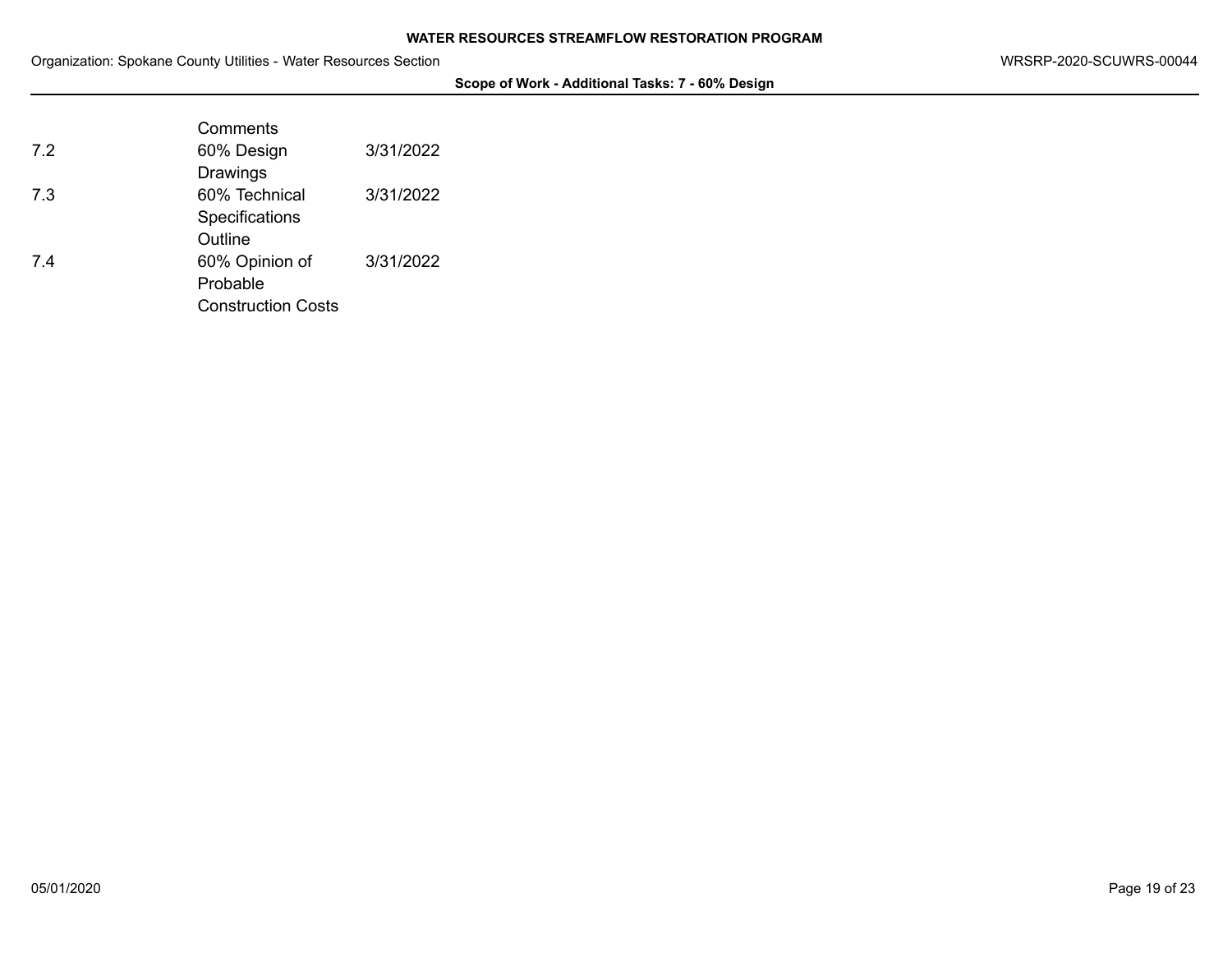Organization: Spokane County Utilities - Water Resources Section WRSRP-2020-SCUWRS-00044

| Scope of Work - Additional Tasks: 8 - 90% Design                                                                                                                                                                                                                                                                                                                                                                                                                                                                                                                                                                                                                                                                                     |                                           |                                                            |           |                                |  |                              |                  |              |                            |
|--------------------------------------------------------------------------------------------------------------------------------------------------------------------------------------------------------------------------------------------------------------------------------------------------------------------------------------------------------------------------------------------------------------------------------------------------------------------------------------------------------------------------------------------------------------------------------------------------------------------------------------------------------------------------------------------------------------------------------------|-------------------------------------------|------------------------------------------------------------|-----------|--------------------------------|--|------------------------------|------------------|--------------|----------------------------|
| <b>Task Number</b>                                                                                                                                                                                                                                                                                                                                                                                                                                                                                                                                                                                                                                                                                                                   |                                           | 8                                                          |           |                                |  |                              |                  |              |                            |
| <b>Task Title</b>                                                                                                                                                                                                                                                                                                                                                                                                                                                                                                                                                                                                                                                                                                                    |                                           | 90% Design                                                 |           |                                |  |                              | <b>Task Cost</b> | \$38,084.00* |                            |
| The purpose of this task is to achieve 90% project design, and includes the following:<br><b>Task Description</b><br>• Written responses to comments on the 60% design.<br>• Preparation of 90% complete design drawings, including refinement of the 60% drawings to the 90%<br>complete level and addition of the following drawings:<br>- Survey Control Plan<br>- Temporary Erosion and Sediment Control Plans<br>- Temporary Erosion and Sediment Control Notes<br>- Temporary Erosion and Sediment Control Details<br>• Preparation of draft technical specifications for the project in APWA/WSDOT format.<br>• Preparation of an updated opinion of the probable construction cost to reflect the 90% design of the project. |                                           |                                                            |           |                                |  |                              |                  |              |                            |
| <b>Task Goal Statement</b>                                                                                                                                                                                                                                                                                                                                                                                                                                                                                                                                                                                                                                                                                                           |                                           | The goal of this task is to complete a 90% project design. |           |                                |  |                              |                  |              |                            |
| <b>Task Expected Outcomes</b>                                                                                                                                                                                                                                                                                                                                                                                                                                                                                                                                                                                                                                                                                                        |                                           | The expected outcome of this task is a 90% project design. |           |                                |  |                              |                  |              |                            |
| <b>Recipient Task Coordinator</b>                                                                                                                                                                                                                                                                                                                                                                                                                                                                                                                                                                                                                                                                                                    |                                           | Mike Hermanson                                             |           |                                |  |                              |                  |              |                            |
| <b>Deliverables</b>                                                                                                                                                                                                                                                                                                                                                                                                                                                                                                                                                                                                                                                                                                                  |                                           |                                                            |           |                                |  |                              |                  |              |                            |
| Deliverable #                                                                                                                                                                                                                                                                                                                                                                                                                                                                                                                                                                                                                                                                                                                        | Description                               |                                                            | Due Date  | Received?<br>(ECY Use<br>Only) |  | EIM Study ID EIM System Link | Latitude         | Longitude    | Location<br><b>Address</b> |
| 8.1                                                                                                                                                                                                                                                                                                                                                                                                                                                                                                                                                                                                                                                                                                                                  | Response to 60%<br><b>Design Comments</b> |                                                            | 4/30/2022 |                                |  |                              |                  |              |                            |
| 8.2                                                                                                                                                                                                                                                                                                                                                                                                                                                                                                                                                                                                                                                                                                                                  | 90% Design<br>Drawings                    |                                                            | 7/31/2022 |                                |  |                              |                  |              |                            |
| 8.3                                                                                                                                                                                                                                                                                                                                                                                                                                                                                                                                                                                                                                                                                                                                  | 90% Draft Technical                       |                                                            | 7/31/2022 |                                |  |                              |                  |              |                            |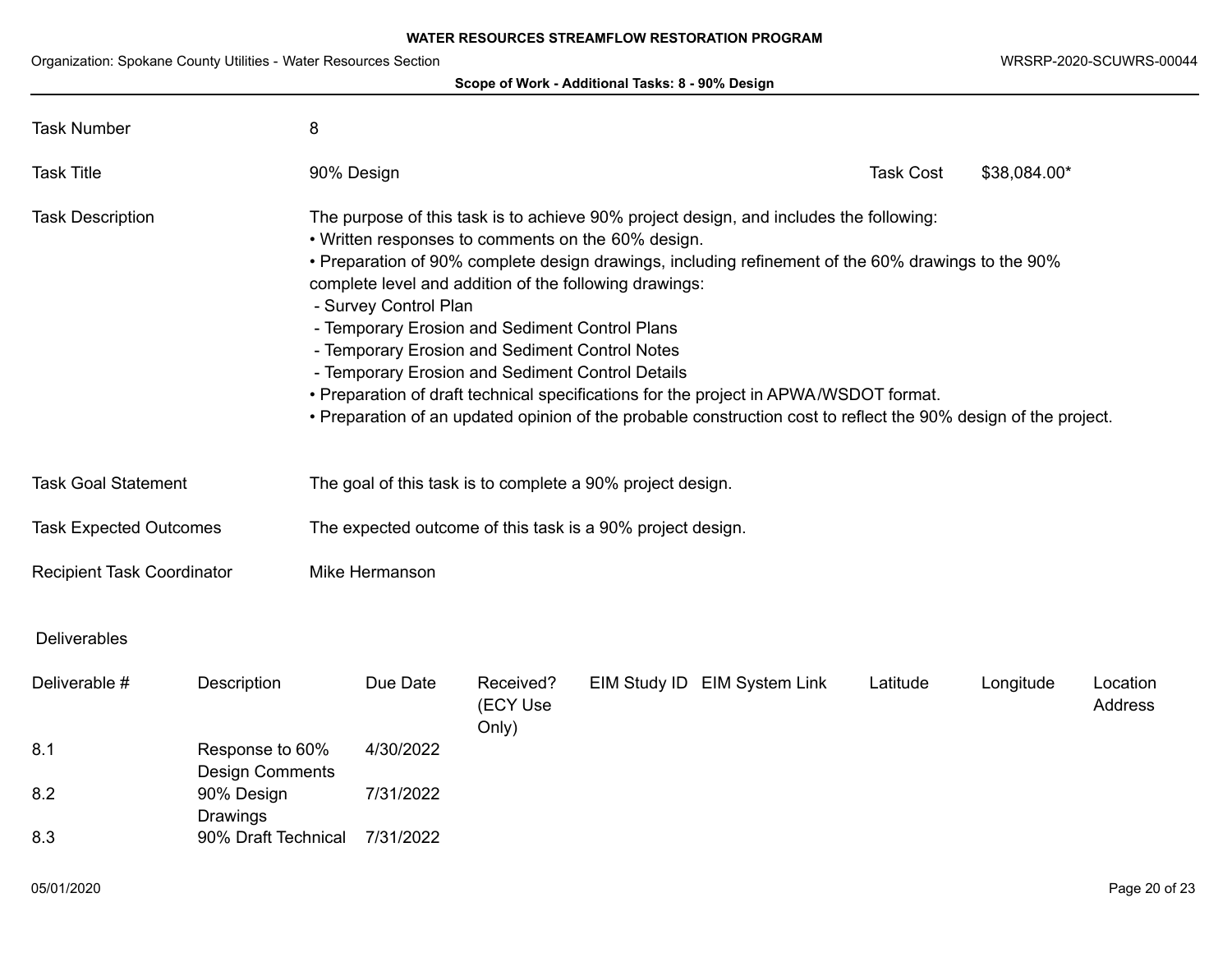**Scope of Work - Additional Tasks: 8 - 90% Design**

**Specifications** 8.4 90% Opinion of Probable Construction Costs 7/31/2022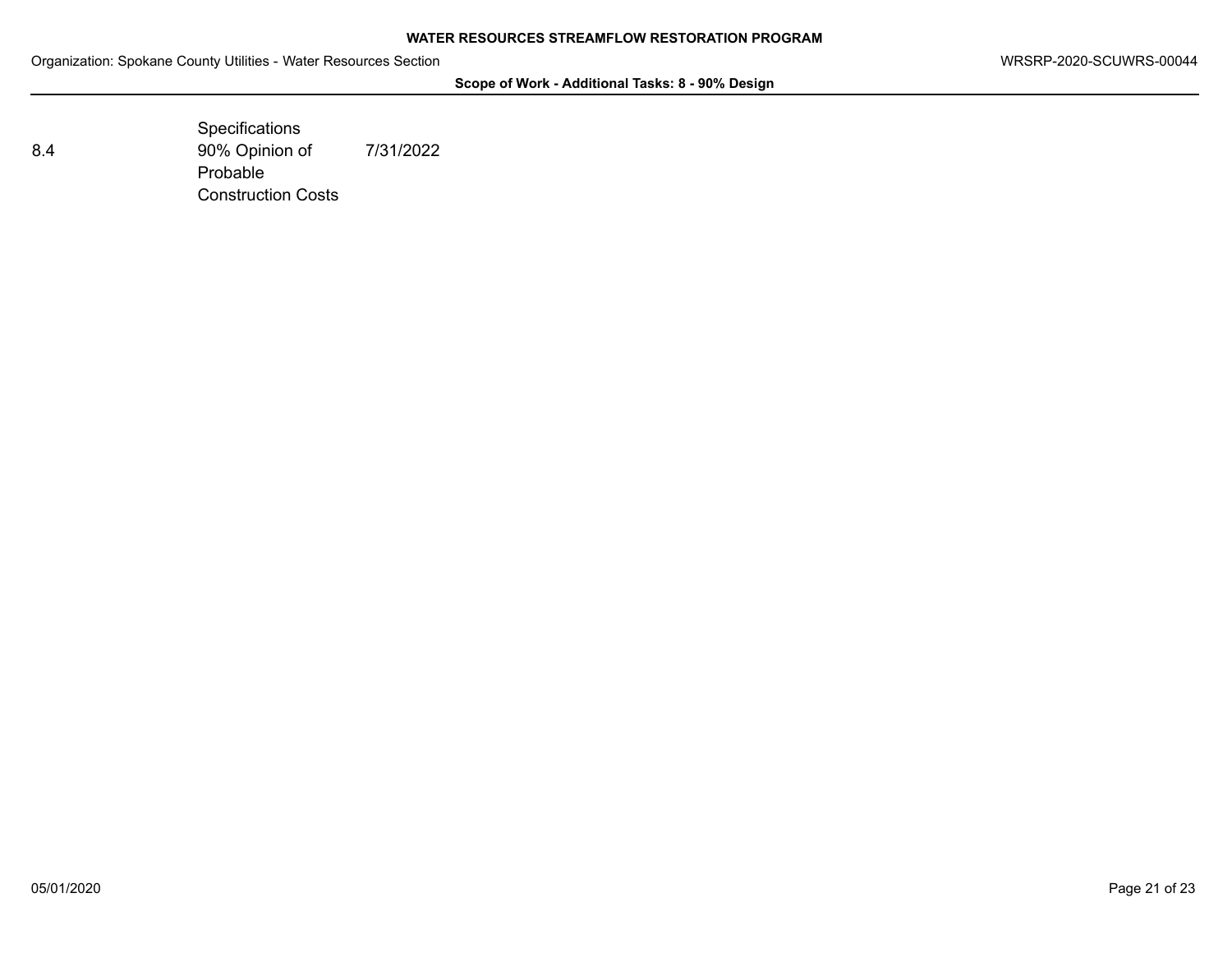|                            | Scope of Work - Additional Tasks: 9 - Final Design and Design Report                                                                                                                                                                                                                                                                                                                                                                                                                                                                                                                                                                                                                                                                                                                                                                                                                                                                                                                                                                                                                                                                                                                                                                                                                                                                                                                                                                                                                                                                                                                                        |                  |              |
|----------------------------|-------------------------------------------------------------------------------------------------------------------------------------------------------------------------------------------------------------------------------------------------------------------------------------------------------------------------------------------------------------------------------------------------------------------------------------------------------------------------------------------------------------------------------------------------------------------------------------------------------------------------------------------------------------------------------------------------------------------------------------------------------------------------------------------------------------------------------------------------------------------------------------------------------------------------------------------------------------------------------------------------------------------------------------------------------------------------------------------------------------------------------------------------------------------------------------------------------------------------------------------------------------------------------------------------------------------------------------------------------------------------------------------------------------------------------------------------------------------------------------------------------------------------------------------------------------------------------------------------------------|------------------|--------------|
| <b>Task Number</b>         | 9                                                                                                                                                                                                                                                                                                                                                                                                                                                                                                                                                                                                                                                                                                                                                                                                                                                                                                                                                                                                                                                                                                                                                                                                                                                                                                                                                                                                                                                                                                                                                                                                           |                  |              |
| <b>Task Title</b>          | <b>Final Design and Design Report</b>                                                                                                                                                                                                                                                                                                                                                                                                                                                                                                                                                                                                                                                                                                                                                                                                                                                                                                                                                                                                                                                                                                                                                                                                                                                                                                                                                                                                                                                                                                                                                                       | <b>Task Cost</b> | \$34,963.00* |
| <b>Task Description</b>    | The purpose of this task is to complete a final design and design report including:<br>• Finalize Technical Studies: Update the following technical Studies Prepared during the Technical Studies and<br>Preliminary Design tasks of the project to reflect the final design of the project.<br>- Preliminary Hydraulics and Hydrology Report<br>- Preliminary Operations Plan<br>- Water Quality (Temperature) Summary Memorandum<br>- Preliminary Benefits and Impacts Memorandum<br>- Environmental Permitting Summary Memorandum<br>• Final Design Report: Prepare a final design report with the following information:<br>- An overview of the project<br>- A summary of the key findings from the technical studies finalized as part of this task<br>- The final technical studies (as appendices)<br>- The final opinion of probable construction costs<br>- Recommendations for permitting and implementation<br>- Final Design Drawings and Calculations<br>- Figures, Maps, Exhibits<br>- Other Pertinent References and Information<br>• Final Design<br>- Comment Responses: Provide written responses to comments provided by the County on the 90% design.<br>- Final (100%) Design Drawings: Prepare final (100% complete) design drawings, including refinement of the<br>90% drawings to the 100% complete level.<br>- Technical Specifications: Prepare final technical specifications for the project in APWA/WSDOT format.<br>- Opinion of Probable Cost: Prepare an updated opinion of the probable construction cost to reflect the final<br>(100% complete) design of the project. |                  |              |
| <b>Task Goal Statement</b> | The goal of this task is to finalize the technical studies, design report and project design drawings and<br>specifications so that the project is ready for bidding and construction.                                                                                                                                                                                                                                                                                                                                                                                                                                                                                                                                                                                                                                                                                                                                                                                                                                                                                                                                                                                                                                                                                                                                                                                                                                                                                                                                                                                                                      |                  |              |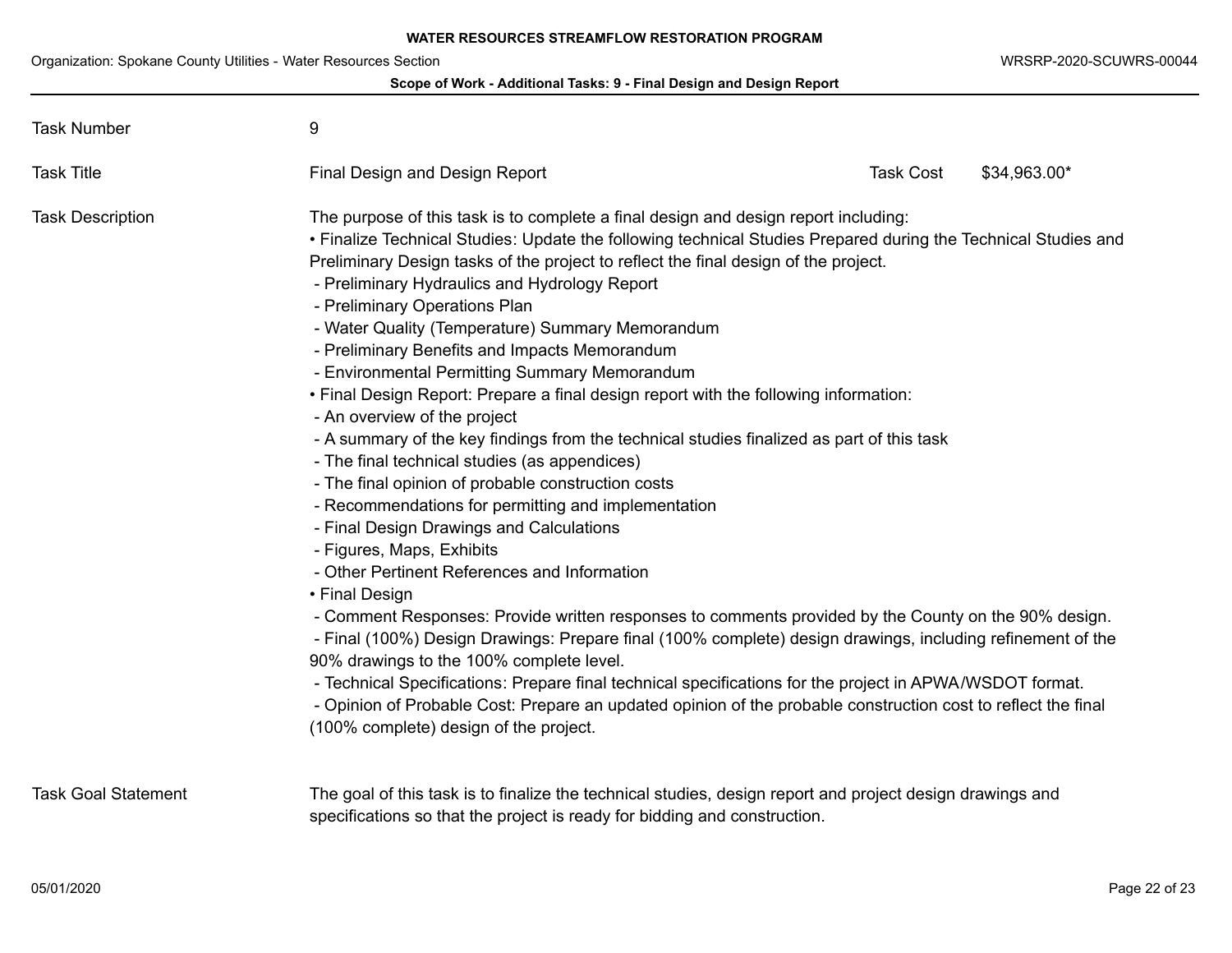Organization: Spokane County Utilities - Water Resources Section WRSRP-2020-SCUWRS-00044

### **Scope of Work - Additional Tasks: 9 - Final Design and Design Report**

Task Expected Outcomes The expected outcome of this task is a final design package that is ready for bidding and construction.

Recipient Task Coordinator Mike Hermanson

Deliverables

| Deliverable # | Description                | Due Date  | Received?<br>(ECY Use<br>Only) | EIM Study ID EIM System Link | Latitude | Longitude | Location<br>Address |
|---------------|----------------------------|-----------|--------------------------------|------------------------------|----------|-----------|---------------------|
| 9.1           | <b>Final Design Report</b> | 9/15/2022 |                                |                              |          |           |                     |
| 9.2           | Response to 90%            | 8/15/2022 |                                |                              |          |           |                     |
|               | <b>Design Comments</b>     |           |                                |                              |          |           |                     |
| 9.3           | <b>Final Design</b>        | 9/30/2022 |                                |                              |          |           |                     |
|               | Drawings                   |           |                                |                              |          |           |                     |
| 9.4           | <b>Final Technical</b>     | 9/30/2022 |                                |                              |          |           |                     |
|               | Specifications             |           |                                |                              |          |           |                     |
| 9.5           | Final Opinion of           | 9/30/2022 |                                |                              |          |           |                     |
|               | Probable                   |           |                                |                              |          |           |                     |
|               | <b>Construction Costs</b>  |           |                                |                              |          |           |                     |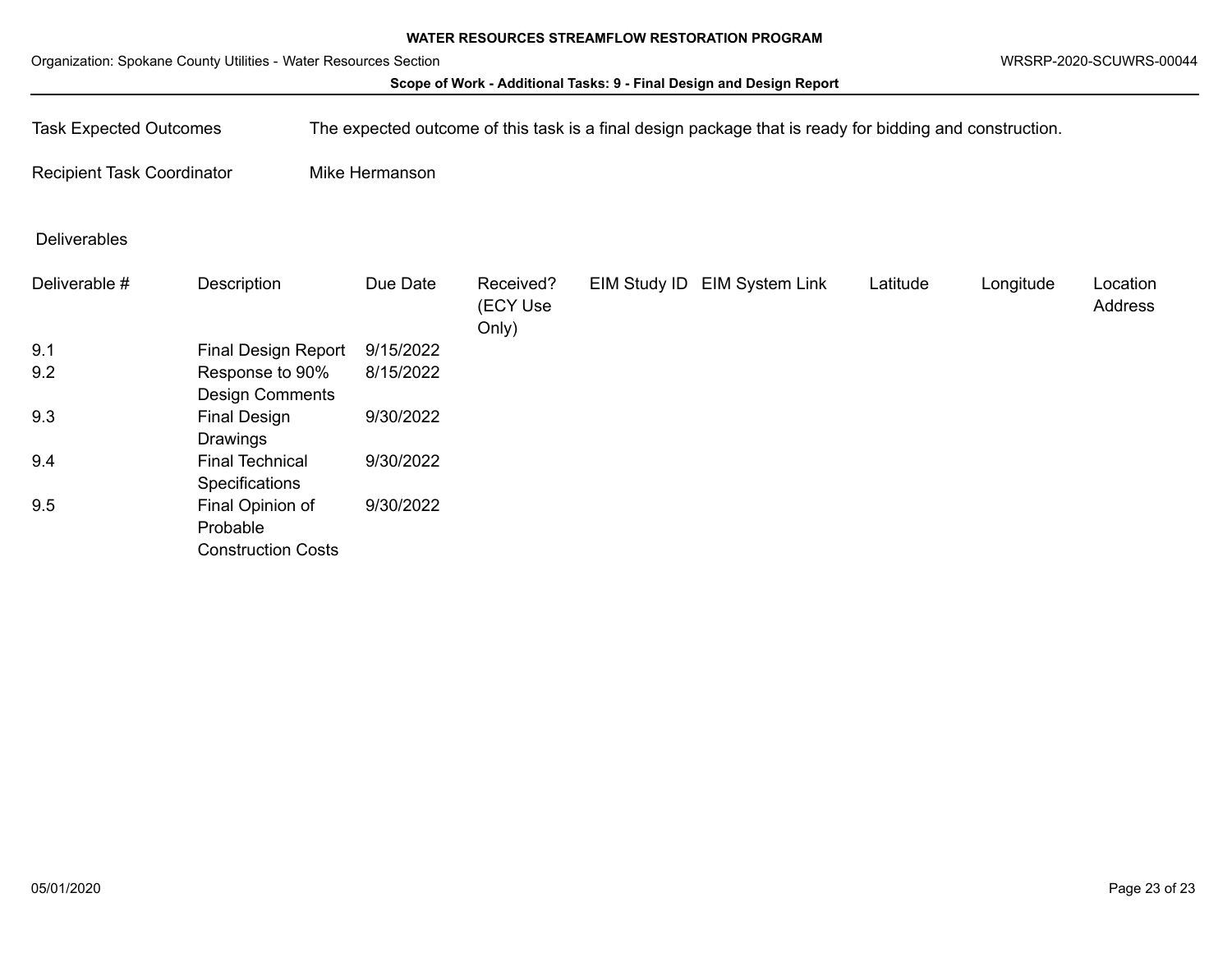**Scope of Work Summary**

| <b>Task Title</b>                               | <b>Task Cost</b>      |
|-------------------------------------------------|-----------------------|
| <b>Project Management</b>                       | \$11,250.00           |
| <b>Project Administration</b>                   | \$25,500.00           |
| <b>Stakeholder and Property Owner</b>           | \$21,848.00           |
| Outreach                                        |                       |
| Site Investigations                             | \$155,236.00          |
| <b>Technical Studies to Support Preliminary</b> | \$123,100.00          |
| Design                                          |                       |
| Preliminary (30%) Design                        | \$63,961.00           |
| 60% Design                                      | \$48,298.00           |
| 90% Design                                      | \$38,084.00           |
| <b>Final Design and Design Report</b>           | \$34,963.00           |
| <b>Project Permitting</b>                       | \$77,760.00           |
|                                                 | \$600,000.00<br>Total |

# **Total Eligible Costs**

(from the General Information Form) \$600,000.00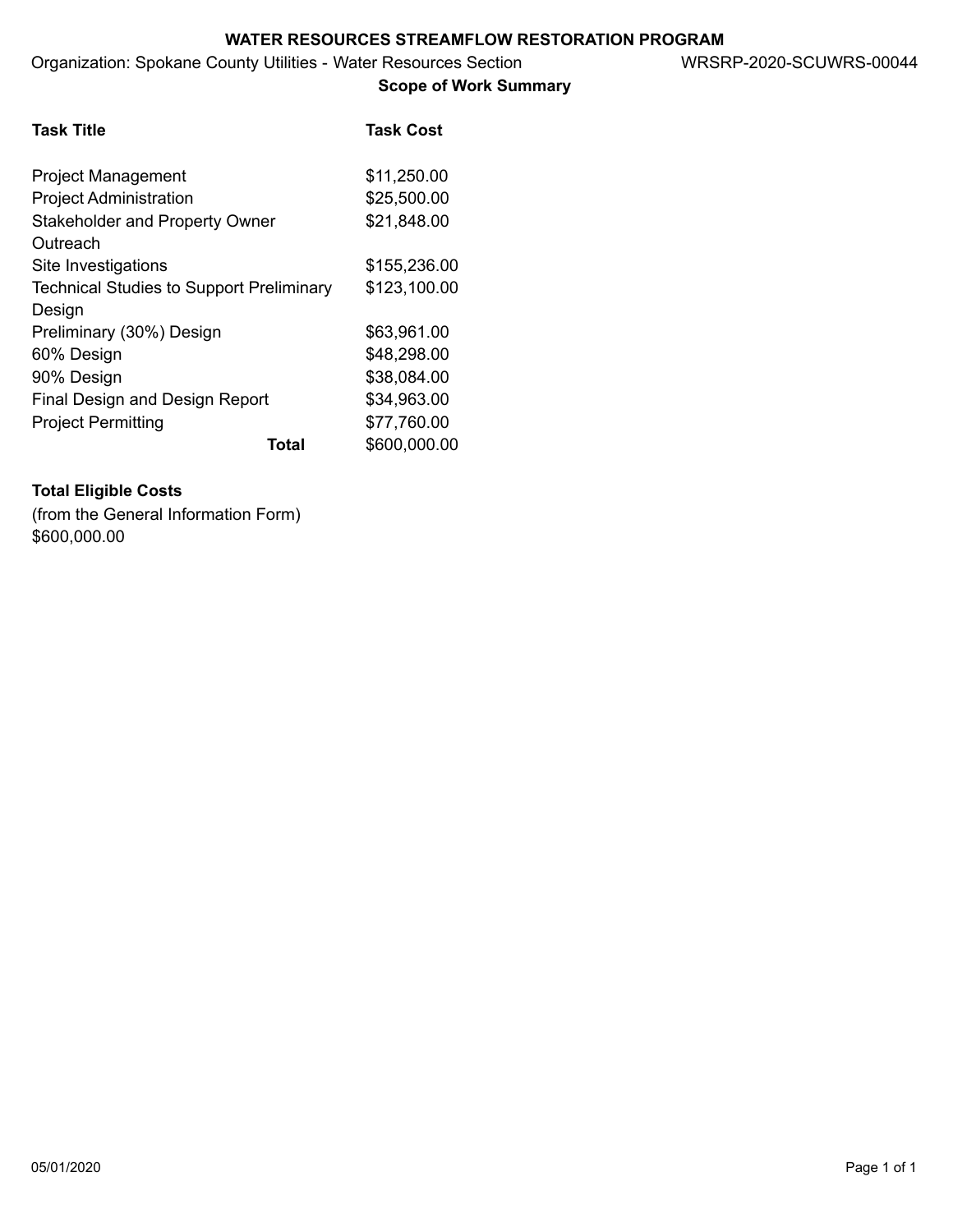#### **Streamflow Restoration**

## **REQUIREMENTS BY PROJECT TYPE**

## **Water right acquisition**

Does this project include a water rights acquisition component? Yes  $\vee$  No

## **Water storage**

Does this project include a managed aquifer recharge component? Yes  $\vee$  No

## **Altered water management or infrastructure**

Does this project include an Altered Water Management component? Yes  $\vee$  No

## **Watershed function, riparian and fish habitat improvements**

Does this project involve the use or acquisition of private land, or land not owned by the applicant?

 $\vee$  Yes No

Upload a landowner acknowledgement form (Form: ECY 070-614).

https://ecyeagl/IntelliGrants\_BASE/\_Upload/138523\_920301-EloikaLake-LandOwnerAcknowledgement Form.pdf

**WARNING:** This is a requirement, you will not be able to submit this application unless a signed landowner acknowledgement form is uploaded.

If this project involves a land acquisition, have you consulted the Recreation and Conservation Office (RCO) Acquisition Manual 3 before completing your application?

 $\vee$  Yes No

## **Feasibility studies**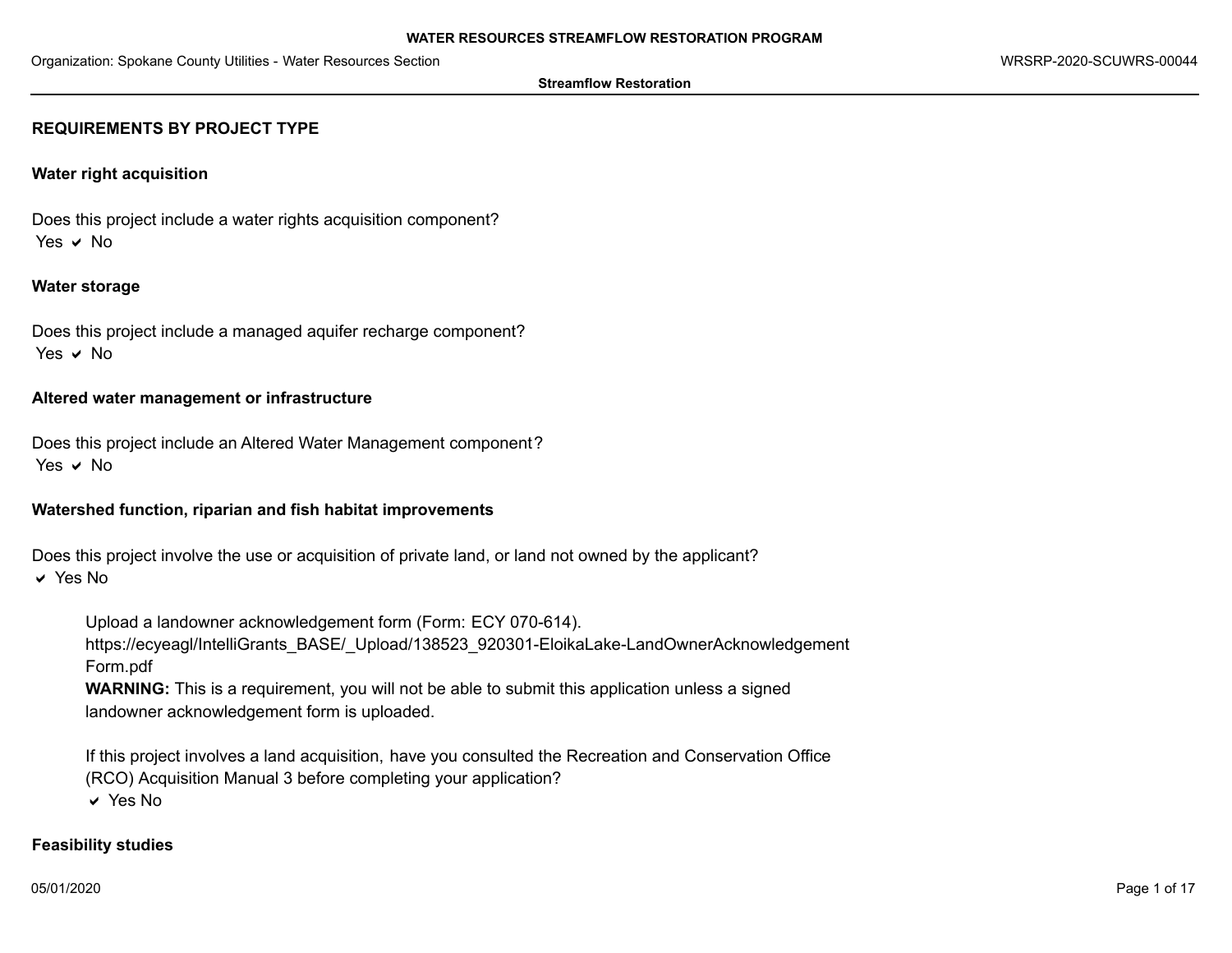**Streamflow Restoration**

Does this project involve a Feasibility Study? Yes  $\vee$  No

**Other**

Does this project fit into the Other project category? Yes  $\vee$  No

# **PRIORITIES AND BENEFITS**

Is this project identified in an Ecology-adopted RCW 90.94.020 or 90.94.030 watershed plan or related rulemaking document?

Yes  $\vee$  No

Is any component of this project required under statute, rule, ordinance or court order? Yes  $\vee$  No

Provide specific location of the project, including the WRIA, and specific stream reach that will benefit from the project.

This project is located in WRIA 55, as shown in Figure 5. Water will be stored in Eloika Lake and released into the West Branch of the Little Spokane River (West Branch). The West Brach below Eloika Lake and the mainstem Little Spokane River below the confluence with the West Branch will benefit from this project . This project will increase flows in the last three miles of the West Branch and for 33 miles of the Little Spokane River, which is approximately 50 miles long. The project will also include restoration and/or enhancement of approximately 100 acres of wetland at the south end of Eloika Lake.

Clearly and completely describe the project streamflow benefits. Include the amount of increased streamflow (if known), timing, and location of streamflow benefits.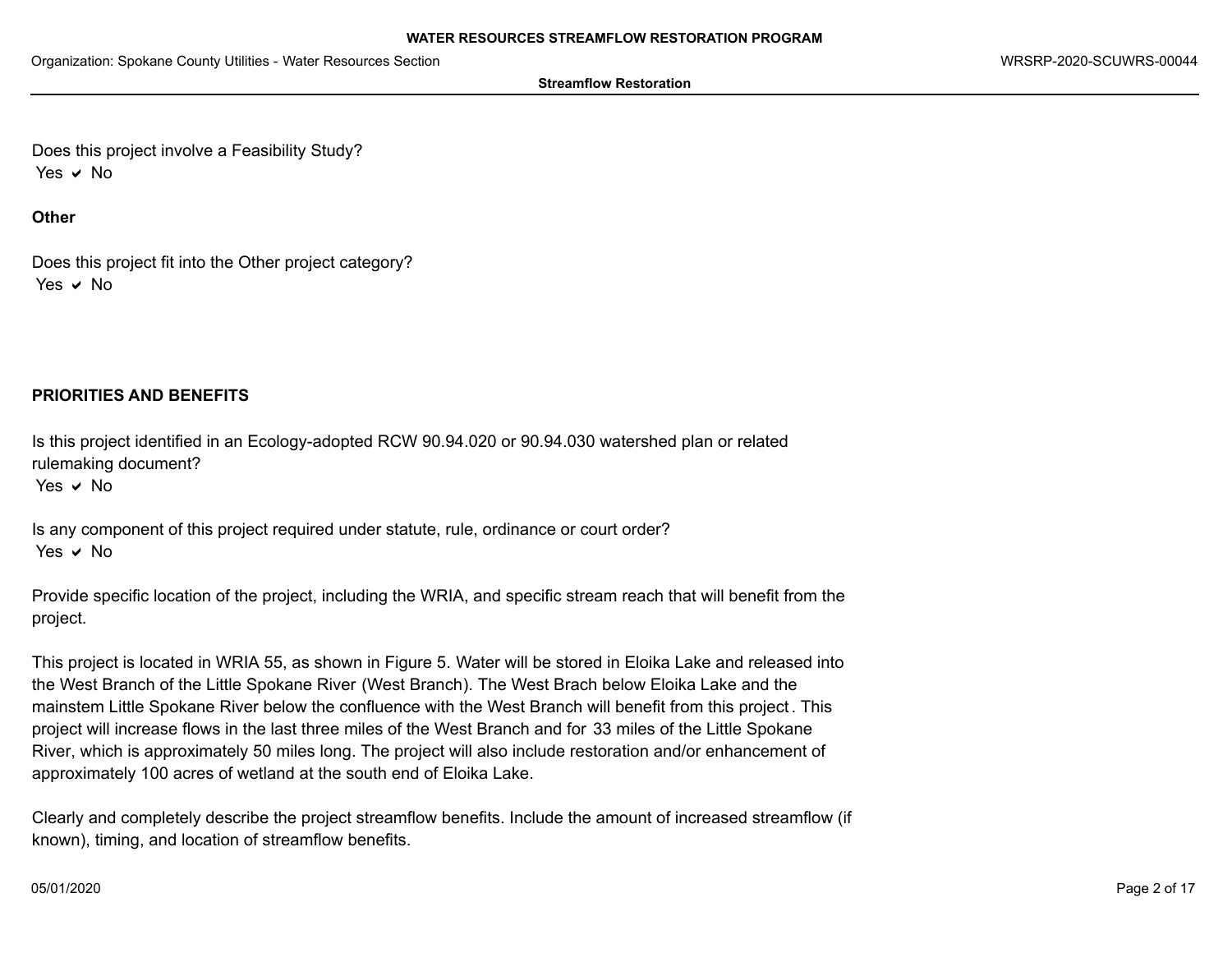**Streamflow Restoration**

Eloika Lake has the capacity to store approximately 1,400 acre-ft of water for release later in the summer than currently occurs. This water could be released in a number of different scenarios, one of which is 10 cfs over a 70 day late summer low-flow period. This estimate is based on the Eloika Lake In-Depth Surface Water Storage and Wetland Restoration Feasibility Study, and lake level measurements taken between 2007 and 2017, both of which have been uploaded.

 During the 2007-2017 period the lake level always reached at least 1907 feet msl during the spring and with one exception never fell below 1905 feet msl (in 2007 it fell to 1904.77 feet msl). The lake level typically begins to fall below 1907 between March and May. A control structure would be used to hold the lake level at 1907 through mid to late summer at which time water would be released until the lake level reached 1905. The surface area of the lake is approximately 700 acres, therefore 1,400 acre-ft would be available to be stored and released.

The West Branch is closed from June 1 through October 31, therefore during June no additional water would be stored, and the control structure would be run of the river (i.e.,the quantity entering the lake would equal the quantity leaving the lake).

Available gage and monitoring data were compiled to better understand existing conditions at Eloika Lake and to estimate changes expected from construction of an outlet control structure designed to hold the lake level high during the late winter and early spring and allow stored water to be released during the late summer low-flow period. A combination of transducers and manual measurement have been used at Eloika Lake since 2007 to monitor lake levels, inflows, and outflows. Where data are missing, interpolation of records between known values. The uploaded Figure 3 – Eloika Lake Outflow and Lake Level – With Control Structure – Dry Year (2015) Conditions illustrates the change in the estimated lake level and outflows over the driest year from the period of record (2015). The figure also shows the impact that the proposed control structure could have on lake levels and outflows. In the example shown, outflows were reduced by an average 8 cfs to represent the volume of water that could be stored in the lake from early February to early May (approximate 1,400 acre-feet total) by controlling outflows with stop logs or a gate. The outflows were then increased by an average 10 cfs from to simulate the release of the 1,400 acre-feet of through the low-flow period (early August through mid-October). The change in lake level was estimated by calculating the difference between estimated inflows and outflows. The graph indicates that there is sufficient inflow, even during a dry year like 2015, to capture 1,400 acre-feet during the late winter and early spring for release during the late summer low-flow period to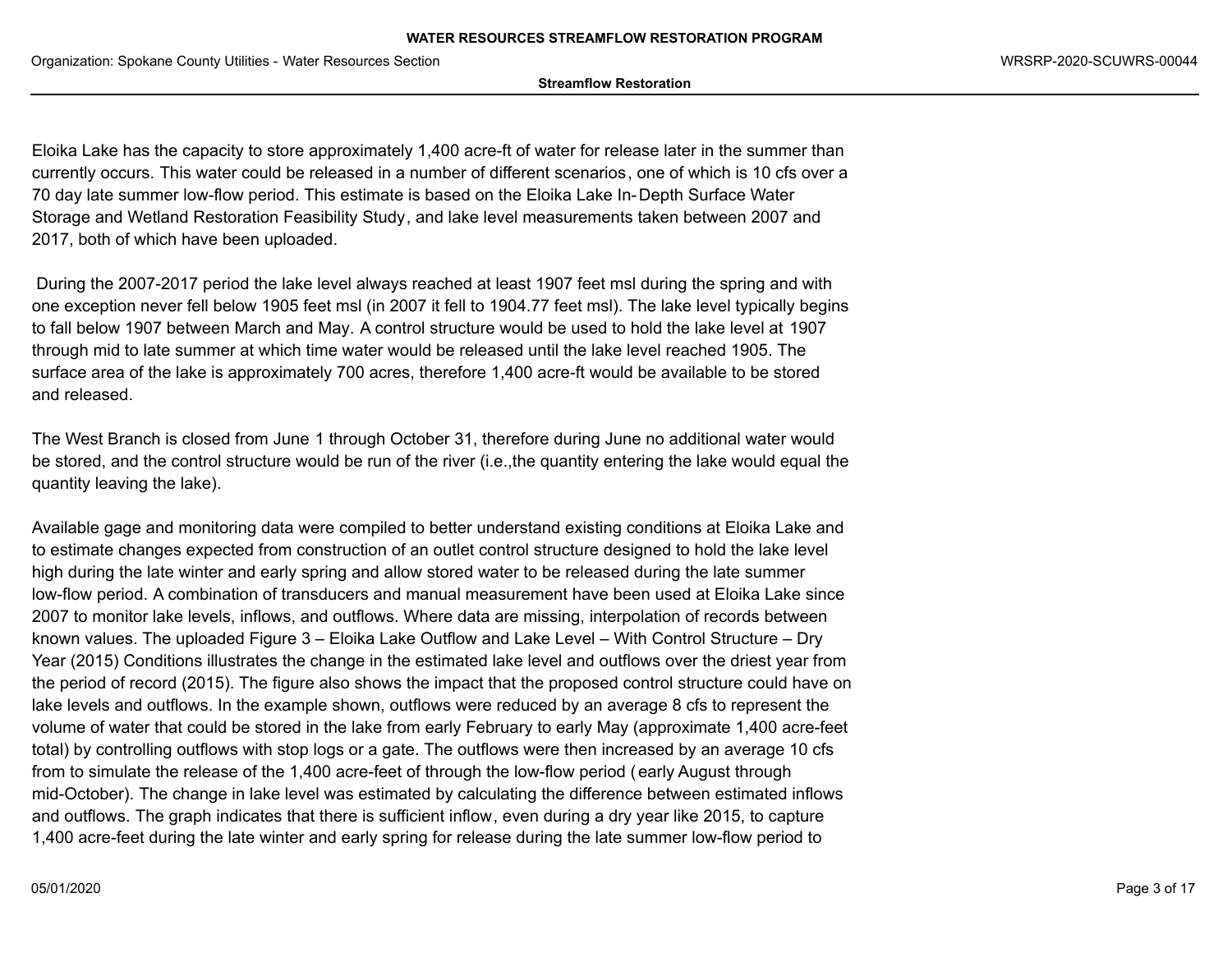**Streamflow Restoration**

provide instream flow benefits and off-set downstream uses.

Fill out the streamflow benefits table as appropriate for this project. Cells may be left blank, you may enter monthly or yearly data (this table will not calculate the total).

|               | <b>JAN</b> | <b>FEB</b> | <b>MAR</b> | APR | <b>MAY</b> | <b>JUN</b> |    | JUL AUG SEP       |    | <b>OCT</b> | <b>NOV</b> | DEC | TOT  |
|---------------|------------|------------|------------|-----|------------|------------|----|-------------------|----|------------|------------|-----|------|
| Acre-feet     |            |            |            |     |            |            |    | 613.8 613.8 172.4 |    |            |            |     | 1400 |
| Instantaneous |            |            |            |     |            |            | 10 | 10                | 10 |            |            |     |      |
| Quantity      |            |            |            |     |            |            |    |                   |    |            |            |     |      |
| $\vee$ CFS    |            |            |            |     |            |            |    |                   |    |            |            |     |      |
| <b>GPM</b>    |            |            |            |     |            |            |    |                   |    |            |            |     |      |

Upload supporting documentation for the table above.

https://ecyeagl/IntelliGrants\_BASE/\_Upload/138523\_920660\_2-Figure3-EloikaLakeOutflowandLakeLevel.pdf

Describe how this project benefits threatened or endangered salmonids, native fish, and aquatic species of concern. Specify species and life-stage, and support your statements with documentation.

https://ecyeagl/IntelliGrants\_BASE/\_Upload/138523\_921749-DRAFTWRIA55LSRCurrentAquaticHabitatCond itions02262020.pdf

The Little Spokane River and its tributaries support numerous fish species, including native Redband Trout (RBT) which are of particular importance. Current aquatic habitat conditions and fish species distribution are documented in the WRIA 55-Little Spokane River Watershed Current Aquatic Habitat Conditions for RCW 90.94 Net Ecological Benefit Evaluation which has been uploaded. RBT are considered a species of special concern by the American Fisheries Society and the U.S. Fish and Wildlife Service in most states where the subspecies historically existed, and are classified as a sensitive species by the U.S. Forest Service and Bureau of Land Management. Six states, four federal agencies, five tribal governments and one non-governmental organization signed a Rangewide Conservation Agreement for Interior Redband Trout in July 2014. In 2016 this group developed the Conservation Strategy for Interior Redband Trout (Interior Redband Trout Conservation Team, 2016). This strategy identifies the historical and current distribution of RBT populations. The Little Spokane drainage basin (HUC 17010308) is identified as having 917 conservation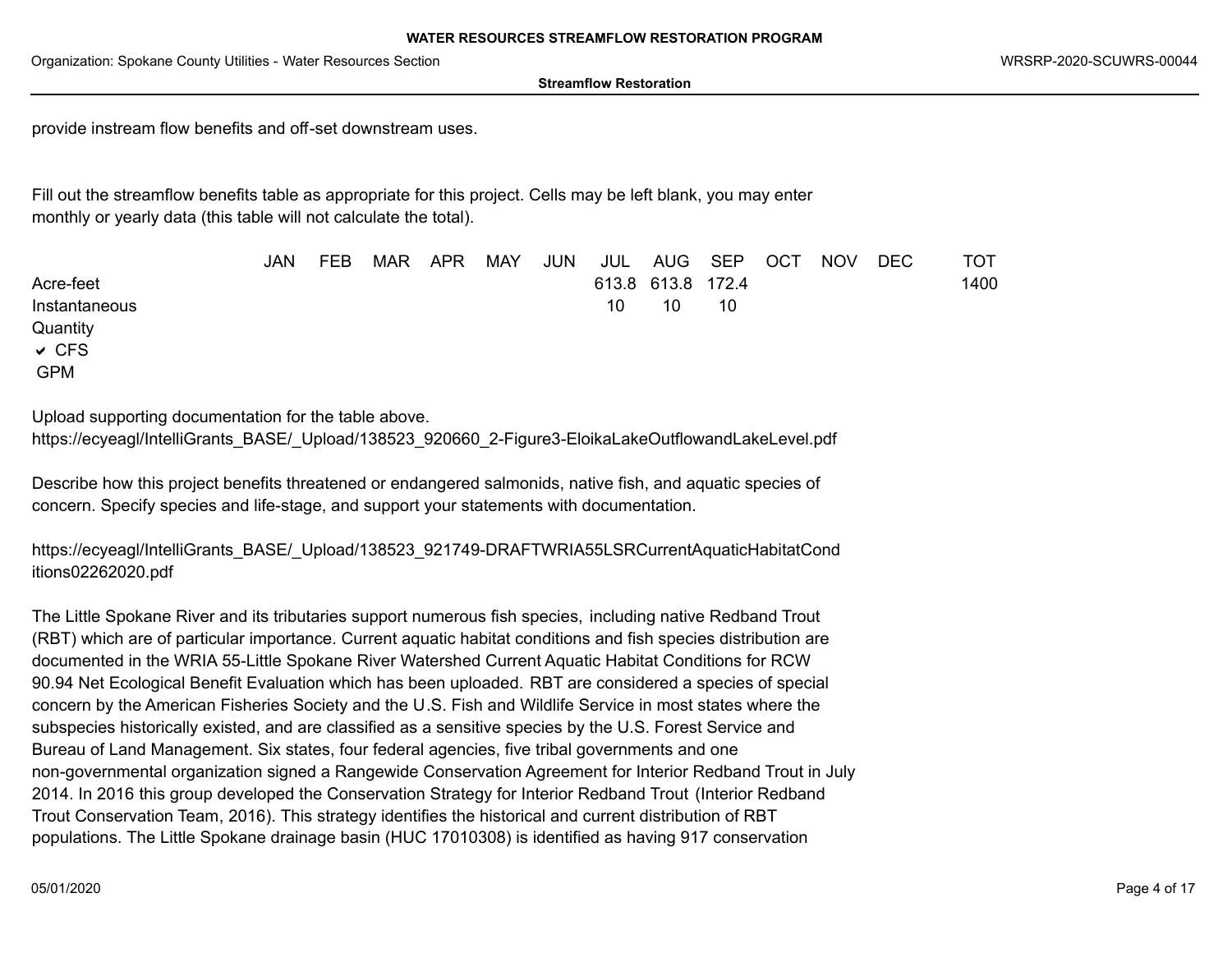#### **Streamflow Restoration**

populations, 653 km of historical stream distribution, and 303 km of current distribution. The Conservation Strategy states that "As with other interior salmonid species, the distribution and abundance of Redband has declined due to anthropogenic influences…Non-point source pollution, sediment and runoff associated from urban development, reduced stream flows, altered thermal regimes due to drought and/or climate change… are growing concerns." The proposed project will address the identified concerns by enhancing stream flow during critical low flow periods.

The Upper Columbia United Tribes (UCUT), which includes the Couer d'Alene Tribe of Indians, Confederated Tribes of the Colville Reservation, Kalispel Tribe of Indians, Kootenai Tribe of Idaho, and the Spokane Tribe of Indians, is pursing the reintroduction of Chinook and Steelhead upstream of Chief Joseph and Grand Coulee dams. In May 2019 UCUT completed Phase I of their phased approach to Fish Passage and Reintroduction into the U.S. and Canadian Upper Columbia Basin. The Phase I report confirms the reintroduction of salmon to the U.S. portion of the Upper Columbia River upstream of Chief Joseph Dam is likely to achieve identified tribal goals within existing constraints including current dam operation, existing riverine and reservoir habitat conditions, donor stock availability and risks to resident fish species. The greatest amounts of highly rated habitats are located within the Spokane Subbasin (UCUT, 2019). The proposed project will enhance habitat by increasing streamflow during critical low flow months.

Describe the existing causes of aquatic resource degradation that this project is designed to address. How will the project have meaningful effect on these problems without causing adverse impacts on the watershed ?

This project is designed to address low flows during the late summer and early fall, and offset consumptive water use from new permit exempt domestic use, which is estimated at 2,127 acre-ft/year over the next twenty years. As previously described, the 7-day low flow at the USGS gage at Dartford has been below the minimum flow of 115 cfs 27 of the last 43 years and the 7-day low flow shows a declining trend from the period 1947-2019. The project proposes to storage additional water in Eloika Lake between March and May, thereby reducing stream flow below natural during that time period. An analysis of streamflow data over the period 1948-2018 at the Dartford Gage shows that the 90% exceedance curve during the storage period is greater than the base flows established in WAC 173-555, and therefore will be available for storage 9 out of every ten years for the entire storage period, and almost every year for a portion of the storage period (95% exceedance curve), as shown in Figure 4 LSR at Dartford 1948-2018 Exceedance Curves. While the project will marginally reduce flows during the storage period, a reduction in streamflow during that period will not cause adverse impacts on the watershed, while addressing a major cause of aquatic resource degradation – low late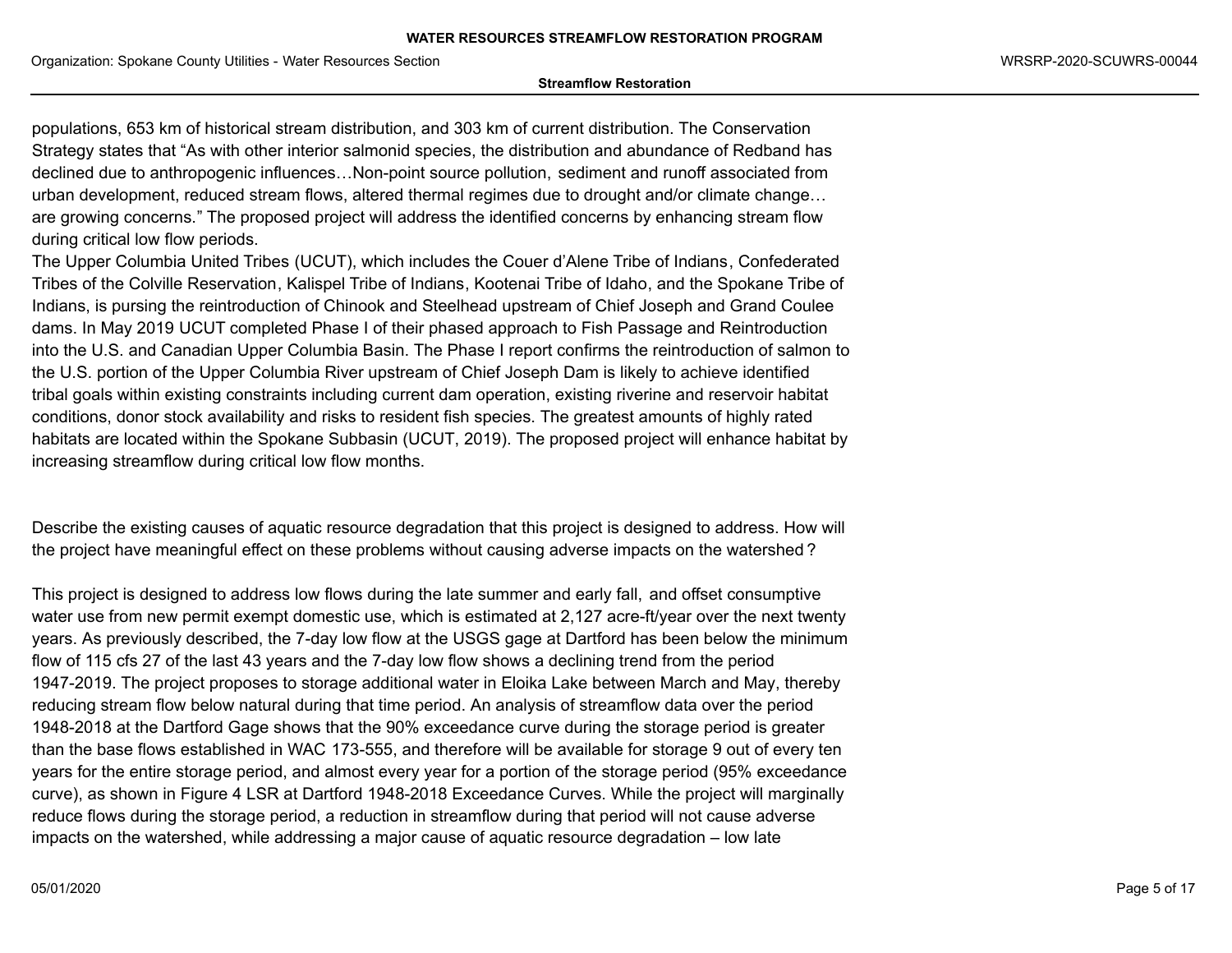#### **Streamflow Restoration**

summer/early fall streamflow. Figure 3 – Eloika Lake Outflow and Lake Level – With Control Structure – Dry Year (2015) Conditions illustrates the change in the estimated lake level and outflows over the driest year from the period of record (2015), and demonstrates that the project can have a meaningful effect without causing adverse impacts on the watershed.

Describe evidence that the proposed project will provide stated benefits following project completion.

The Eloika Lake In-Depth Surface Storage and Wetland Restoration Feasibility study completed by PBS&J in 2009 found that the proposed project is feasible and will provide both streamflow and habitat benefits. Additionally, lake level measurements were taken during the period 2007-2017 and demonstrate that there is adequate water supply for the proposed storage scenario even in drought years such as 2015, as shown in Figure 1 Eloika Lake Level 2007-2017. Figure 3 Eloika Lake Outflow and Lake Level – With Control Structure – Dry Year (2015) Conditions illustrates the change in the estimated lake level and outflows over the driest year from the period of record (2015), and demonstrates the instream benefits from the proposed project.

How does this project and related benefits align with community needs and other watershed planning processes? Include specific references to other plans that specify this project, or that this project supports.

There is a long history of community recognition of the value of instream flow preservation in WRIA 55. During 1974- 1975 there was significant public participation in the development of WAC 173-555. The 1975 document Water Resources Management Program, Little Spokane River Basin, Water Resources Inventory Area No. 55 details the public interests in WRIA 55. The following were some of the public interest statements included in the plan: "It is essential to establish and maintain instream flow to preserve 'instream values' " and "Conservation of natural aesthetic assets and of rural atmosphere are of major importance to the people of this basin."

The WRIA 55/57 Watershed Plan, approved on January 31, 2006, includes the following policy – "Assure that instream flows for the Little Spokane River meet the needs of rainbow trout and mountain whitefish and other representative aquatic biota." The WRIA 55/57 Detailed Implementation Plan includes recommendations to conduct the feasibility study for an Eloika Lake storage project, the feasibility study that serves as the basis for this project application.

In May 2019 UCUT completed Phase I of their phased approach to Fish Passage and Reintroduction into the U.S. and Canadian Upper Columbia Basin. The Little Spokane River Basin has been identified as an area with significant potential habitat, and additional stream flow will enhance that habitat.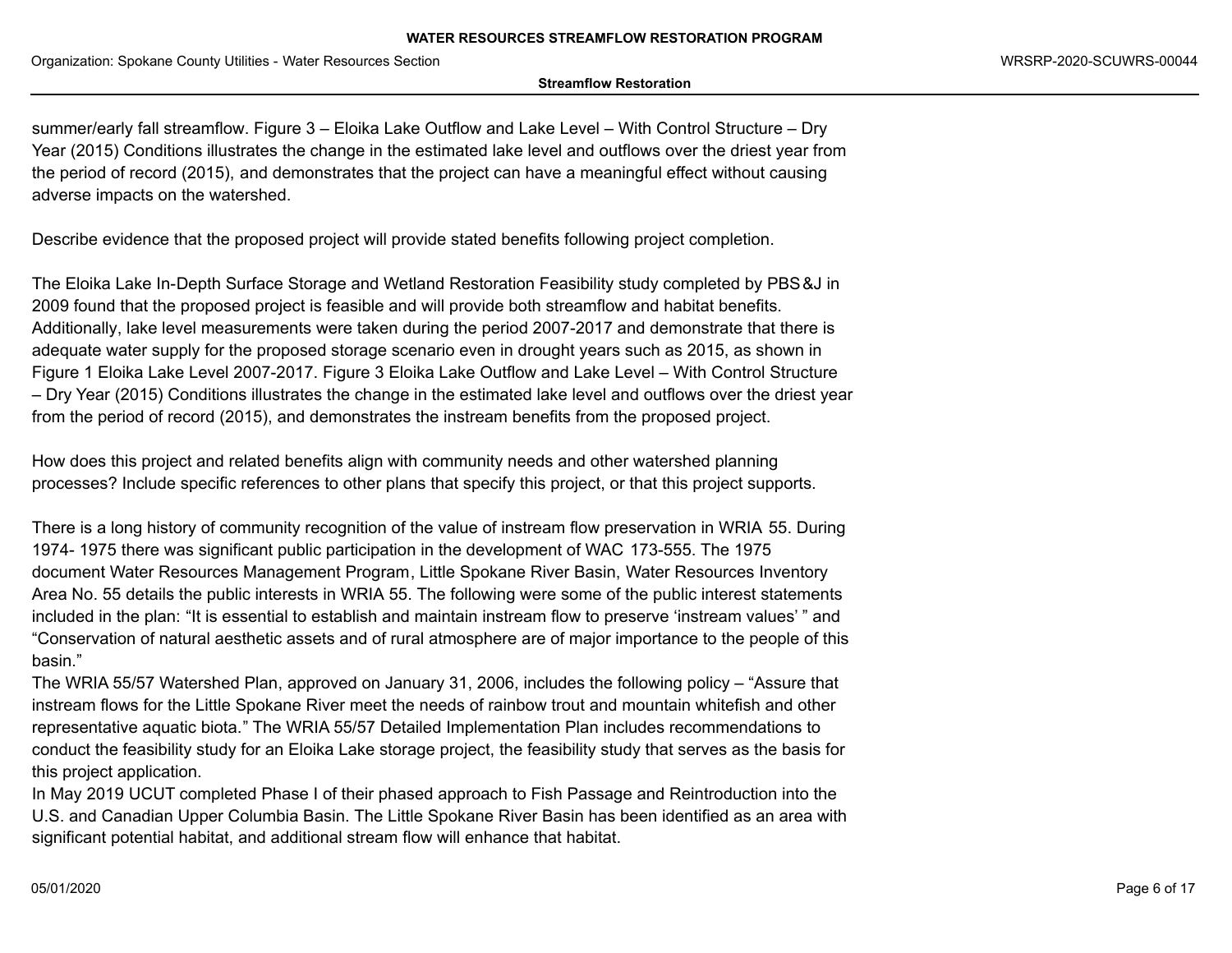**Streamflow Restoration**

In a comment letter on the draft permit exempt well demand memorandum the Spokane Tribe provided the following statement related to their interest in WRIA 55:

"The Spokane Tribe historically relied on the salmon and steelhead that inhabited the Little Spokane River and its tributaries for their subsistence. Redband trout currently inhabit the Little Spokane River watershed, and are labeled as a species of concern and a sensitive species by U.S.F.W.S., U.S.F.S., B.L.M., and W.D.F.W.. Today the tribe is trying to rebuild their first foods by protecting and enhancing redband trout waters , and reestablishing salmon within the tribes historical fishing grounds. It is important to maintain the Little Spokane River watershed as it is one of the last cold-water refuges within the greater Spokane River watershed." In March 2020, the Eloika Lake Association Board met and unanimously voted to support this grant application . A letter of support has been uploaded.

At the March 5, 2020 WRIA 55 Planning Unit meeting this project and grant application was discussed and supported by the group. Pertinent stakeholders at the meeting that approved supporting the project application include the Spokane Tribe, The Kalispel Tribe, the Spokane River Keeper, the Lands Council, Spokane Conservation District, Pend Oreille County Conservation District, and Washington Department of Fish and Wildlife.

# **PROJECT BUDGET**

What information did you use to estimate total project costs and develop your budget? How does the cost of this project compare to similar projects in similar areas?

The project budget for design and permitting the project was developed in consultation with our watershed planning consultants, Anchor QEA and Aspect Consulting, who are experienced water resource engineers and hydrologists and have developed storage projects in watersheds throughout Washington State . The consulting team estimated hours, effort, and costs needed to complete each of the tasks outlined in this proposal. Spokane County staff time was estimated based on the experience of implementing multiple projects of this type over the course of the last 20 years.

When constructed, this project offers very good value in terms of the cost per acre-foot of water stored for release to benefit late summer flows and offset downstream uses. Two sources were used to provide a general estimate for project construction: 1) the Eloika Lake In-Depth Surface Water Storage and Wetland Restoration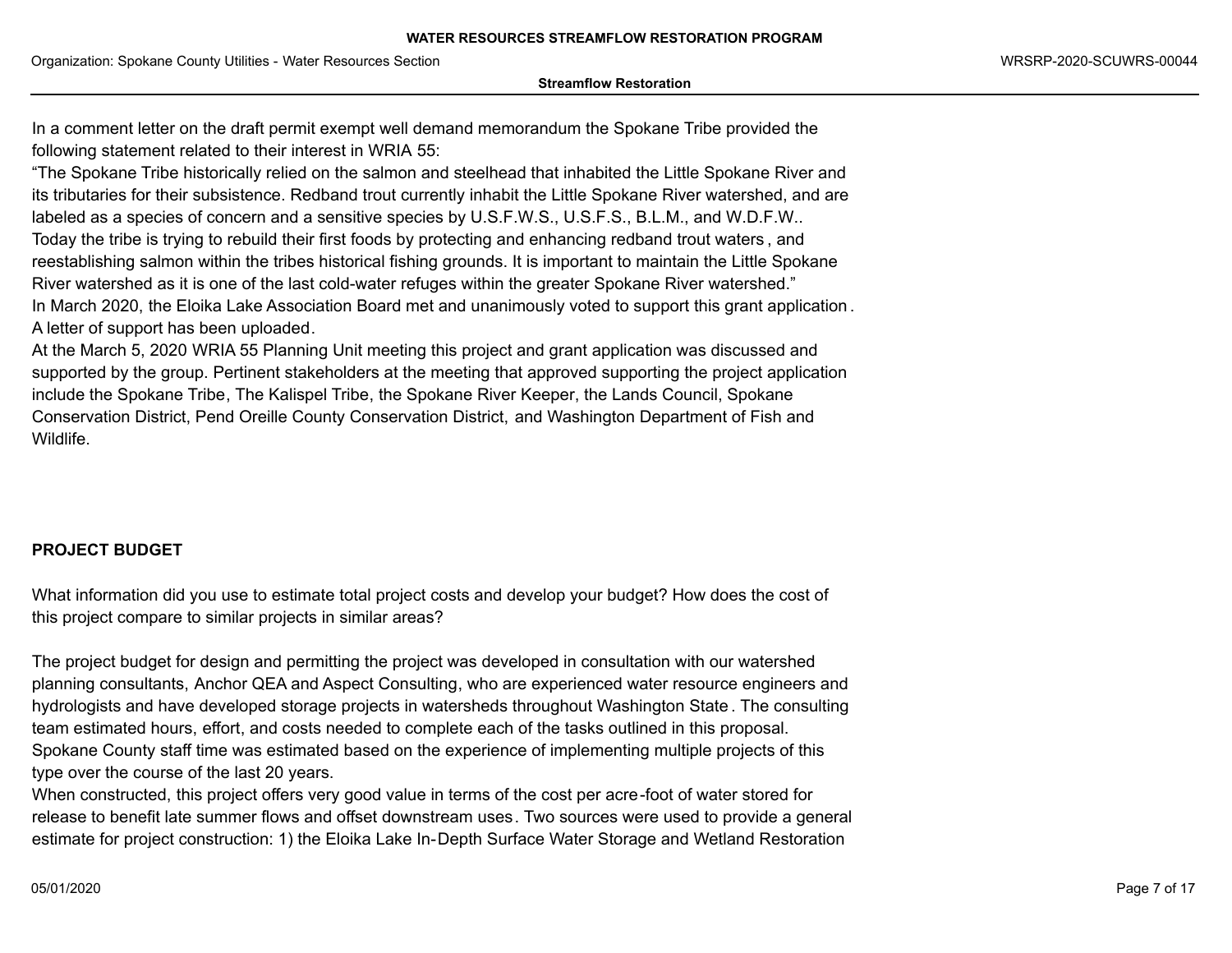#### **Streamflow Restoration**

Feasibility, and 2) costs from the recently completed Saltese Flats Wetland Restoration project. Spokane County Environmental Services led the design and construction of a project that included a wetland restoration and multiple water control structures. This project has many similarities with the proposed project. Based on those two sources we anticipate that the wetland restoration costs will likely be between \$1.1 million and \$2.8 million, and the outlet control structure cost will range from \$100,000-\$300,000. Given these estimates and the estimated budget for design and permitting, the total cost for both the outlet control structure and wetland restoration is anticipated to be between \$1.8 million and \$3.7 million. Based on the estimated 1,400 acre-ft the project will provide, the cost of the project will likely range between \$1,286 and \$2,642 per acre-ft. Spokane County recently purchased water rights in WRIA 55 at \$2,720 per acre-ft. Our watershed planning consultant has indicated that the cost of constructing new storage facilities in Washington, including projects that have recently been funded by Ecology, is typically in excess of \$15,000 per acre-ft of stored water and can be much higher, depending on the size and complexity of the project.

Provide documentation or other information used to estimate project costs.

https://ecyeagl/IntelliGrants\_BASE/\_Uplo ad/138523\_920672\_1-EloikaProjectBud get.pdf

What level of operations and maintenance will the project need to continue its benefits? Operations and maintenance costs are not eligible costs for this funding opportunity. If the project needs operation and maintenance, how do you plan on supporting these needs throughout the life of the project (if applicable)?

The proposed project will conclude with final designs and permits for project bidding and construction, but the project will not be constructed, therefore there will be no immediate O&M costs associated with this specific project. When constructed the proposed outlet control structure and restored wetland areas will require some operation and maintenance effort to continue to provide the stated benefits . Operations and maintenance activities will likely include the following:

• Regular inspection to ensure that debris is not piled up on the upstream side of the structure (weekly when controls activated during the spring and early summer)

- Cleaning and removal of debris (Weekly when controls are activated)
- Operation and adjustment of the controls (stop logs or gates) in the structure to achieve the desired outflow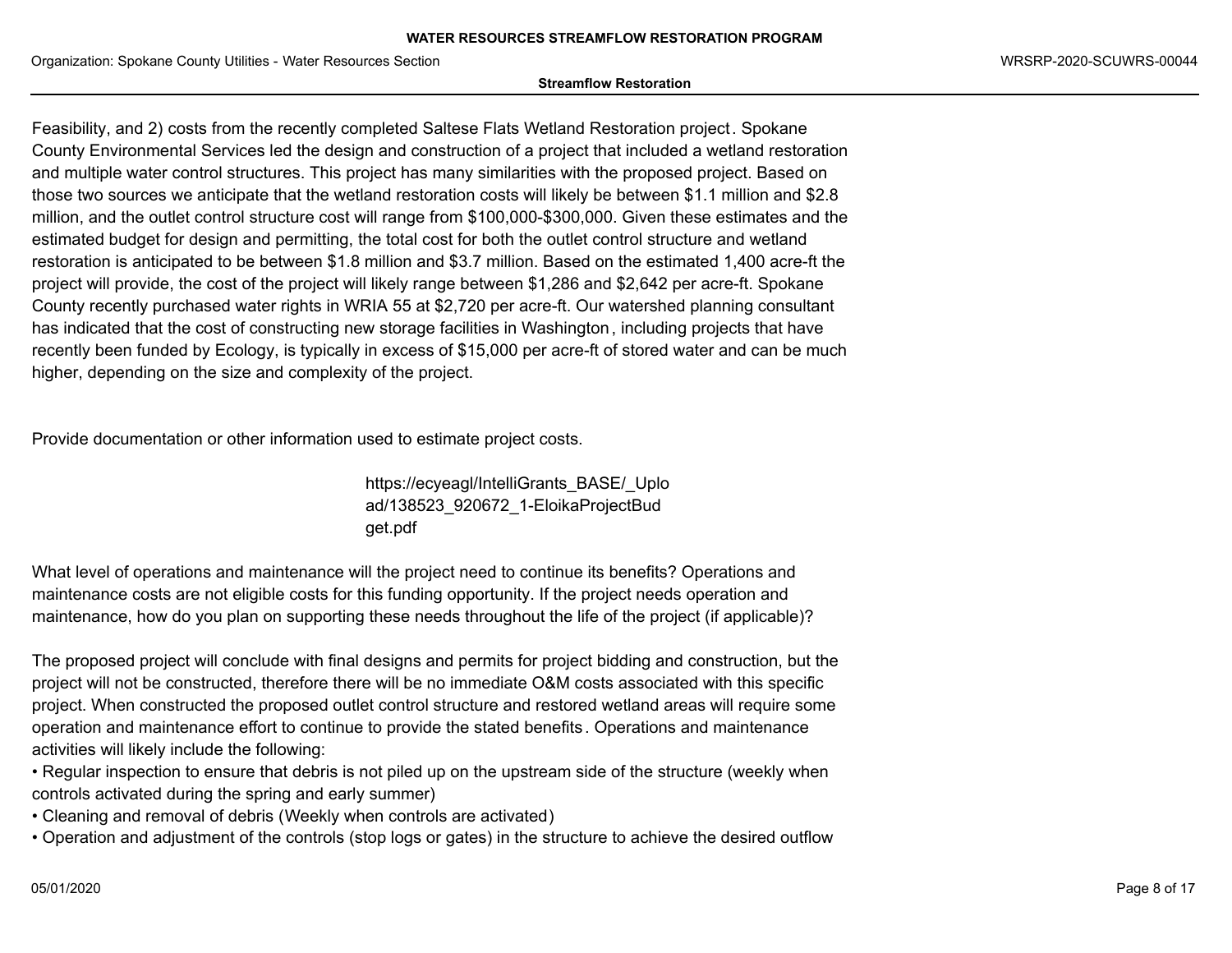#### **Streamflow Restoration**

and lake conditions. Automatic gates will be considered to minimize the need for regular adjustment. (1 to 3 times per season)

• Maintenance of controls (stop logs or gates), including lubricating mechanical parts, exercising moving parts, and repair of any damaged components (Annually)

• Maintenance of wetland plantings (As needed)

Spokane County is aware of the need to fund O&M for the various projects that will comprise the WRIA 55 90.94 Watershed Plan Update. At the direction of the Spokane County Board of Commissioners Water Resources staff is currently working with attorneys from the civil deputy prosecuting attorney's office to develop a proposed approach to fund O&M of WRIA 55 RCW 90.94 water and non-water offset projects. A policy proposal is not complete at the time of this application, but the direction of the Board of County Commissioners and the use of attorney resources demonstrates the intent of Spokane County to develop a self-sustaining funding mechanism for these expenses.

If this grant does not cover the full cost of the project, identify other sources of funding for the completion of the project, as well as operation, maintenance, monitoring, and contingency implementation costs over the lifetime of the project.

This grant will cover design and permitting costs. Spokane County plans to submit a subsequent grant application for project construction upon completion of the proposed project. Spokane County is aware of the need to fund O&M for the various projects that will comprise the WRIA 55 90.94 Watershed Plan Update. At the direction of the Spokane County Board of Commissioners Water Resources staff is currently working with attorneys from the civil deputy prosecuting attorney's office to develop a proposed approach to fund O &M of WRIA 55 RCW 90.94 water and non-water offset projects. A policy proposal is not complete at the time of this application, but the direction of the Board of County Commissioners and the use of attorney resources demonstrates the intent of Spokane County to develop a self-sustaining funding mechanism for these expenses.

## **PROJECT DURABILITY AND RESILIENCY**

Describe how this project and the anticipated benefits are tailored to the local conditions where the project will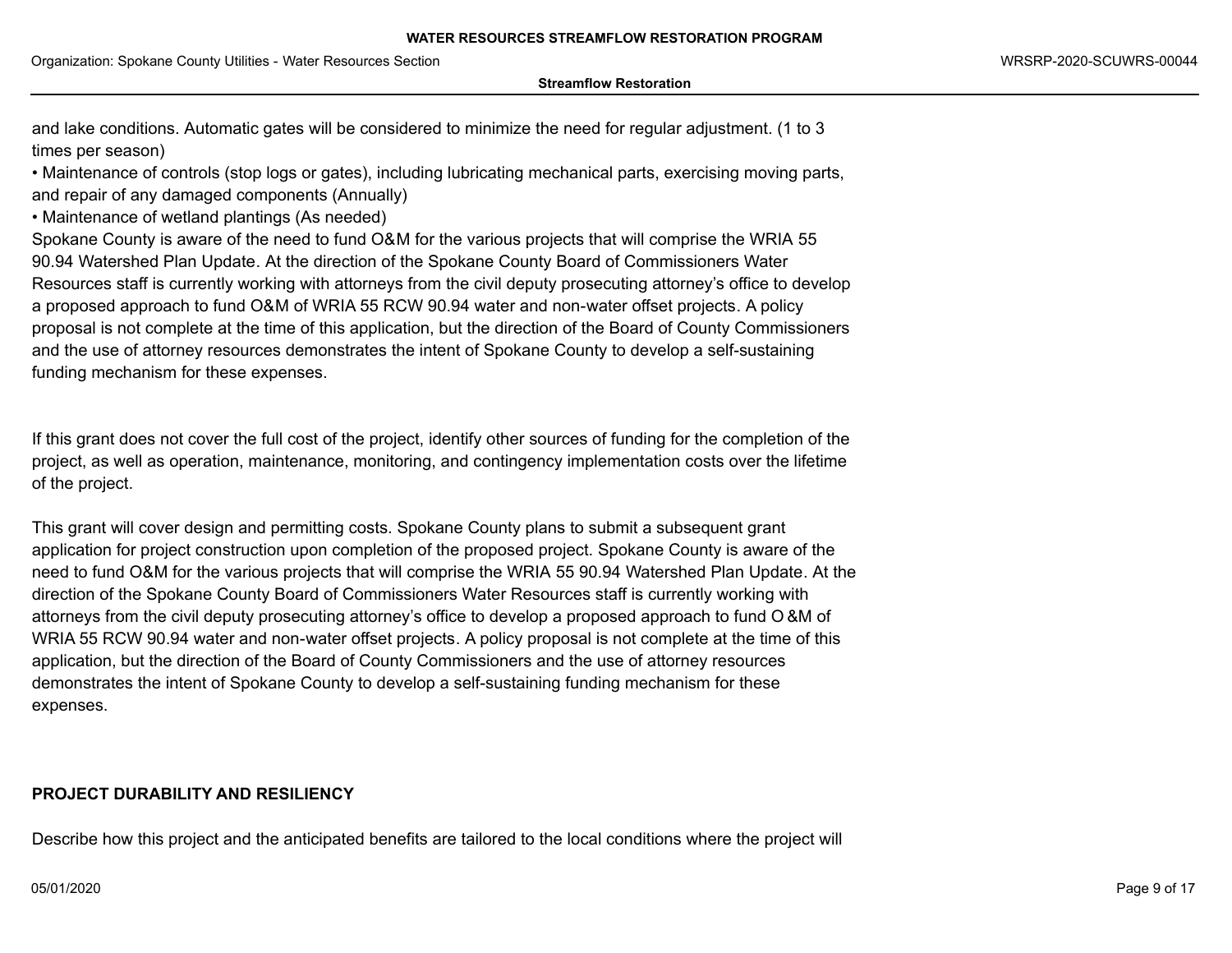**Streamflow Restoration**

be implemented.

The proposed project is designed specifically to be implemented in the local area taking into account all facets of the project. The proposed project will store water well within the natural lake level fluctuation, and therefore will not inundate additional area beyond what currently occurs on yearly basis, to which property owners are now accustomed to. As described in this application, significant outreach has occurred to lake shore property owners and the Eloika Lake Association has provided a letter of support for the project . The project benefits are perfectly aligned with the needs of the watershed and the streamflow restoration program, and RCW 90.94 priorities to increase flows during critical low flow periods. The project will provide significant offset for the projected 2,127 acre-ft of new consumptive permit exempt domestic water use projected in WRIA 55.

Explain how the project is feasible and likely to be successful in providing the proposed benefits.

As demonstrated throughout this application, the proposed project is well suited to provide instream flow benefits to the West Branch Little Spokane River and mainstem Little Spokane River at a low cost compared to the quantity of instream flow benefit expected from the project. Total costs for this project are \$600,000 and project construction costs are estimated to range between \$1.2 million and \$3.1 million. Based on the estimated 1,400 acre-ft the project will provide, the cost of the project will likely range between \$1,286 and \$2,642 per acre-ft. The cost per acre-foot for other constructed storage projects that have been funded by Ecology is typically much higher.

Spokane County has the experience to design, permit, construct and operate a water control structure and wetland restoration. We have recently finished a wetland restoration with several water control structures at the Saltese Flats wetland, and have managed the Newman lake water control structure for many years. The project will operate well within the current hydrologic regime, as demonstrated by Figure 1 and Figure 3, and the data provided in the Eloika Lake In-Depth Surface Storage and Wetland Restoration Feasibility. The project will also operate within the hydrologic regime forecasted under climate change scenarios, specifically earlier snowmelt runoff.

Explain how the project benefits are sustainable, and occur at regular intervals, and will persist over time.

Based on the following, the benefits of the proposed project are sustainable, will occur at regular intervals and will persist over time: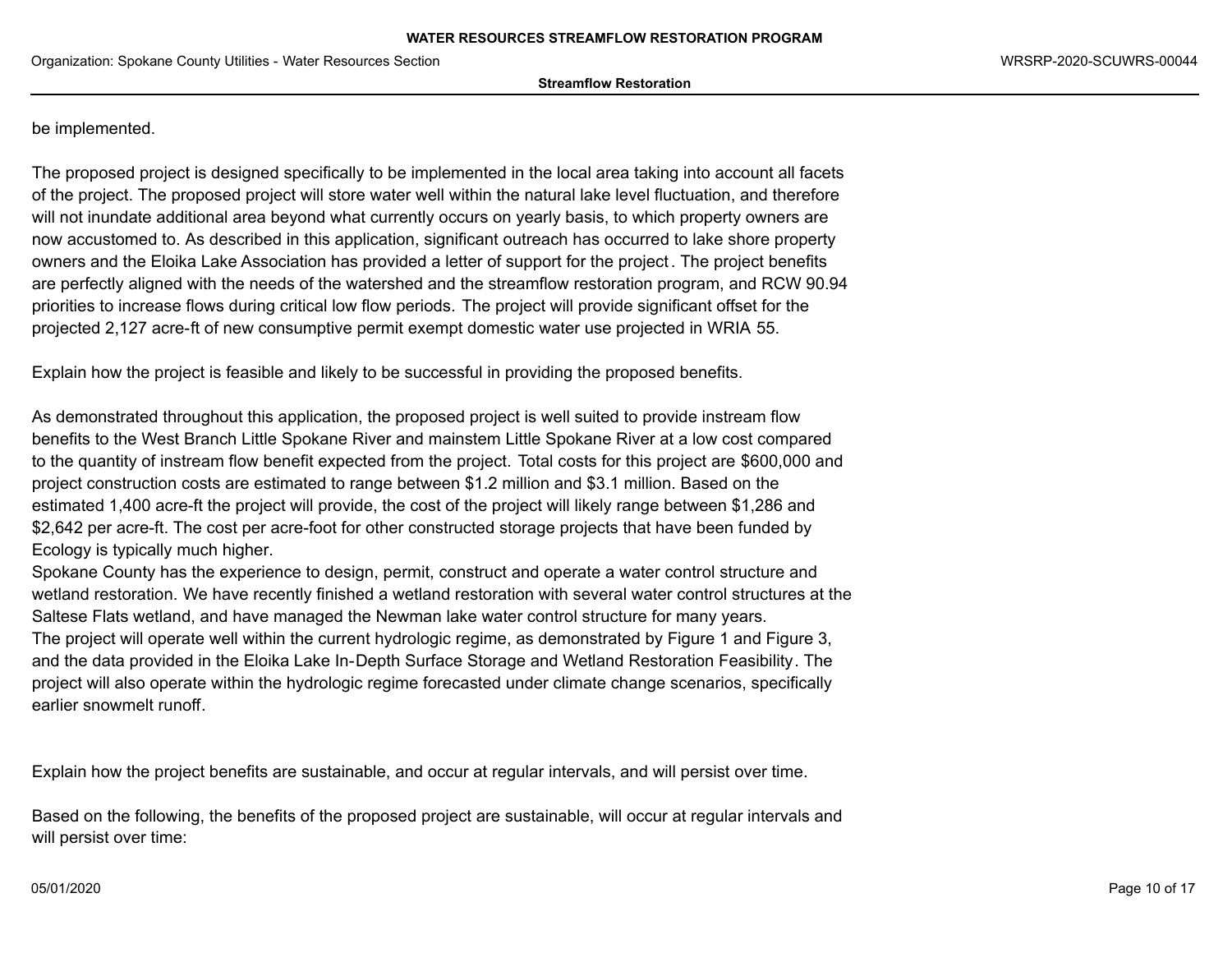**Streamflow Restoration**

1. The proposed project will operate within the natural range of lake elevations as demonstrated through lake level monitoring.

2. The proposed project assumes storage volumes based on 2015 drought year conditions, and will not be significantly impacted by earlier runoff associated with climate change.

3. Spokane County is well suited to own and operate a control structure of this nature. The County now owns and operates water control structures related to the Saltese Flats Wetland Restoration, and has operated the water control structures at Newman Lake for many years.

Describe known uncertainties and risks in regards to the proposed project. How do you plan on minimizing these uncertainties and risks?

There are three principle uncertainties at this stage of the project: 1. lakeshore property owner acceptance, 2. potential impacts on surface water temperature, and 3. fish passage.

While the project will operate within the natural fluctuation of lake levels that currently exists, it will keep the water level higher for a longer period than naturally occurs; however, this does not have a large impact on many property owners because the area of the lake only increases by 5 acres between lake level 1905 and 1907, and the lateral extent of the water surface on most properties does not increase significantly. The property owners that will be impacted the most are at the south end of the lake. The wetland restoration will improve portions of their property that will experience longer inundation. The Eloika Lake Property Owner Outreach Report provides the following summary related to outreach to the most impacted property owners: "Each landowner who initially expressed opposition or serious concern about the project seemed to do so due to not wanting to be told what to do on their private land, as opposed to being invited to participate in a cooperative effort which benefits them. All seemed to be under the impression that they would be told what to do and would be required to pay for any enhancements to their property. None of them seemed aware of the potential for enhancing wetlands on their properties in a manner that would increase the appearance, wildlife values, recreational values and appraisal value. Prior to these meetings, many thought the project would potentially decrease their property values. This is likely the first time someone with knowledge of wetland design was available to them to even briefly explore options for wetland enhancements that consider the unique character of their property and their own goals. Not every goal of each landowner can be accommodated so there is a need for future discussion and compromise."

Spokane County has discussed the project with the most impacted land owner, who also owns the property where a control structure would be located, and he is interested in moving forward with additional data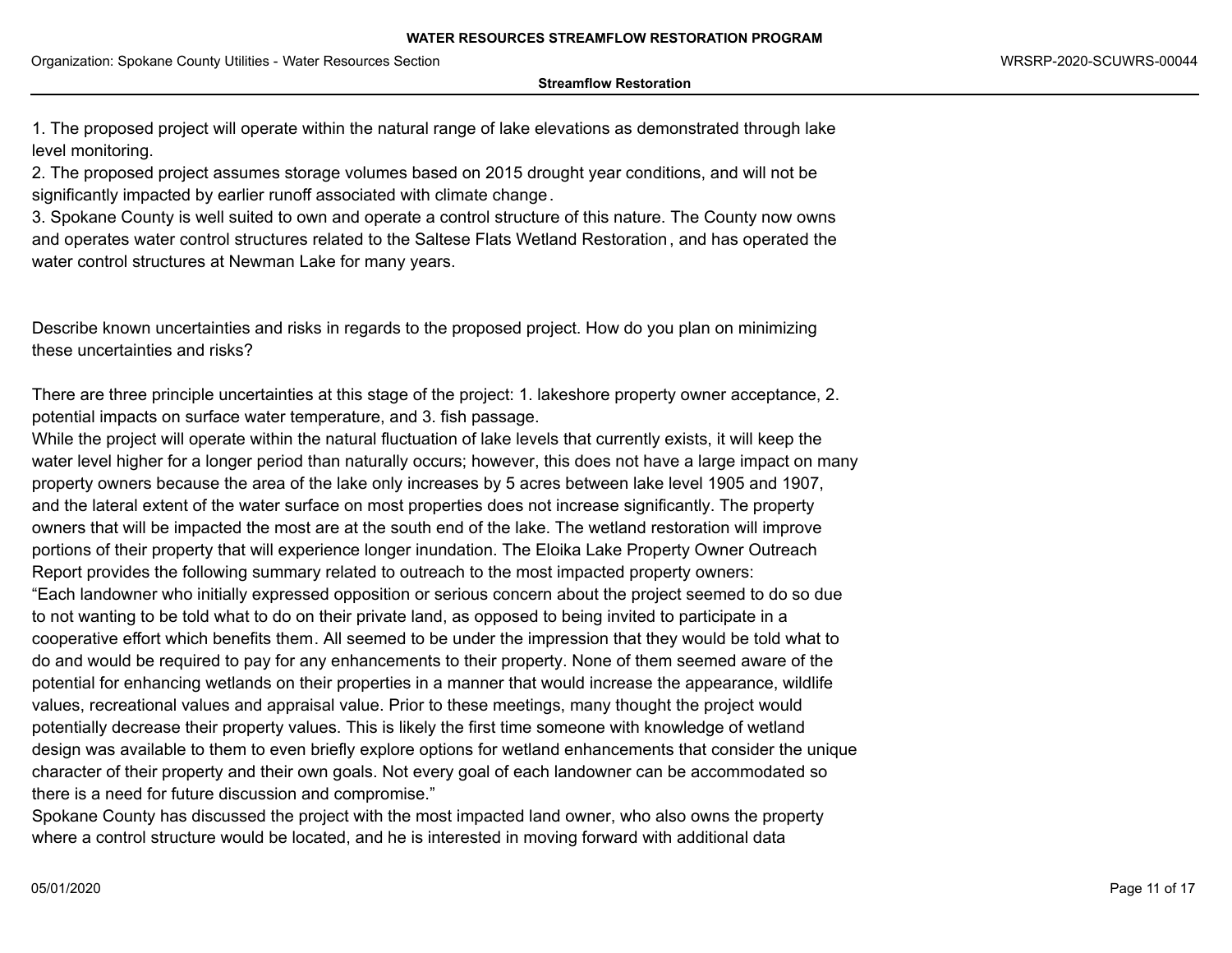**Streamflow Restoration**

collection, site investigations, assessments and design.

A critical component of this project is collaboration with property owners. The detailed survey and modeling of water levels will enable property owners to fully understand the impact of holding the lake level higher for a longer period. We intend to work closely with the most impacted property owners on the wetland restoration design so that they can realize benefits from the project. Based on the Eloika Lake Property Owner Outreach report, this approach will address this project uncertainty.

One concern often expressed by resource managers related to water storage is the potential warming of water stored in a lake or reservoir and the impact the releases might have on water temperatures downstream, particularly during the late summer. As part of the evaluation of Eloika Lake, water quality analyses and modeling will be completed to better understand the impact that storing additional water and controlling outflows will have on water temperatures downstream of Eloika Lake. In addition, Ecology is in the process of completing a total maximum daily load (TMDL) report for dissolved oxygen and pH, which are constituents of concern in the Little Spokane River and its tributaries. These constituents will also be analyzed. If needed, measures will be identified to mitigate for impacts on temperature, dissolved oxygen, and pH. Potential measures could include adjustments to the schedule of storage and releases or design of the outlet control structure to allow from releases from deeper in the lake and aeration.

When control structures are constructed in a stream or river channel, one of the common concerns that has to be addressed is impact to fish passage and habitat conditions. The proposed control structure will be a low-hea

How did you consider the anticipated impacts of climate change and drought in your project development?

The Integrated Groundwater/Surface Water Model for the Little Spokane Watershed is the perfect tool to analyze the projected impacts from climate change on the hydrology of the watershed. The model operates by taking precipitation as a general input and then the model determines if that precipitation falls as snow or rain, and how long it resides in the watershed based on temperature. This allows a scenario to be run that changes the timing of precipitation and the temperature at which it falls and resides in the watershed, i.e. how long does it stay as snowpack. A model scenario was run that changed the baseline temperature and precipitation based on the UW Climate Impacts Group medium emission projection. The climate change model scenario projects a decrease in average stream flow at the Dartford Gage during July, August, and September of between 13.4 and 30.7 cfs. This is largely the result of an earlier and smaller snowmelt runoff, not a change in the annual water supply.

The proposed project will provide significant mitigation to address the projected impacts of climate change .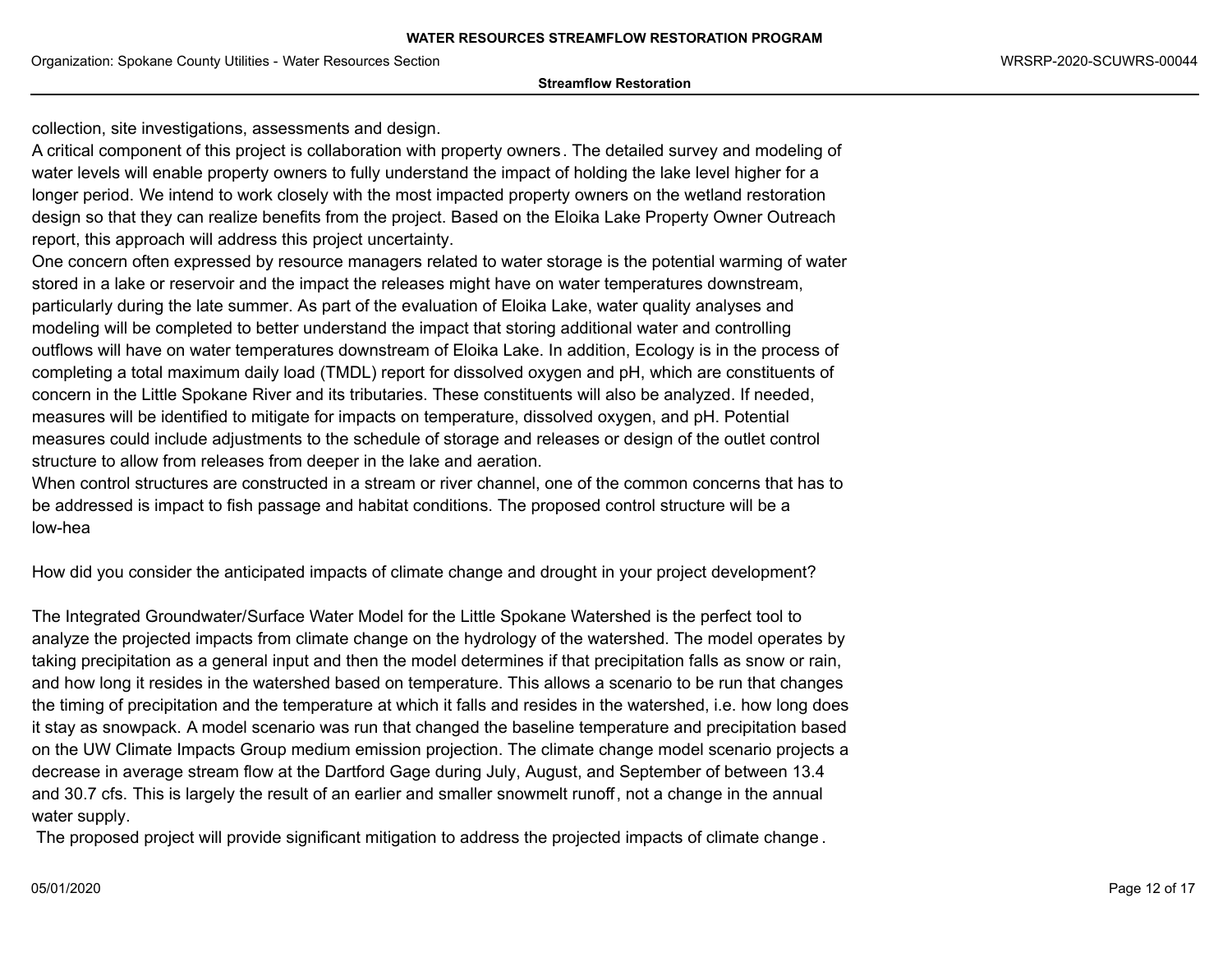#### **Streamflow Restoration**

The total water supply during the spring time is not projected to change, just the timing. Figure 6 shows the average hydrograph at the Dartford Gage between 2002 and 2017 for the baseline scenario and climate change scenario, and shows the shift of water supply to earlier in the year. Therefore, a project that enables storage of water within the watershed to be released later in the summer is well suited to mitigate some of the project impacts of climate change.

# **READINESS TO PROCEED AND PROJECT MONITORING**

Which affected tribes, governments, and key stakeholders have you engaged and how have you engaged with them during project development?

This project was developed in conjunction with the WRIA 55 RCW 90.94 Watershed Plan Update process. This project has been presented and discussed at multiple meetings with representatives from the Spokane Tribe , Kalispel Tribe, Pend Oreille County, Stevens County, Washington Department of Fish and Wildlife, and Eloika Lake Association in attendance. At the March 5, 2020 WRIA 55 meeting the group approved supporting this grant application. Also, Spokane County staff met with Ecology Eastern Region Water Resources staff to present and discuss the proposed project. No significant road blocks were identified at the meeting.

Provide letters of support and other evidence.

https://ecyeagl/IntelliGrants\_BASE/\_Upload/138523\_920684-SheldonMagnusonLetterofSupport.pdf https://ecyeagl/IntelliGrants\_BASE/\_Upload/138523\_920684\_2-EloikaLakeAssoc-LetterofSupport.pdf https://ecyeagl/IntelliGrants\_BASE/\_Upload/138523\_920684\_3-CGSgrantlttrtoECY-SpoCtyMarch112020.pdf

What is the current status of this project?

Several studies have been completed for the project. Initial discussions have occurred with key property owners. The project is ready to be developed by conducting the necessary field investigations, completing preliminary design, continuing property owner outreach and coordination, permitting, and completing final designs ready for bidding and contracting. The field investigations and preliminary design will proceed as soon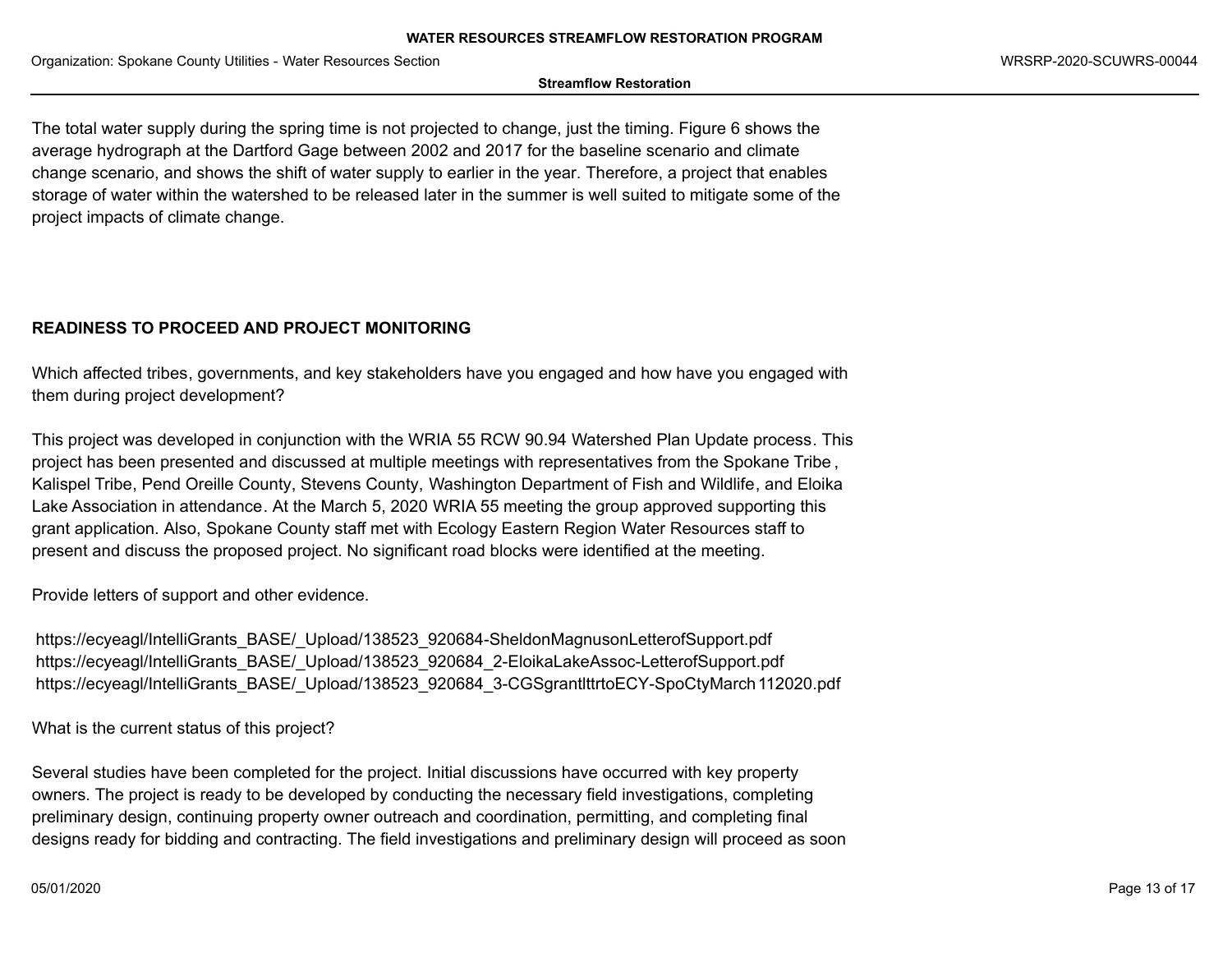### **Streamflow Restoration**

as funding is available.

## **Designer/engineer status (if relevant):**

| Preplanning (pre-permitting)  | <b>Status: Not Started</b> |
|-------------------------------|----------------------------|
| Pre-design (design reports)   | <b>Status: Not Started</b> |
| Schematic design              | <b>Status: Not Started</b> |
| Design development            | <b>Status: Not Started</b> |
| <b>Construction documents</b> | <b>Status: Not Started</b> |
| Bid documents (ready for bid) | <b>Status: Not Started</b> |
|                               |                            |

## **Permit status (if relevant):**

| <b>SEPA</b>                             | <b>Status: Not Started</b> |
|-----------------------------------------|----------------------------|
| 401                                     | <b>Status: Not Started</b> |
| Dept. of Fish and Wildlife consultation | <b>Status: Not Started</b> |
| Storage and/or Secondary Use Permit     | <b>Status: Not Started</b> |
| Other                                   | Status:                    |
| Other                                   | Status:                    |
| Other                                   | Status:                    |

Describe staff, planning, and commitments in place to complete, monitor, and maintain the project. Include staff roles, responsibilities and qualifications relevant to the proposed scope of work.

The Water Resources section of Spokane County Environmental Services has a long history of successfully implementing watershed planning and water resource grant projects. Mike Hermanson will manage the project with assistance from Amy Sumner. A short summary of relevant qualifications is provided below. Additional staff may be involved in the project including Rob Lindsay (Water Programs Manager), Ben Brattebo (Water Reclamation Engineer), and Nicole Feiten (Water Resources Specialist). Spokane County currently has a contract with a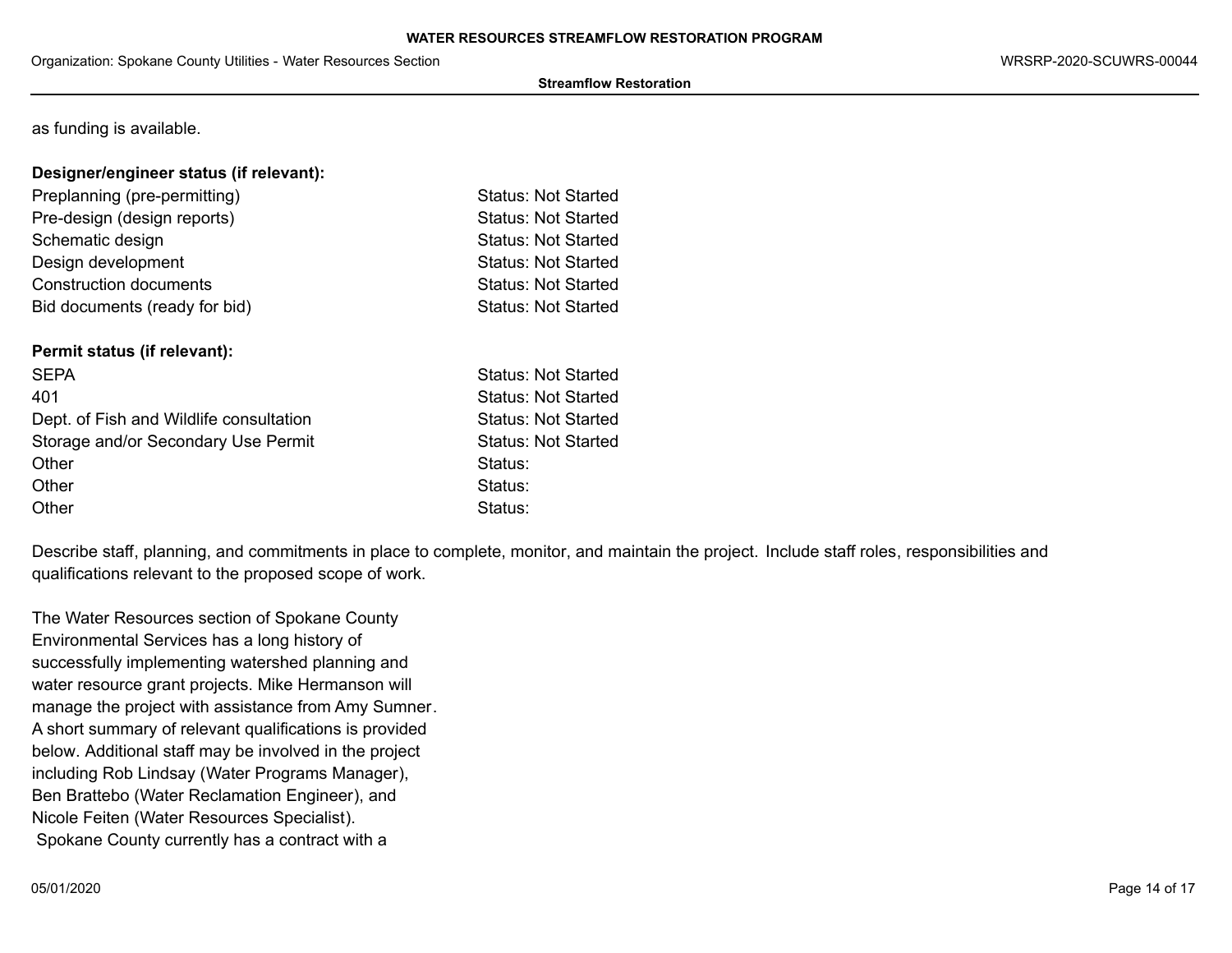Organization: Spokane County Utilities - Water Resources Section WRSRP-2020-SCUWRS-00044

#### **Streamflow Restoration**

consultant team of Aspect Consulting, Anchor Environmental, and EarthFX to provide technical and facilitation assistance for the WRIA 55 RCW 90.94 Watershed Plan Update. Both Anchor Environmental and Aspect Consulting provided information for the proposed project scope of work. The process to select consultants for the WRIA 55 RCW 90.94 Watershed Plan Update project included the potential to add additional projects of this nature to the scope of work, which is an option with this project. If this project is selected for funding Spokane County will evaluate the consultant selection process for this project. The Water Resources section of Environmental Services works closely with the Water Reclamation section. As described in other sections of the grant application, the Water Reclamation section has recently completed a 10 year project to design, permit, and construct a wetland restoration project with multiple control structures, which would be very similar to the proposed project. Ben Brattebo, Water Reclamation Manager, will be available to provide invaluable guidance on implementing the proposed project. Additionally, Spokane County Public Works maintains the Newman Lake water control structure and can provide guidance on lake management issues.

Mike Hermanson is the Water Resources Manager in the Spokane County Department of Environmental Services. He has worked at Spokane County for 13 years. He has an additional 4 years of experience in environmental consulting and 3 years at a conservation district. He has managed numerous water resource projects. Examples include the development and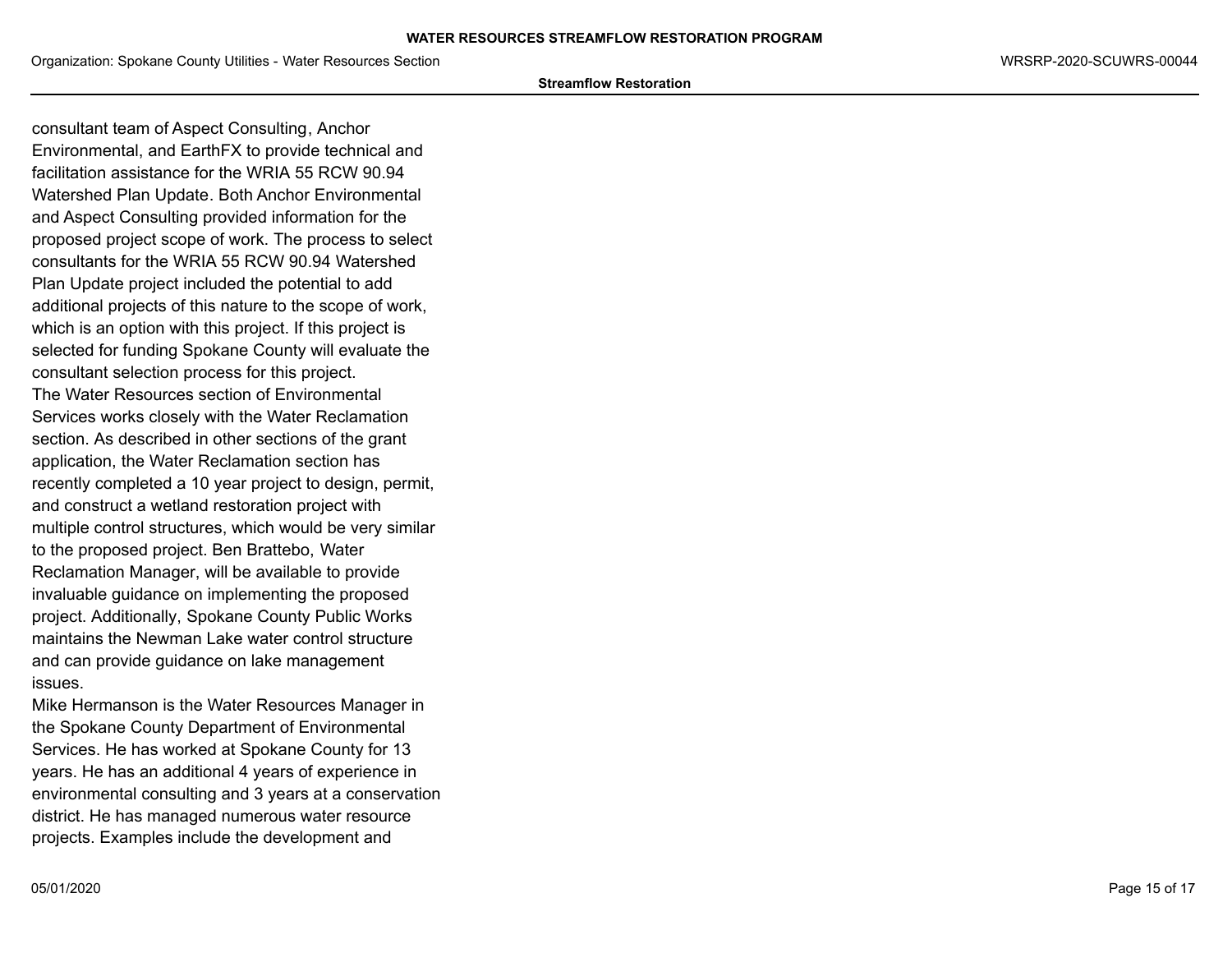#### **Streamflow Restoration**

implementation of the WRIA 54 Watershed Plan and Detailed Implementation Plan, Little Spokane Water Bank, Little Spokane Integrated Ground and Surface Water Model, West Plains Hydrogeologic Framework and Conceptual Groundwater Flow Model, and Spokane County Water Use Inventory and Demand Forecast Model. He has a degree in Environmental Science and he is a certified Professional Hydrologist through the American Institute of Hydrology. Amy Sumner is the Water Resources Project Manager at Spokane County Department of Environmental Services. She has worked at Spokane County since June 2018. However, she has an additional 10 years' experience as an environmental professional in non-profit, private, Tribal and state government organizations in Alaska. Her work with Spokane County includes field work and data analysis in support of the WRIA 55 Watershed Plan update and the Spokane Valley Rathdrum Prairie Aquifer monitoring program. Examples of her work in Alaska include the development of the Jordan Creek Watershed Management Plan and Riparian Assessment, the Duck Creek Nancy St. Wetland Water Quality Assessment, the Montana Creek Stewardship Plan, and the Vanderbilt Creek Watershed Recovery and Management Plan. She has a degree in environmental studies as well as professional certificates in watershed management and river restoration.

## **Environmental monitoring**

Will environmental data be collected as part of this project?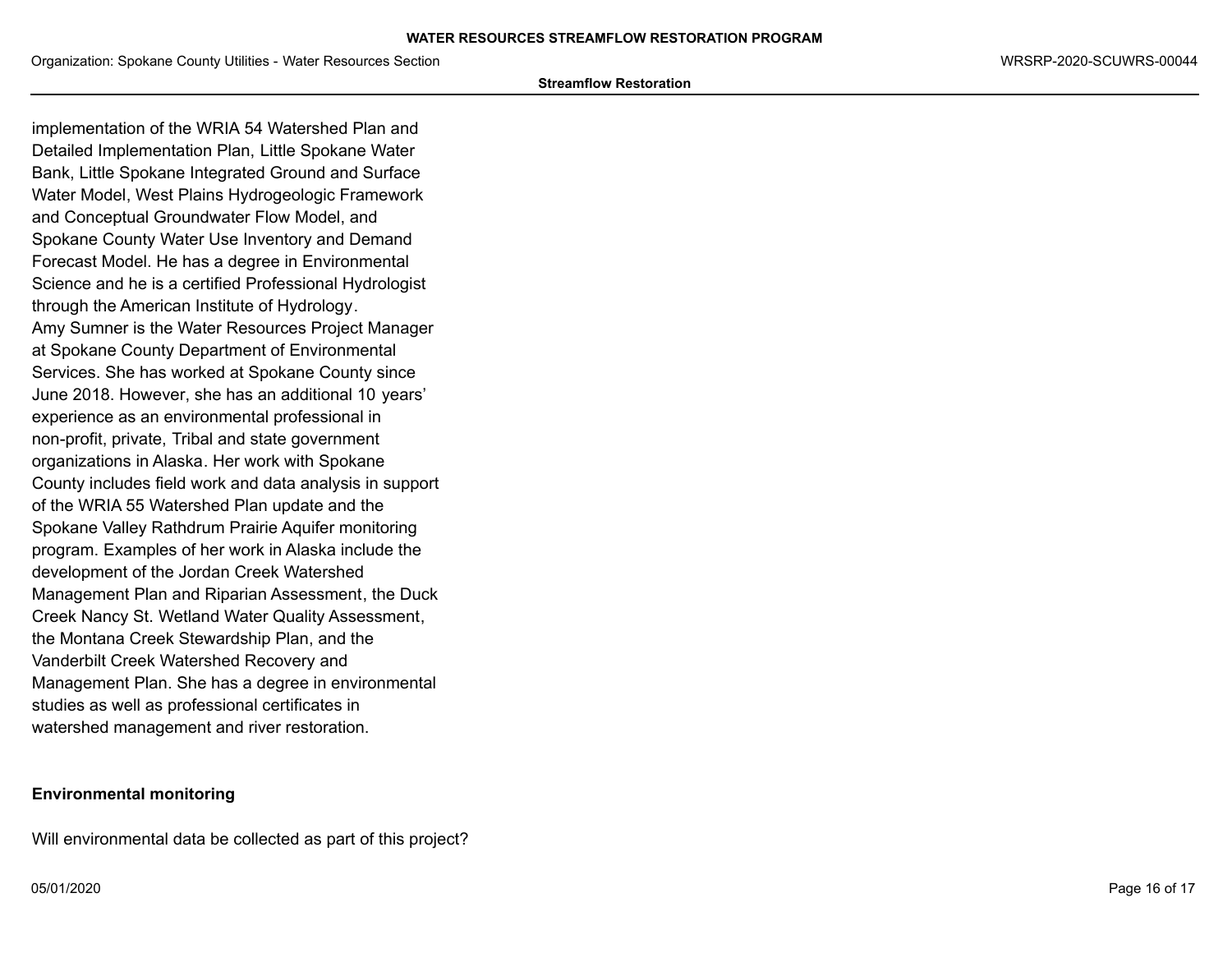**Streamflow Restoration**

## $\vee$  Yes No

A Quality Assurance Project Plan (QAPP) will be a required project element. If it is not already complete, QAPP development should be included in the budget and scope of work. QAPP approval by Ecology will be required before any environmental data collection occurs as part of the project. If QAPP is complete, upload it here.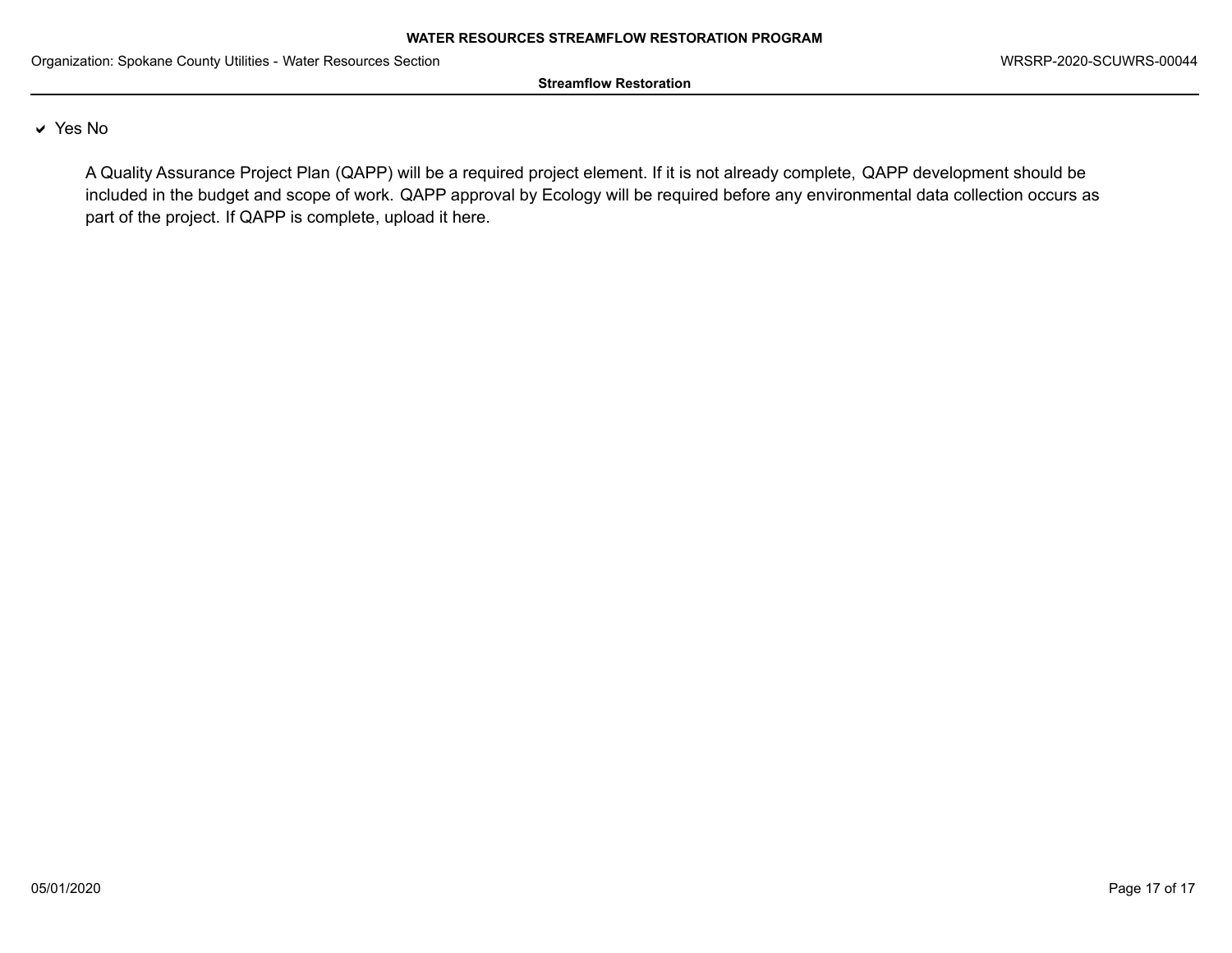Organization: Spokane County Utilities - Water Resources Section WRSRP-2020-SCUWRS-00044

# **Budget Proposal**

| Total Eligible Costs (from General Information form) |
|------------------------------------------------------|
| \$600,000.00                                         |

# **By Task**

| <b>Task Title</b>              | <b>Task Cost</b> | Amount       | Total        |
|--------------------------------|------------------|--------------|--------------|
| <b>Project Management</b>      |                  | \$11,250.00  | \$11,250.00  |
| <b>Project Administration</b>  |                  | \$25,500.00  | \$25,500.00  |
| Stakeholder and Property       |                  | \$21,848.00  | \$21,848.00  |
| Owner Outreach                 |                  |              |              |
| Site Investigations            |                  | \$155,236.00 | \$155,236.00 |
| <b>Technical Studies to</b>    |                  | \$123,100.00 | \$123,100.00 |
| Support Preliminary            |                  |              |              |
| Design                         |                  |              |              |
| Preliminary (30%) Design       |                  | \$63,961.00  | \$63,961.00  |
| 60% Design                     |                  | \$48,298.00  | \$48,298.00  |
| 90% Design                     |                  | \$38,084.00  | \$38,084.00  |
| <b>Final Design and Design</b> |                  | \$34,963.00  | \$34,963.00  |
| Report                         |                  |              |              |
| <b>Project Permitting</b>      |                  | \$77,760.00  | \$77,760.00  |
| Total                          | \$600,000.00     | \$600,000.00 | \$600,000.00 |

# **By Element**

| Element                            | Amount       | Total        |  |  |
|------------------------------------|--------------|--------------|--|--|
| Salaries - 1                       |              | <b>S</b> 0   |  |  |
| Benefits - 1                       |              | I\$0         |  |  |
| Salaries and Benefits Combined - 1 | \$63,000.00  | \$63,000.00  |  |  |
| Contracts                          | \$522,000.00 | \$522,000.00 |  |  |
| Travel                             |              | <b>1</b> \$0 |  |  |
| Equipment - 2                      |              | <b>1</b> \$0 |  |  |
| Goods/services - 3                 |              | <b>1</b> \$0 |  |  |
| Overhead - 4                       | \$15,000.00  | \$15,000.00  |  |  |
| Total                              | \$600,000.00 | \$600,000.00 |  |  |

If you receive a grant, you are responsible for procuring professional, personal, or other services using sound business judgment and good administrative procedures consistent with applicable state, and local laws, orders, regulations, and permits. This includes issuance of invitation of bids, requests for proposals, selection of contractors, award of sub-agreements, and other related procurement matters.

1 Fill in either the "Salaries" field and the "Benefits" field or fill in the "Salaries and Benefits Combined" field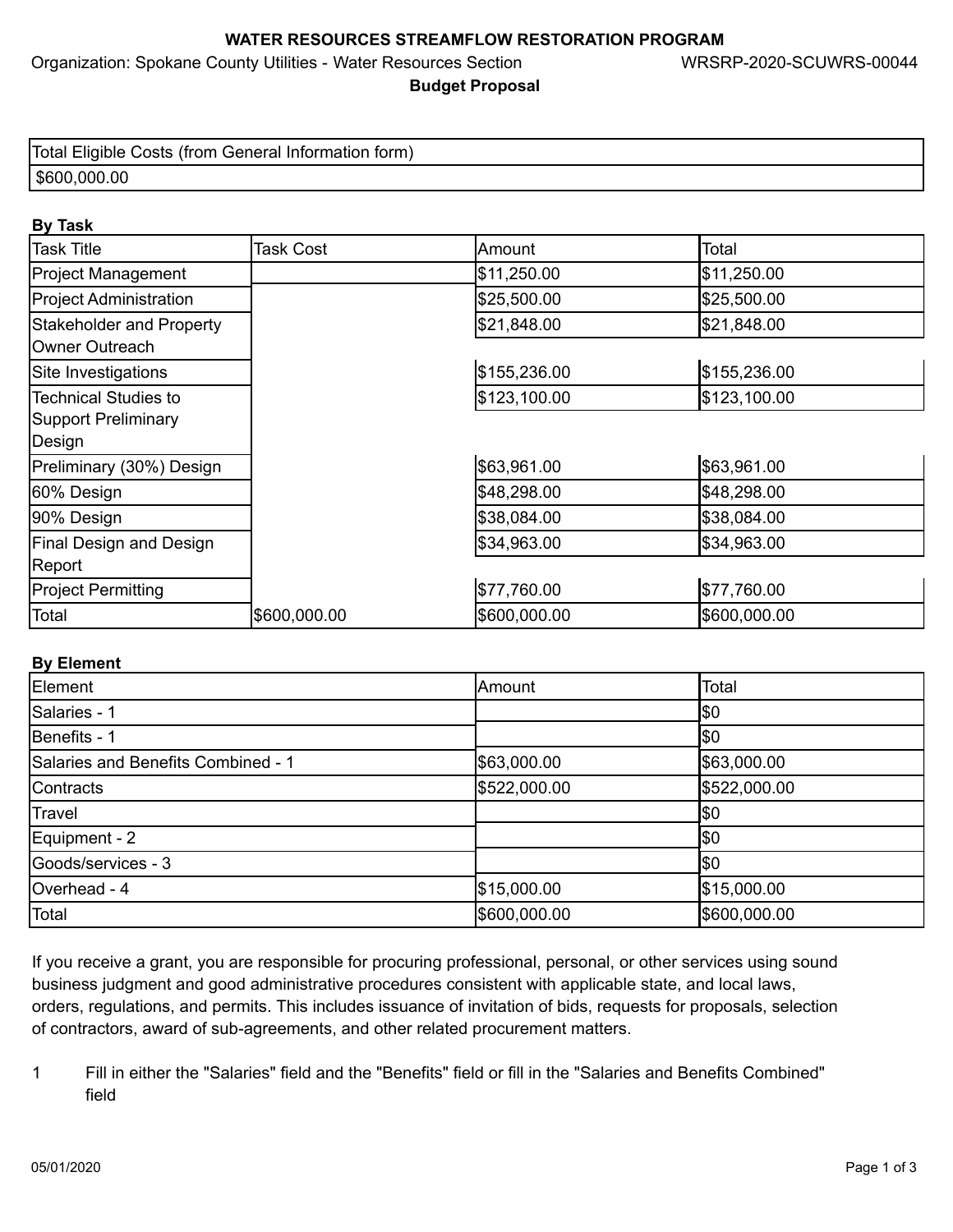Organization: Spokane County Utilities - Water Resources Section WRSRP-2020-SCUWRS-00044

- **Budget Proposal**
- 2 Upload an itemized list of all equipment, its cost, and explain why the equipment is needed. Equipment is defined as tangible personal property with a useful life of more than one year and an acquisition cost of more than \$5,000 per functional unit or system. Equipment will be tracked on the Equipment Purchase Report in EAGL.
- 3 Upload an itemized list of all Goods and Services
- 4 Overhead cannot exceed the rate identified in the Ecology publication. Administrative Requirements for the Recipients of Ecology Grants and Loans Managed in EAGL, current version.

# **Upload Documents**

Click the Browse button Select your file Click Save, your file will appear in the List of uploaded documents Repeat for each file To Delete a file, select the Delete checkbox next to the file and click SAVE

Additional Comments